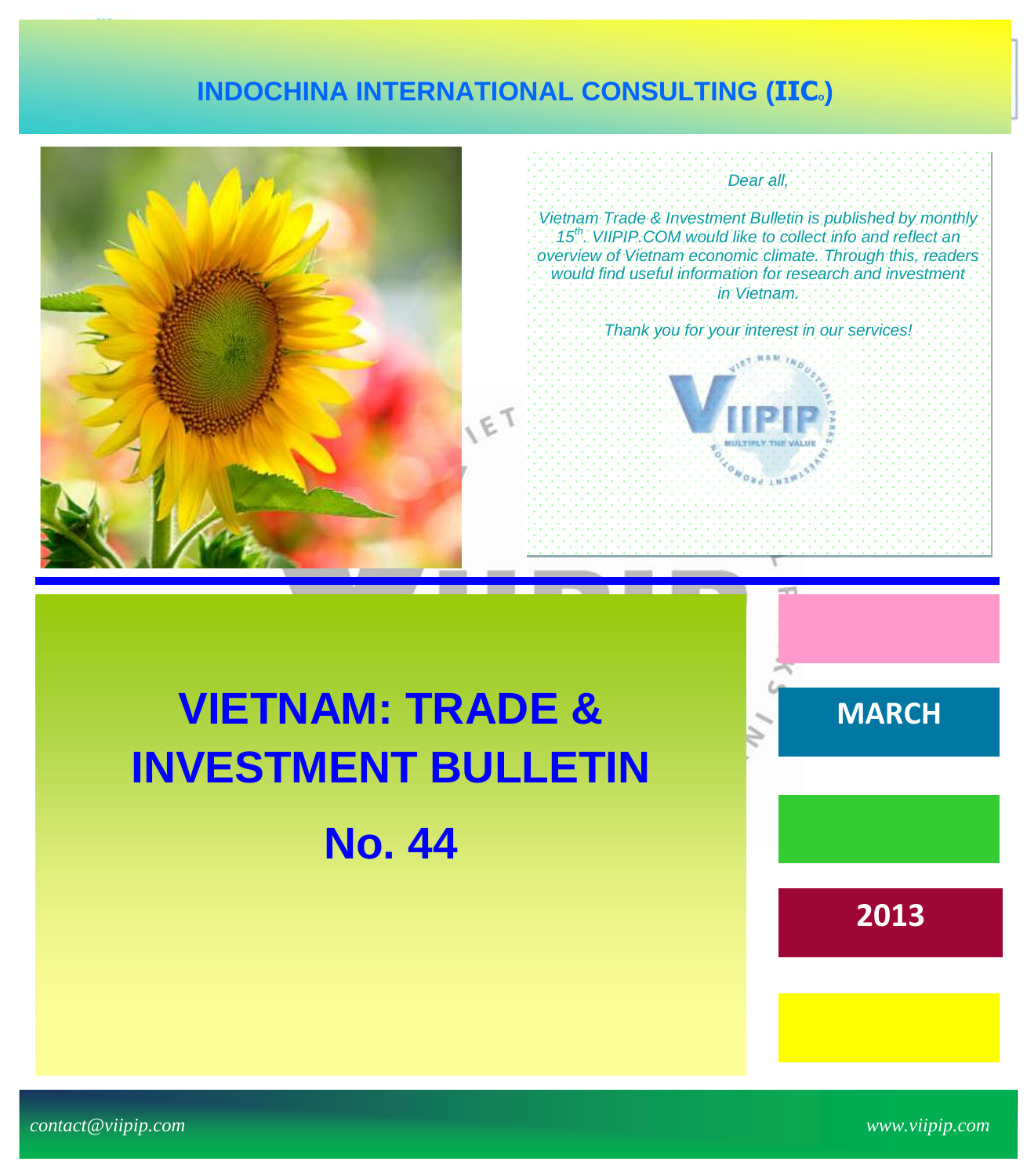



# **VIETNAM: TRADE & INVESTMENT BULLETIN No.44 March 2013**

|                                                                     | <b>March 2015</b>                                                  |                                                                                        |  |
|---------------------------------------------------------------------|--------------------------------------------------------------------|----------------------------------------------------------------------------------------|--|
| <b>GENERAL REVIEW</b>                                               |                                                                    | <b>INVESTMENT</b>                                                                      |  |
| HSBC: Vietnam to achieve 5.5 pct GDP growth in 2013                 |                                                                    | Foreign investment in healthcare sector stagnant                                       |  |
| Vietnam's 3rd satellite all set for launch from French space center |                                                                    | Thais see value of investing                                                           |  |
| Draft decree on foreigners working in Vietnam                       |                                                                    | After Starbucks, McDonald's will come                                                  |  |
| Concern over draft decree on cash payment                           |                                                                    | EU optimistic about business prospect in Vietnam                                       |  |
| TRADE                                                               |                                                                    | Japan aids Binh Duong-HCMC metro                                                       |  |
| Vietnam enjoys trade surplus                                        |                                                                    | Lang Son introduces economic potential to Indian                                       |  |
| VN's export hits 18.97 bln USD in two months                        |                                                                    | Nghe An welcomes key investment projects                                               |  |
| Exports to Pakistan likely to climb slightly this year              |                                                                    | Cau Treo gets into the zone                                                            |  |
| Vietnam-Myanmar trade up 40 %                                       |                                                                    | Samsung rents 100-ha land to launch its 2nd Vietnam project                            |  |
| Rice export revenue hits USD331 million in first two months         |                                                                    | <b>HCMC</b> seeks capital for hi-tech park                                             |  |
| Vietnam's furniture highly valued at int'l fair                     |                                                                    | Hoa Tam Industrial Zone: Large potential, many advantages                              |  |
| Vietnam shrimp exporters not dumping, US admits                     |                                                                    | New industrial zones planned in Can Tho                                                |  |
| <b>FINANCE - BANKING</b>                                            |                                                                    | <b>ANALYSIS</b>                                                                        |  |
| How State Capital Investment Corp uses its money                    |                                                                    | <b>Which countries Vietnam most expects FDI from?</b>                                  |  |
| Pricing policy the key to inflation control: commission             |                                                                    | Flexible policy needed for slow property projects                                      |  |
| Central bank allowed to intervene in gold market                    |                                                                    |                                                                                        |  |
|                                                                     |                                                                    | Office tenants continue to move into CBD this year                                     |  |
| <b>NEWS IN BRIEF</b>                                                |                                                                    | <b>COMING EVENTS</b>                                                                   |  |
|                                                                     | mapletree                                                          | <b>ProPak Vietnam</b>                                                                  |  |
|                                                                     |                                                                    | <b>PIA Vietnam</b>                                                                     |  |
|                                                                     |                                                                    | Asia - Pacific Burn Congress                                                           |  |
|                                                                     |                                                                    | Conference of The Union Asia-Pacific Region                                            |  |
|                                                                     |                                                                    | DUSTRI<br><b>Vietnam Expo</b>                                                          |  |
| <b>IPs says Hi</b>                                                  | <b>CHU LAI OEZ</b>                                                 | ch<br>z<br>$\leq$<br>KHU CÒNG NGHIỆP<br>VĨNH LỘC 2<br>Binh Long industrial park<br>772 |  |
| Supported by                                                        | YIET HOUSE<br><i>Ellini</i><br><b>Investment &amp; Consultancy</b> | 16.<br>ж<br>ж<br>Vietnam Rubber Group<br><b>ONSTRUCTION</b>                            |  |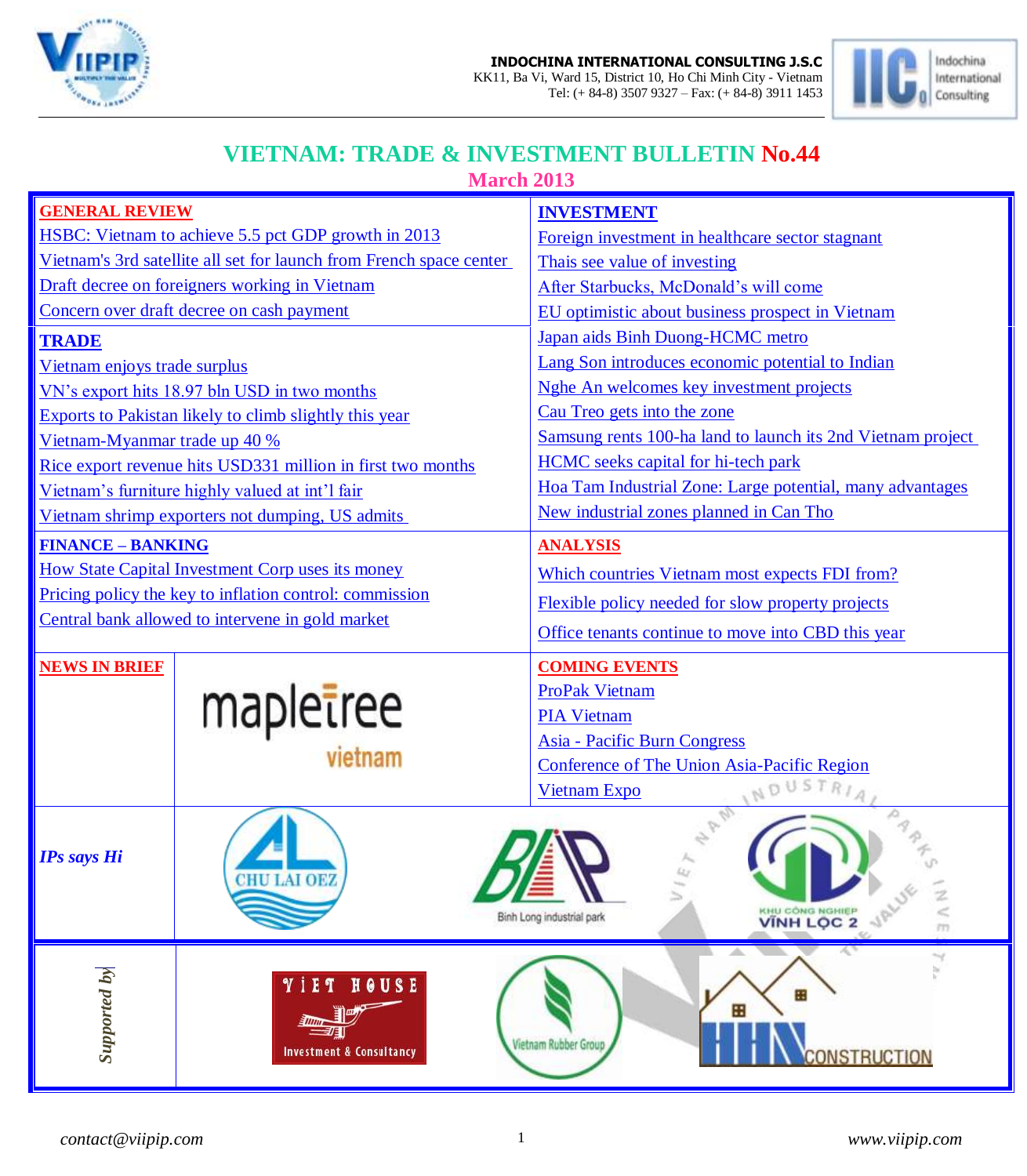



#### <span id="page-2-0"></span>**ELOPER'S INTRODUCTION**

# **TAKING A SUCCESSFUL DEVELOPMENT TO THE NEXT LEVEL**

*Mapletree Business City @ Binh Duong*



*Artist's Impression of the Mapletree Business City @ Binh Duong.*

The award-winning Mapletree Business City (MBC) concept is raving up in Vietnam. Modeled after Singapore's MBC, the 75 hectare Mapletree Business City @ Binh Duong (MBC@BD) is a large-scale premium development built to serve the needs of modern businesses and high-tech ventures alike.

MBC@BD is located **30km from Ho Chi Minh City and Tan Son Nhat International Airport**, or a mere **45 minutes' drive away**, in the southern province of Binh Duong, one of Vietnam's fastest-growing provinces. The strategic positioning of MBC@BD in Binh Duong New City as the centre of the Southern Key Economic Zone, further complemented by ample amenities such as retail and F&B options, has attracted multinational corporations. This has in turn driven demand for quality business spaces.Meeting this need for quality real estate is MBC@BD, which features a contemporary modular infrastructure that offers its users a comprehensive suite of solutions, from ready-built facilities to build-to-suit options. These products feature efficient layouts and high-end specifications for modern businesses.



 *Completed 5-storey office building – 2,000sqm column-free office space per floorplate***OFTOA**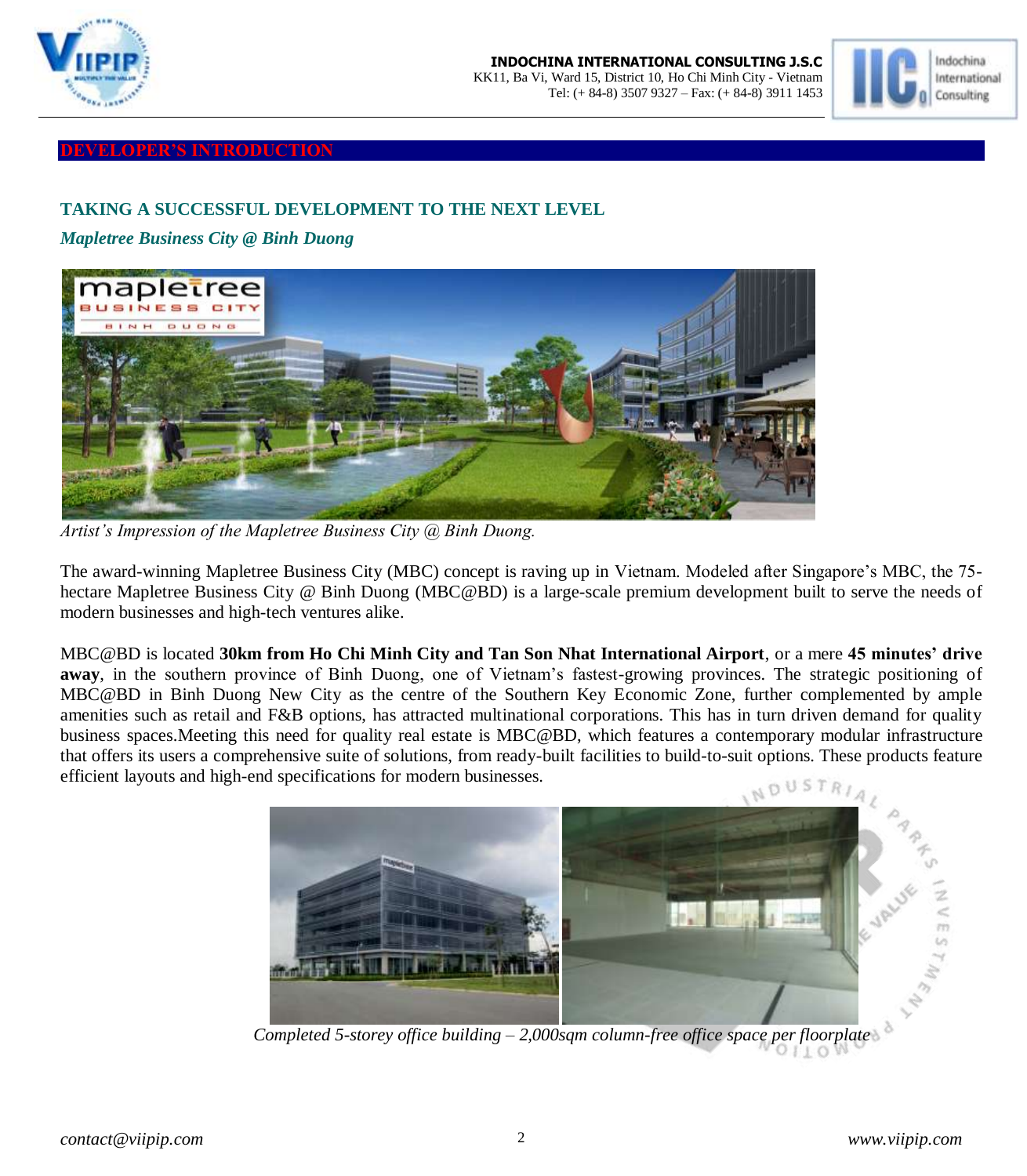





*RBBS2000 factories: 2,000sqm of column-free production and floor-to-ceiling glass windows at mezzanine office*

#### **MBC@BD FAST FACTS**

| Location                             | : Binh Duong New City<br><b>Binh Duong Province</b>                                                                                                                                                                                                                         |  |  |
|--------------------------------------|-----------------------------------------------------------------------------------------------------------------------------------------------------------------------------------------------------------------------------------------------------------------------------|--|--|
|                                      | Vietnam                                                                                                                                                                                                                                                                     |  |  |
| Land area                            | : 75 hectares                                                                                                                                                                                                                                                               |  |  |
|                                      | Product type : Mixed-use<br>- Ready-Built Business<br>Space (RBBS)<br>- Business Park<br>- Built-to-Suit (BTS)<br>- Land Lease                                                                                                                                              |  |  |
| <b>RBBS 1,000</b>                    | : 5 units of 1,000 sqm Ready-Built<br>factory space<br>- Completed in January 2011<br>$-100%$ occupied                                                                                                                                                                      |  |  |
| <b>RBBS 2,000</b>                    | : 7 units of 2,000 sqm of Ready-Built<br>factory space<br>- Completed in April 2012<br>- Immediate occupancy available                                                                                                                                                      |  |  |
|                                      | Business Park: Retail and office space<br>- Completed in May 2012<br>- Dynamic features:<br>column-free space,<br>large floor-to-ceiling windows<br>- 3 units of retail space;<br>NLA: 450 - 750 sam<br>- A total of 39 units of business<br>park space; NLA: 190 - 250 sqm |  |  |
| <b>BTS</b>                           | : Customised space enabling<br>companies to be asset-light in<br>terms of real estate needs<br>- VNTT Data Centre:<br>GFA of 4,000 sam;<br>Completed in February 2011                                                                                                       |  |  |
| <b>Land Lease</b>                    | : Enables customers to develop<br>their own commercial / industrial /<br>business park buildings for<br>long-term use                                                                                                                                                       |  |  |
| For leasing queries, please contact: |                                                                                                                                                                                                                                                                             |  |  |

Mr Khriztopher Phay (Tel: +84 909 730 579 / +65 8188 3355; Email: khriztopher.phay@mapletree.com.sg)

#### **Prime Location with High Connectivity**

With the completion of a new highway to Ho Chi Minh City, Vietnam's commercial centre, is now just a short 45-minute drive away. The travelling time will be shortened yet again as a significant part of the My Phuoc-Tan Van Highway completes in a few months.

As part of the Binh Duong New City, MBC@BD also enjoys convenient access to major transport hubs including airports and seaports. This makes it an ideal site for businesses to co-locate both their office and support operations.

#### **Development Following Success**

The widely-anticipated office building was completed in May 2012, offering a **total lettable area of more than 10,000 square metres** across four floors of office units and ground floor retail space.

Meanwhile, the e-datacentre, purpose-built by MBC@BD for VNTT, as well as a food packaging plant, are already fully operational. The well-received phase 1A development (currently at 100% occupancy) had spun off hot enquiries, **securing lease commitments for approximately half of the remaining ready-built factories**. MBC@BD's clientele (existing and pre-committed) comprises of manufacturers from Australia, Europe, Philippines, Singapore and Vietnam.

Given the high demand, MBC@BD will be proceeding with the next development phase before the end of 2012. Adhering to customers' needs for smaller industrial spaces, some of its ready-built factories may be subdivided into small factories (**approximately 750 square metres**) for new start-ups coming into Vietnam.

OUSTR

MOILOWOND

As with Singapore's Mapletree Business City, Mapletree envisages as MBC@BD gains recognition among the burgeoning Vietnam business community, it will reinforce its positioning as a successful development concept that the Group will continue to roll out across Asia.

*contact@viipip.com* 3 *www.viipip.com*

**[Back to top](#page-0-0)**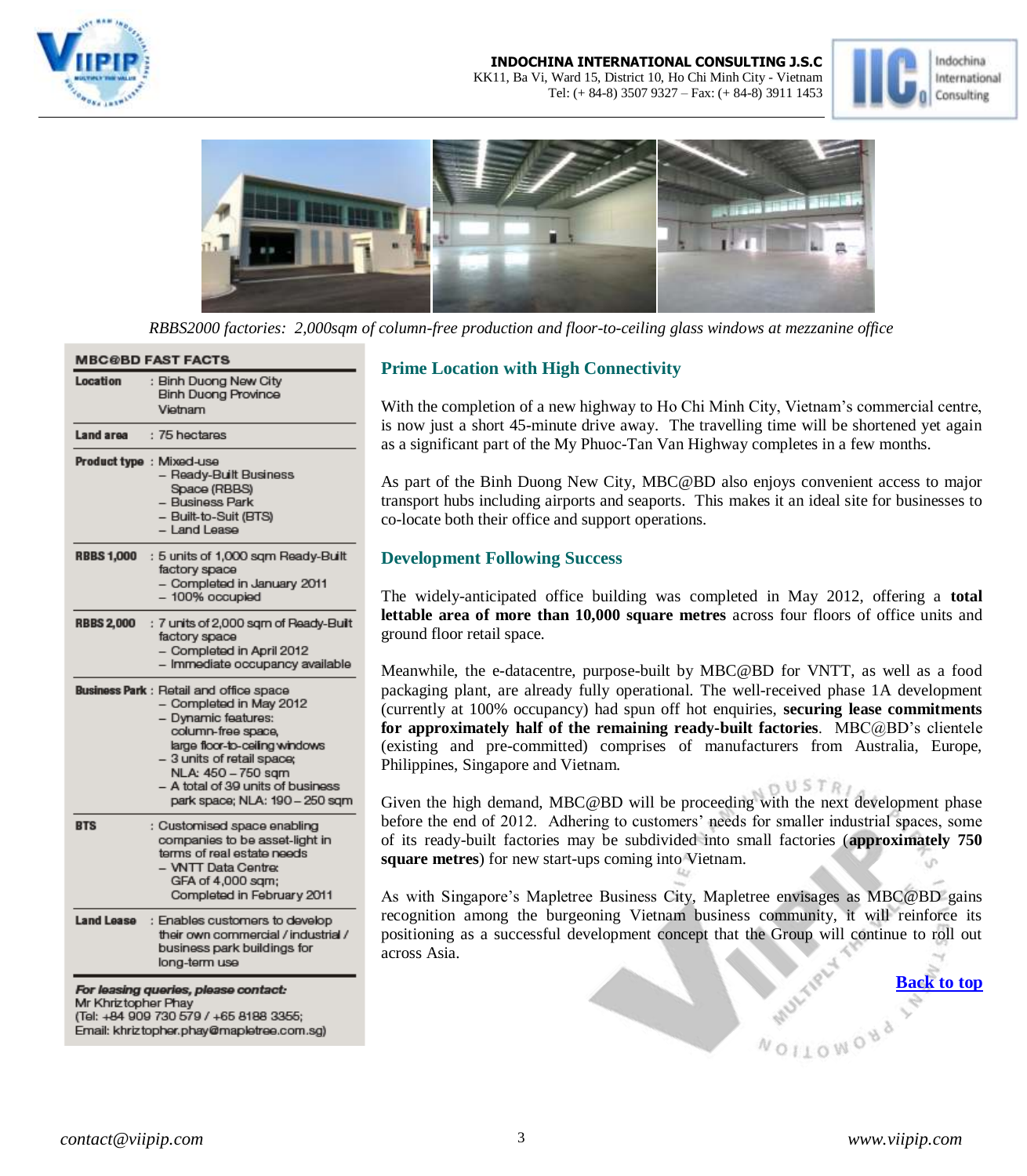



# **INVESTORS' TRUSTED PARTNER**

Established in 2007, Saigon VRG Investment Holding Corporation (Saigon VRG) is the major subsidiary of Vietnam Rubber Group (VRG) - one of the nation's largest and most trusted conglomerates with a wide network throughout Vietnam and overseas. Saigon VRG specializes in industrial park, urban & commercial center development and construction to provide the high standard utilities, modern manufacturing environments with quality services for the investors to maximize their production capacity.



At present, Saigon VRG is developing four major projects in South of Vietnam: Phuoc Dong Complex (3,285 ha), Loc An-Binh Son IP (500 ha), Dong Nam IP (342 ha), Le Minh Xuan 3 Business Park (330 ha). These projects are developed as the production centers and the commercial gates of the Southern Key Economic Region. They will play a significant role in the connectionand cooperation between Vietnam and global partners.



# **HOLDING CORPORATION**

HCM City rep. office: Unit 608A, 6th Floor, Centre Point Building, 106 Nguyen Van Troi Street, Ward 8, Phu Nhuan District, HCM City NOILOWONA 1-25 SAND

- $T : +84-838479273$  **F**:  $+84-838479272$
- **E:** info@saigonvrg.com.vn **Website:** www.saigonvrg.com.vn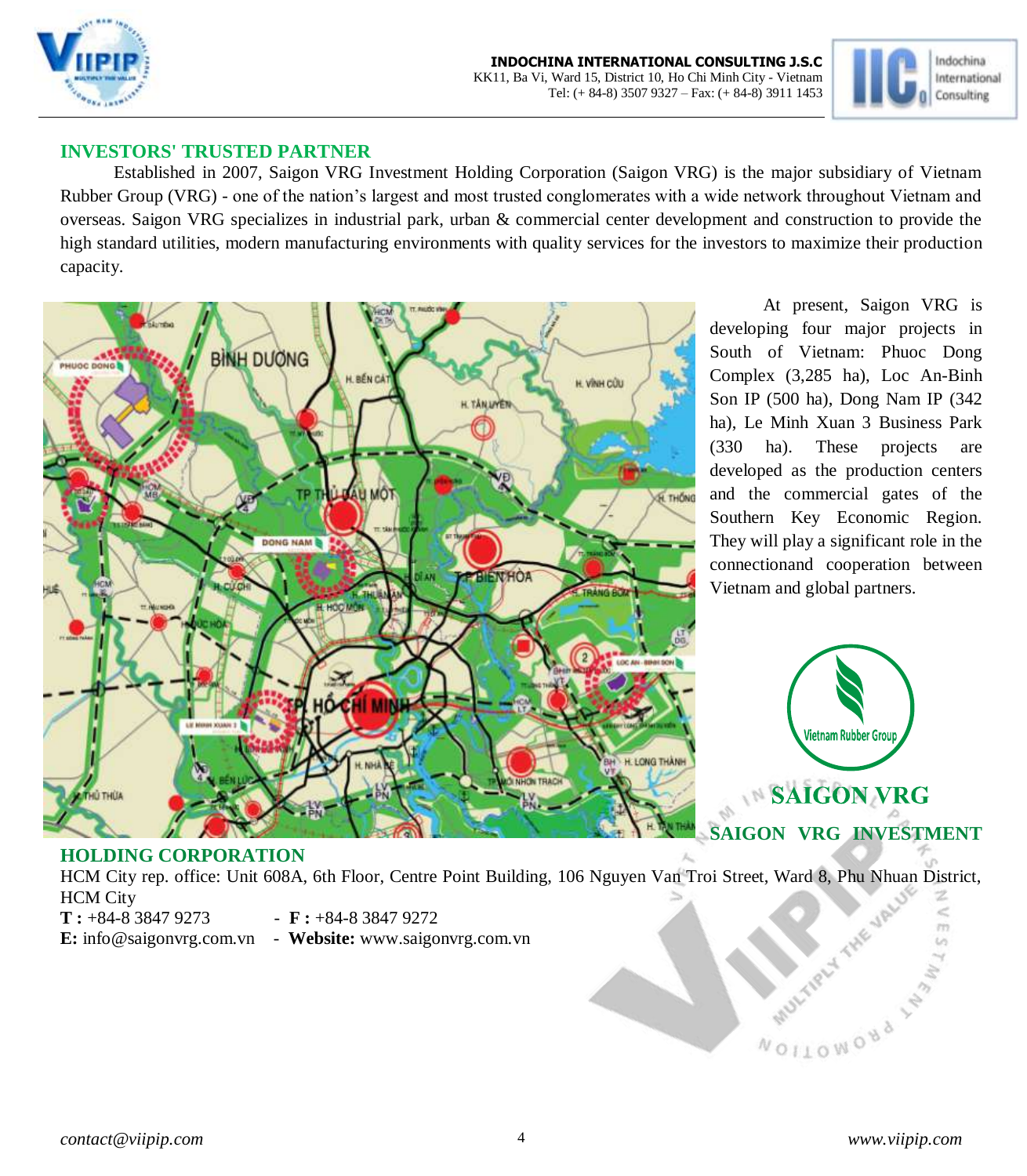



# **CHU LAI OPEN ECONOMIC ZONE: THE BEST PLACE TO MEET INVESTORS' DEMANDS**



Chu Lai open economic zone (OEZ) - the coastal economic zone established by the Government of Vietnam in Quang Nam province, where there are two world cultural heritages: Hoi An ancient town, My Son ancient temples complex and the world biosphere reserve of Cham Island. Chu Lai OEZ is a general, multi-disciplinary, multi-sector economic zone with the total area of 42.000ha.

Owning a convenient geographical location connecting to other areas of Vietnam and the world: locates in the middle of Vietnam and the center of ASEAN; away from Ha Noi and Ho Chi Minh city about one hour flight. With the radius of 3.000 km, Chu Lai OEZ easily accesses the most dynamic center of East Asia by air and marine such as Singapore, Hong Kong, Shang Hai, China, Japan, South Korea,...

Chu Lai OEZ has the first free trade zone of Vietnam operating under international practices with the total area of 1.700ha, contiguous to

Chu Lai international airport and Ky Ha seaport; 5 concentrated industrial zones (Tam Hiep, Bac Chu Lai, Truong Hai, concentrated automobile and multi-purpose mechanic IP Tam Anh, Tam Thang) with the total area of 4,500ha, in which completed infrastructure of 3 industrial parks), 70km of seaside with the total area of 10.000 ha, white sand, sunlight - an ideal environment to build resorts and high - level entertainment complexes; especially 15.000ha for developing urban complexes with 4 main ones (South Hoi An, Tam Phu - Easten Tam Ky, Tam Hoa – Tam Anh, Tam Hiep – Nui Thanh)

Quang Nam Province has an ensured quality workforce to meet the demands of investors in Chu Lai OEZ. In addition, social utilities of Chu Lai OEZ and Quang Nam province ensure to meet investment projects such as 500 bed general hospital, over 4,000 internatinal - standard rooms, resorts suitable to organize major international events such as senior official meetings, the conference of tourism Minister,...

From its establishment, Chu Lai OEZ has attracted domestic and foreign projects from the United States of America, Japan, France, Canada, South Korea, Taiwain, China,... in which, there are some large - scale projects such as Chu Lai - Truong Hai automobile mechanical industrial zone, bus and car factories, plants for manufacturing details and spare parts of engine vehicles with the total capacity of 55.000 vehicles per year and the total investment of 400 million USD; Chu Lai Float Glass plant with the total capacity of 1.300tons per day, 150 million USD invested; Soda manufacturing plant with the capacity of 200.000



tons per year, invested 120 million USD; Chu Lai eco-tourism zone with the total investment of 25 million USD; Gold sand eco – tourism park, the capacity of 50 million USD; Engine manufacturing plant with the total investment of 125 million USD; Number one Chu Lai Beverage Plant with the total investment of 91 million USD.

To Chu Lai OEZ, the investors will enjoy peaceful land, friendly people and comfortable investment environment for developing the business. **[Back to top](#page-0-0)**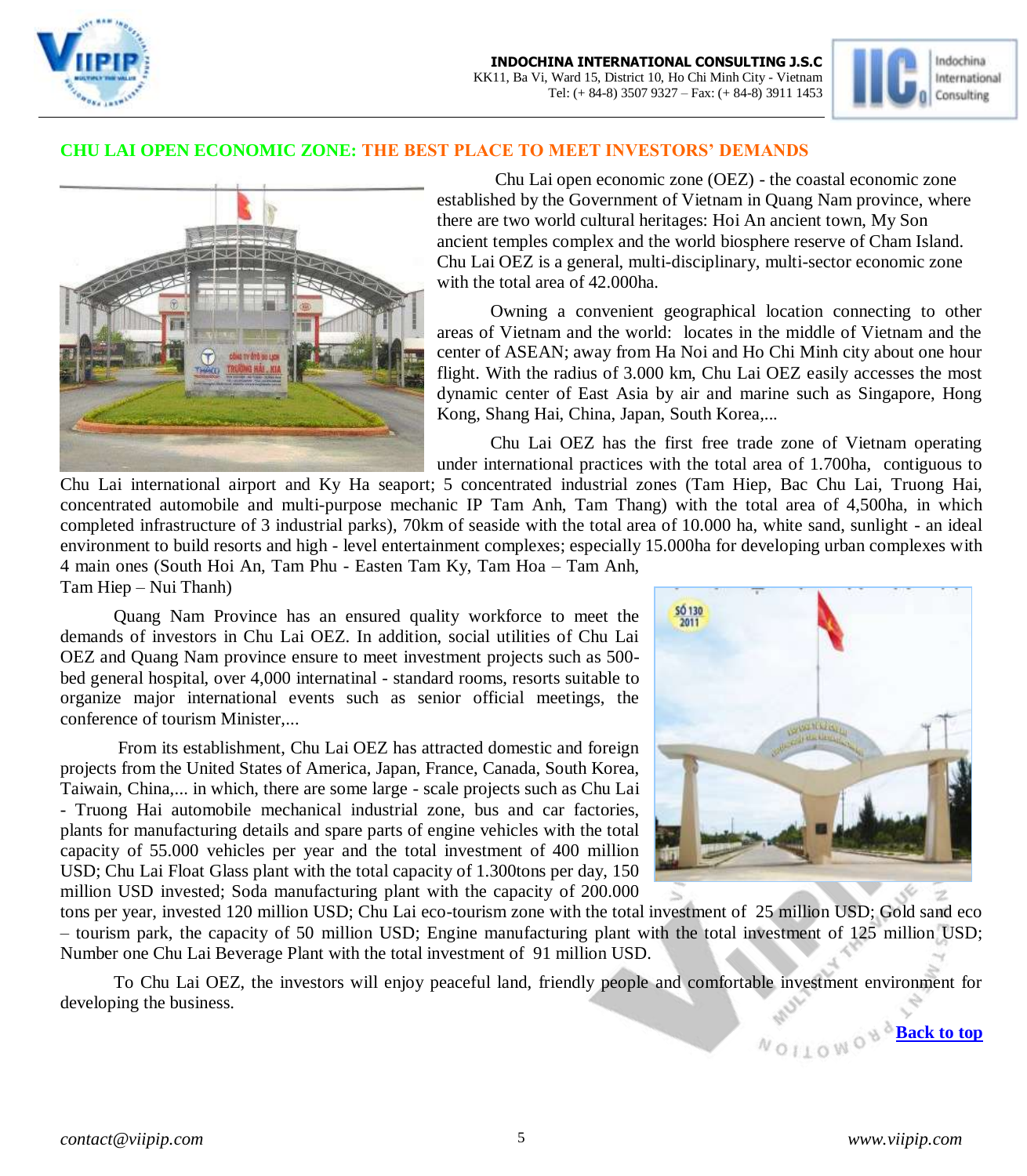



## **VINH LOC 2 INDUSTRIAL ZONE: THE DESTINATION FOR GLOBAL INVESTOR** After three-year operation, with the slogan "Unselective investment



attraction", Vinh Loc 2 Industrial Zone has actively promoted the investment and consulted the effective opportunities to clients.

## **Convergence of many advantages**

Located in Voi La Hamlet, Long Hiep Commune, Ben Luc District, Long An Province, Vinh Loc 2 IZ – that developed by Vinh Loc - Ben Luc IZ Construction & Investment Corporation belongs to the key economic zone and has an important role in the Vietnam economic development strategies. With the special advantages on strategic location: convenient transportation hub, 25km to the western center city, near the airport and international port, the main gate directly connects to National Road 1, the back closes to Saigon - Trung Luong Highway, Vinh Loc 2 IZ is well connected with modern infrastructures in HCM City to freight to the Mekong Delta provinces.

In past time, by the promotion of available advantages and implementation of many positive

solutions, Vinh Loc 2 IZ has many creative steps to success in the investment attraction. In order for green - clean IZ with modern infrastructures as well as to meet the expectation of investors, Vinh Loc 2 IZ is trying to



UE

complete the infrastructures system of power supply, water supply, water drainage, internal road, technical works, "green, clean, nice" manufacturing and working environment. In addition, Vinh Loc 2 IZ also has an available land area for utility services such as accommodation for specialists and workers, health services, banking, telecommunication, trading center, kindergarten, school ... to support their life.

# **Attractive policy**

With the pressure on scarce land and infrastructures as well as the expensiveness in HCM City, many investors tend to seek the neighboring areas of which Ben Luc - Long An is an interesting destination for many local and foreign investors. In the posture of always attracting investors, Vinh Loc 2 IZ has flexibly applied the investment attraction measures to fill up whole industrial land for lease in the fastest time.

Vinh Loc 2 IZ has committed to bring a professional and friendly service style to

investors; especially always create a really effective investment environment. The advantages and differences of Vinh Loc 2 IZ will be demonstrated during the actual development experiences of investors. Vinh Loc 2 IZ always tries to complete its mission: "Development to improve the life quality for society and become a destination for global investors"

#### **[Back to top](#page-0-0)**

**VINH LOC – BEN LUC IZ CONSTRUCTION AND INVESTMENT CORPORATION** LOC 1

Head office**: Km 1929-1930, National Road 1, Voi La hamlet, Long Hiep commmune, Ben Luc district, Long An province,** Tel: **(072) 363 9789- Fax: (072) 363 9678** Email: **[imfo@kcnvinhloc2.com.vn](mailto:imfo@kcnvinhloc2.com.vn)** Website: **www.kcnvinhloc2.com.vn**

```
A O I T O M
```
INDUSTR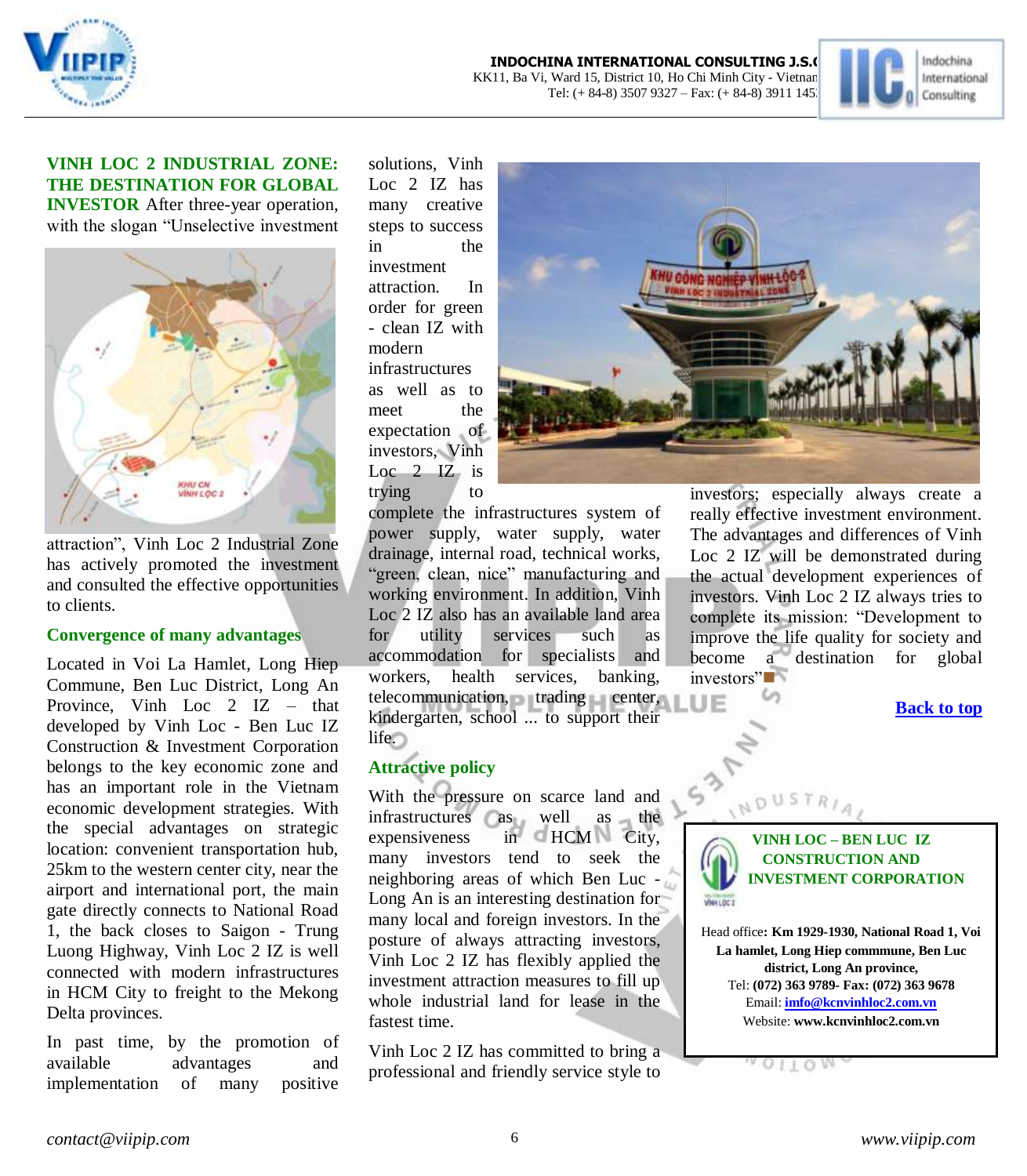



#### <span id="page-7-0"></span>**GENERAL REVIEW**

## **HSBC: Vietnam to achieve 5.5 pct GDP growth in 2013**

*The Hongkong and Sanghai Banking Corporation (HSBC) on March 4 released its report on the Vietnam's macro economy, which asserts that after a tough 2012, the economy has started off on a better foundation and Vietnam is expected to achieve a 5.5 % expansion of GDP in 2013.* 

The report spoke of the Prime Minister's approval of the Master Plan on Economic Restructuring in 2013-2020 which shows a reform mind-set. It said a commitment to price stability over growth is considered positive and should be maintained, but concrete steps to increase efficiency of the economy are still needed.

The deleveraging process continues to weaken demand, it said, adding that the Purchasing Managers Index declined, but inflation slowed and the trade account was in surplus in February.

According to the report, while concrete actions to improve the efficiency and accountability of the state sector are missing, what's commendable is the willingness to gradually wean off the state-owned enterprises (SOEs).

HSBC's economists held that the approval of the 2013-2020 master plan, which focuses on restructuring public investment, credit organisations and SOEs, is considered positive in that the governemnt acknowledges the fundamental challenges facing the economy.

However, they said, as in the cases of other reforms promised in 2012, it lacks details about implementation. Meanwhile, HSBC experts believed that Vietnam is indeed making steady progress in building the foundations for more reform, taking the restrained support for inefficient enterprises in recent years as one example, and the stability of inflation and key economic indicators such as the trade balance and the foreign reserves as another. As such, when it comes to monitoring the country's progress, evidence of achievement and commitment is more important than promises, they said.

*(Source: VNA)*

#### **Back to top**

## <span id="page-7-1"></span>**Vietnam's 3rd satellite all set for launch from French space center**

*Everything is in readiness for the launch of Vietnam's third satellite between April 18 and 20, news website VnExpress quoted an official as saying.*

Dr Bui Trong Tuyen, chief of the Vietnam Academy of Science and Technology's Small Satellite Management Board, said Earth observation satellite VNREDSat-1 would be taken to Kourou space center in French Guiana Friday. From there it would be launched into a Sun-synchronous orbit, and earth stations would be able to receive its first signals around seven hours after launch, he said.

An operation center has been built at the academy, while two stations to receive signals and photos from the satellite have been established at the Ministry of Natural Resource and the Hoa Lac Hi-Tech Park in Hanoi. "All the systems at the three centers have been completed and are ready for receiving, operating, and exploiting the satellite."

Meanwhile, engineers who were sent to France have finished their training and are now capable of operating the satellite, he said.

The Vietnam Academy of Science and Technology had sent 15 engineers to Toulouse for an 18-month training session. Another team of five engineers from the Ministry of Natural Resources and Environment was trained to operate systems for receiving and processing satellite signals.

VNREDSat-1, which has an expected life span of five years, can take photographs of the Earth, helping authorities forecast climate change and disasters, especially floods, wildfires, and oil spills, Tuyen said. It would also provide high-definition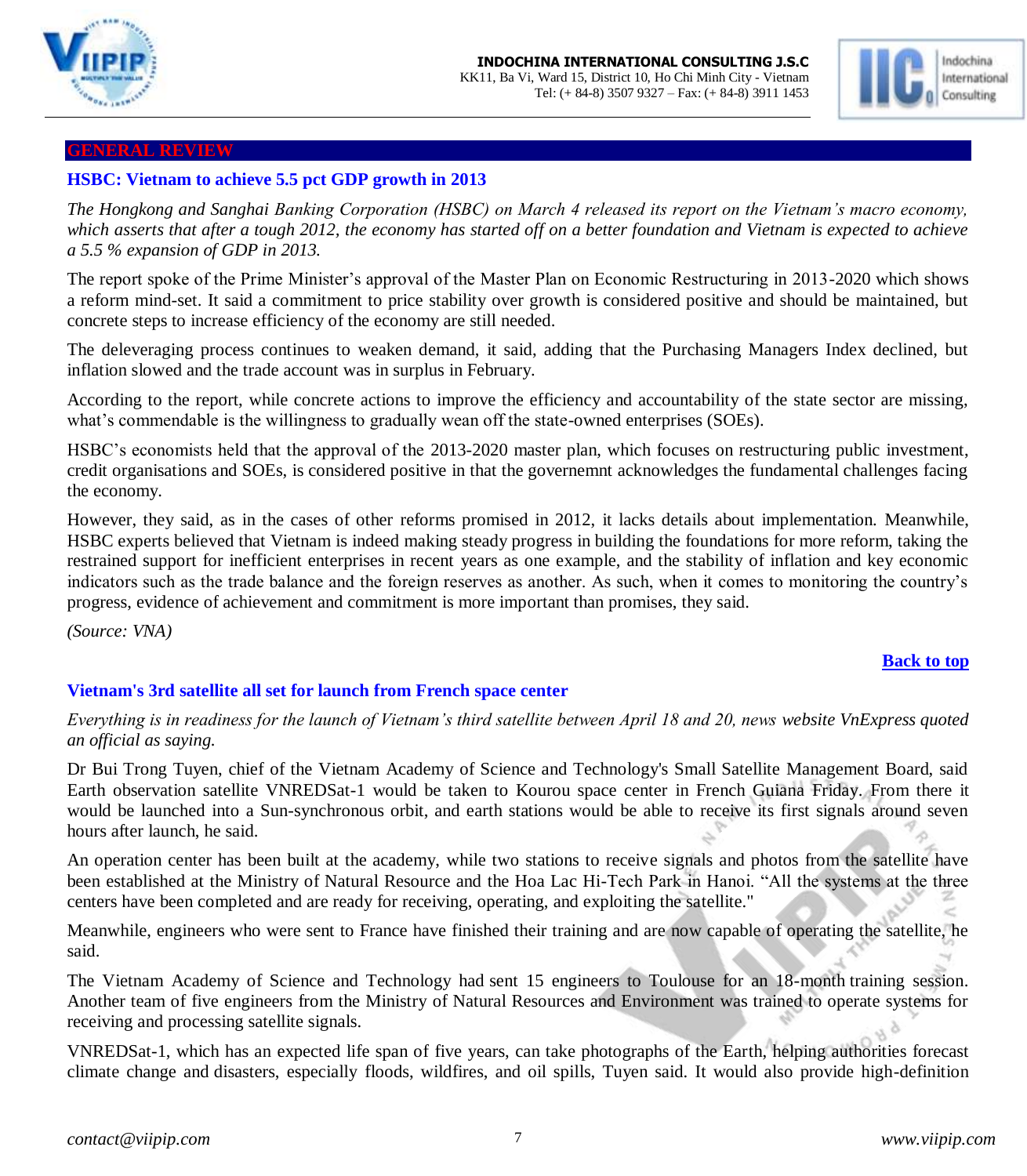



photos that allow agencies to monitor forests and agricultural lands, explore for minerals, and even keep track of fish shoals, he said. The photos will be sent to Earth almost in real time, he said.

Now it costs Vietnam USD2,000-5,000 for each photo bought from foreign companies, and it takes between one and two months to get them, he revealed. The latest satellite costs USD75.5 million, of which USD72.5 million was a loan by France in the form of official development assistance.

It was made by the European-owned Astrium Satellites at its plant in Toulouse. Vietnam launched its earlier satellites, Vinasat-1 and Vinasat-2, in 2008 and last year.

*(Source: TNN)*

## **Back to top**

# <span id="page-8-0"></span>**Draft decree on foreigners working in Vietnam**

*In order to implement the 2012 Labor Code, which will be of full force and effect on May 1, 2013, a draft decree on foreigners working in Vietnam has recently been released.*

The draft decree focuses on dealing with (i) foreigners working in Vietnam without a work permit who will be deported from Vietnam, (ii) cases in which foreigners working in Vietnam are not required to have work permits and (iii) issuance, reissuance and withdrawal of work permits of foreigners working in Vietnam. Noteworthy points follow.

## *1.Conditions for issuance of work permit to a foreign worker*

A foreign worker wishing to be issued with a work permit must satisfy the following conditions:

- i. Must have full legal capacity for civil acts as stipulated by the law of Vietnam.
- ii. Must be in good health necessary to satisfy the job requirements.
- iii. Must be a manager, executive director, expert or technician.
- iv. Must not have a criminal record for a national security offence; and must not currently be subject to criminal prosecution or any criminal sentence in accordance with the law of Vietnam and foreign law.
- v. There must be written consent from the competent State Authority (i.e., Department of Labor) permitting employment of the foreign worker.

Manager or executive director means a foreign worker directly managing a foreign enterprise which has established a commercial presence in Vietnam, and who is only subject to general supervision or direction by the board of management, shareholders or equivalent level of the enterprise; management of an enterprise comprises instructing such enterprise or any office, section or subsidiary unit of the commercial presence, supervising and controlling the work of expert staff, managers or other supervisors, having the right to hire and dismiss or to recommend the hiring and dismissal of or managing the activities of other staff.

Expert means a foreign worker with specialist or highly technical qualifications regarding services, research, technical or managerial equipment or facilities (and includes engineers or people with qualifications equivalent to the level of engineer or higher; and includes artisans in traditional occupations and trades) and means people with five or more years' experience in an occupation or trade, in operating production and business and in managerial work.

Technician means a foreign worker who has been trained in a technical specialty for at least one or more years, and who has a degree or certificate and has already worked for at least three years in such technical specialty in which he or she was trained.

# *2.Duration of work permit*

A work permit shall be issued for the same duration as the term of the proposed labor contract to be signed or for the duration for which the foreign party has appointed the foreign worker to work in Vietnam or for the term of the contract signed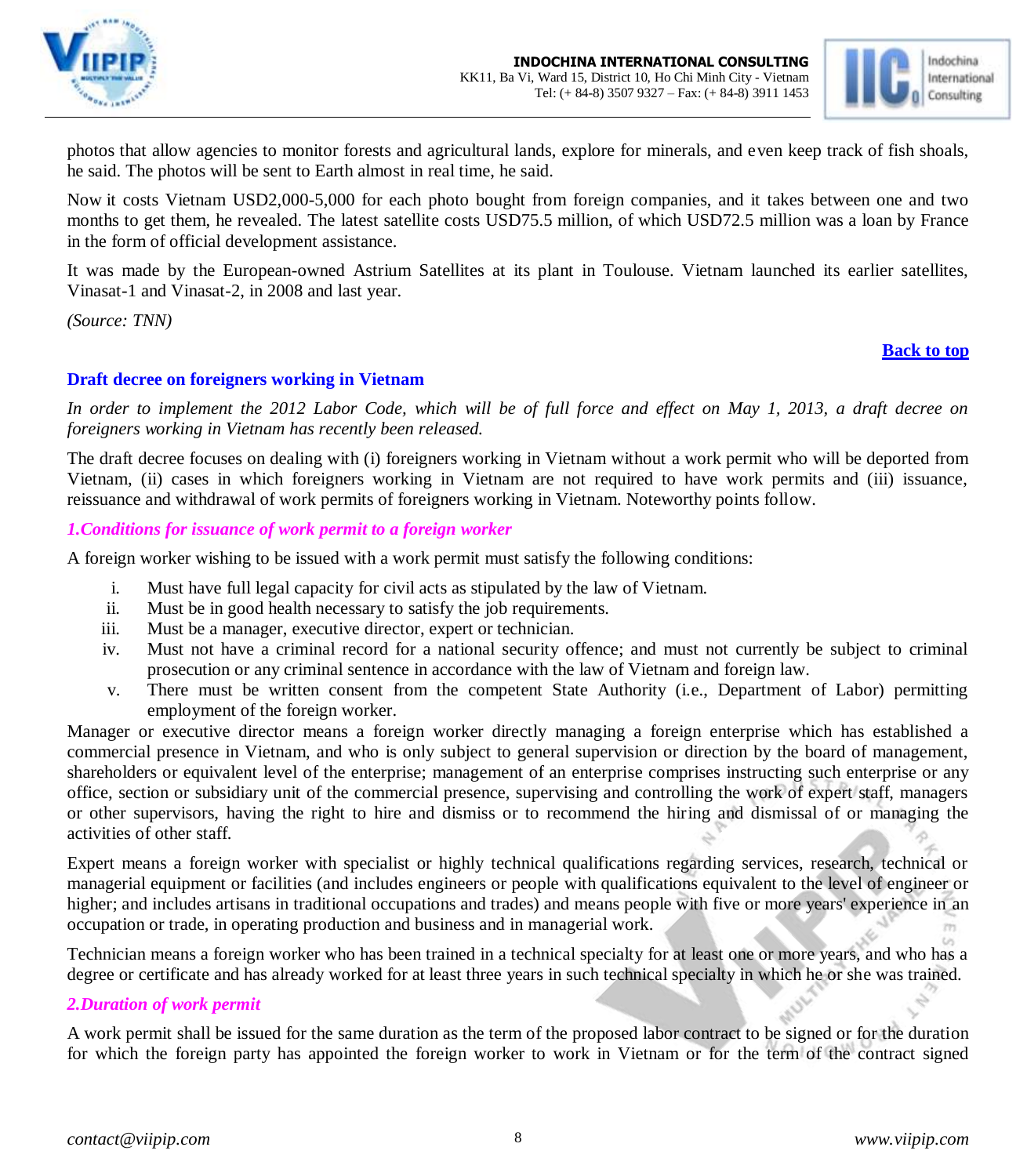



between the Vietnamese party and the foreign party or in accordance with the document of the service provider appointing the foreign worker to come to Vietnam to negotiate supply of services.

In order to be consistent with the 2013 Labor Code, the duration of a work permit in any of the above-mentioned cases shall be a maximum 24 months. Meanwhile, in light of the existing regulations, duration of a work permit may be up to 36 months.

*(Source: VBLaw/The Saigon Times Weekly)*

#### **Back to top**

# <span id="page-9-0"></span>**Concern over draft decree on cash payment**

*A draft decree by the State Bank of Vietnam (SBV) has stirred up public concern, as it would forbid the use of cash for the purchase of cars and motorbikes.*

Recently, Bui Quang Tien, Director of the SBV's Payment Department said the bank would submit the draft decree on cash payment to the prime minister by June 30 at the latest so that it could be issued this year.

## *Necessity*

Many people said it is necessary to minimise or even ban the use of cash in buying cars and some other big ticket items. Several experts said sooner or later such a regulation should be applied in Vietnam, and that now is a good time to consider it. They say that such a move could help minimise risk in financial management at all levels. "A mainly cash-based society is something of the past. In developed countries, people tend to use credit instead of cash," said Professor Dang Hung Vo.

Laurent Charpentier, Chairman of Vietnam Automobile Manufacturers' Association (VAMA), also supported the proposed ban using cash for buying vehicles. "I think that this is a good idea. The automobile industry is one that is intertwined with banking, especially when financing is used," he commented.

An anonymous director of a branch of a luxury car dealer in Vietnam said, "One day a client bought two cars worth almost VND10 billion (USD478,240). Unfortunately, he paid in cash with VND50,000 to VND200,000 notes. We had to assign staff to count and sort the money, and then call the bank to ask them to allow us to make a late deposit."

## *Concerns*

Most automobile dealers agreed that non-cash payment are modern and necessary, but think that guidelines for a new system should be thought out before implementing such an action.

Ha Minh Tuan, General Director of AnyCar, second-hand car dealer, said all car companies prefer non-cash payment to prevent problems and possible risks, such as counting, counterfeit currency and security services. Although Tuan sees the policy as feasible in larger cities, he worried that its wide application in rural and mountainous areas, or among people who are unfamiliar with the banking system could cause difficulties. Several other concerns have been brought up, such as worries over transaction charges that may discourage purchases and even overcrowding at banks.

Professor Dang Hung Vo said that it is important to change people's habits and improve the quality of service in banking.

*(Source: VnEconomy, dtinews.vn)*

MOILOMONALLAS

**Back to top**

 $\ll$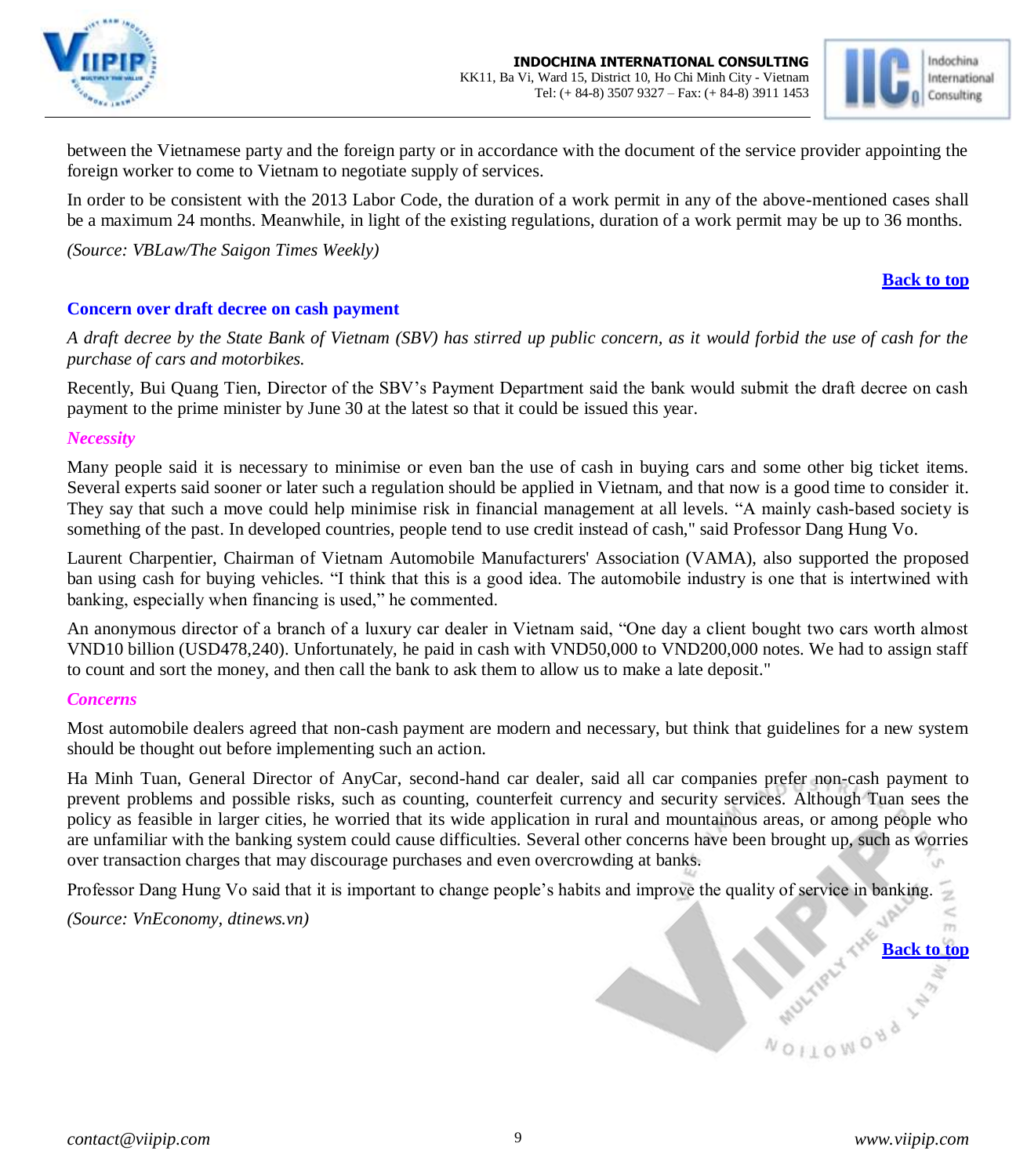



#### <span id="page-10-0"></span>**TRADE**

#### **Vietnam enjoys trade surplus**

*Vietnam has achieved a trade surplus of USD1.676 billion, accounting for 8.8 % of the country's total export turnover in January and February.*

Vietnam, together with India and China, is expected to record the strongest export growth at a double-digit level annually throughout the period 2013-2020, according to the latest HSBC Global Connections report.

China is likely to remain Brazil's largest export market while the country's fastest growing export partners will be India and Vietnam, the report said. As China shifts its focus towards higher value-added sectors, this will create opportunities for economies with low-cost labour including Vietnam and Bangladesh. Advanced economies currently conduct the majority of their trade with other developed economies, but they will see a growing share of their exports directed to the emerging markets.

*(Source: VOV)*

#### **Back to top**

## <span id="page-10-1"></span>**VN's export hits 18.97 bln USD in two months**

*Vietnam recorded an impressive export turnover of 18.97 billion USD in the first two months of 2013, which reflected a yearon-year increase of 23.9 %.* 

Of the figure, the export of foreign-invested businesses (excluding crude oil) was 11 billion USD, up 27.5 %, according to the Import-Export Department under the Ministry of Industry and Trade (MoIT).

In February, the country's export reached 7.5 billion USD, down 34.6 % from the previous month and 9.2 % year-on-year due to the nine-day long Lunar New Year festival. Mobile phones and bags were the largest foreign currency earners during the period. The MoIT's statistics also showed that Vietnam enjoyed a two-month trade surplus of over 1.67 billion USD, equivalent to 8.8 % of the total export turnover.

The country saw trade deficits in Asian markets, including China (2.8 billion USD), ASEAN (195.6 million USD), the Republic of Korea (1.62 billion USD), and Taiwan (1.03 billion USD). To fulfill 2013 export targets, the MoIT will focus on attracting investment to support industries and simplifying administrative procedures relating the grant of certificate of origin (C/O). It will work hard to expand export markets and improve forecasts on domestic and foreign markets while stepping up border trade activities.  $TR10$ 

According to MoIT Deputy Minister Ho Thi Kim Thoa, the ministry will speed up trade promotion activities to help local businesses seek more partners.

*(Source: VNA)*

## <span id="page-10-2"></span>**Exports to Pakistan likely to climb slightly this year**

*The Ministry of Industry and Trade's Department for African, West Asian, and South Asian Markets is predicting Vietnam's 2013 exports to Pakistan in 2013 will increase slightly as Pakistan's economic difficulties continue.*

These difficulties include suspensions in production, fuel shortages, and escalating consumer goods prices. The Department noted two-way trade turnover between Vietnam and Pakistan has increased remarkably. In 2012, however, export turnover reached USD174.8 million (up 3.8 % on 2011) while import turnover hit USD215.8 million (up 38 %). Cotton and pharmaceutical products performed particularly well.

**Back to top**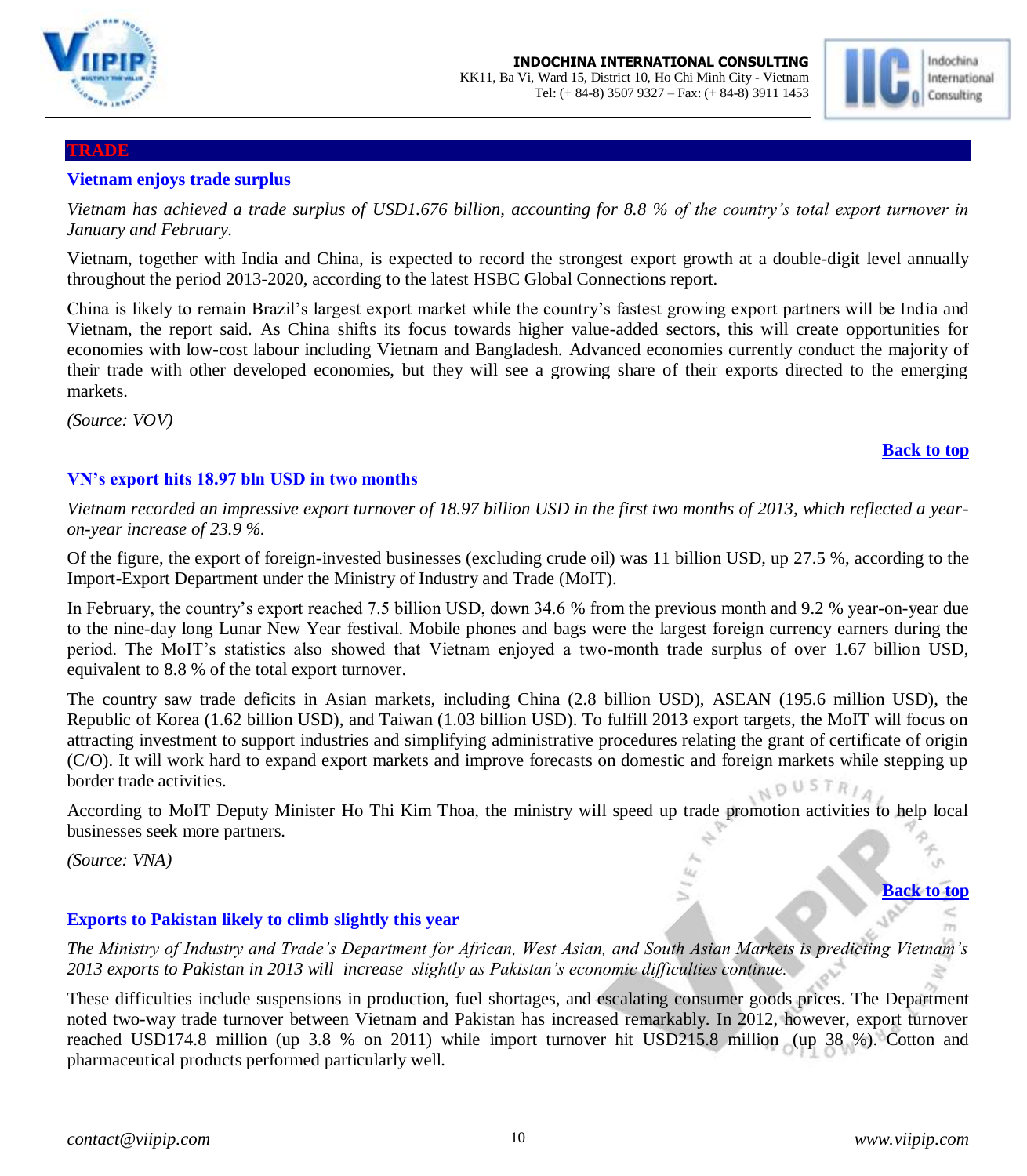



Slow export growth in 2012 stemmed from declines in some Vietnam's key export items to Pakistan—fabrics, pepper, cashew nuts, iron and steel, garments and textiles, and plastics. Tea products accounted for USD45.3 million of export turnover (up 39.3 %), seafood USD13.5 million (up 36.3 %), and rubber USD10.2 million (up 161.5 %). The sharp increase in import turnover came from cotton imports, the 53,854 tonnes, triple the quantity and 2.5 times the value of cotton imports in 2011.

The Pakistani market has great demand for agricultural produce, food, consumer goods, mechanics, equipment, and materials. Pakistani consumers do not require strict quality standards, their comparatively low-income earning making price a more important factor. Vietnamese consumer goods can meet these demands, but political and economic instability in Pakistan will hinder Vietnamese businesses from increasing exports to the traditional tea, seafood, rubber, pepper, and cashew nuts.

*(Source: VOV)*

## **Back to top**

# <span id="page-11-0"></span>**Vietnam-Myanmar trade up 40 %**

*Two-way trade between Vietnam and Myanmar hit USD227 million in 2012, a year-on-year increase of 35.9 %, according to the General Department of Customs.*

Vietnam enjoyed a trade surplus of more than USD8 million with Myanmar for the first time over the past decade, the department says. It always ran an annual trade deficit with this market between 2003 and 2012, with the figure increasing threefold in 2005 and 2006.

In 2012 Myanmar ranked 55<sup>th</sup> among 230 foreign exporters to Vietnam, shipping USD117.8 million worth of commodities, up 42.9 % compared to 2011. Within ASEAN, Vietnamese exports to Myanmar are just a bit higher than those to Brunei and account for just 0.7 % of its total exports to all ASEAN member countries. In January 2013 its exports reached USD13.7 million, increasing by 1.8 % over December 2012. Its major export items were steel products, machinery and equipment, garments and plastics. Vietnamese imports fell sharply by 45.6 % to USD3.6 million due to a sharp reduction in wood imports.

*(Source: VOV)*

# **Back to top**

# <span id="page-11-1"></span>**Rice export revenue hits USD331 million in first two months**

*Vietnam has earned approximately USD331 million from exporting more than 744,000 tonnes of rice in the first two months of 2013, according to the Vietnam Food Association (VFA).* NDUSTRIA

In February alone, the country exported nearly 340,000 tonnes of rice, worth approximately USD147.6 million. Rice sales are expected to reach 600,000 tonnes in March and about 7.5-7.6 million tonnes for the entire year. In 2012, Vietnam's rice exports hit 7.72 million tonnes, an increase of 8.29pct compared to the previous year, grossing a total of USD3.45 billion.

Mekong River Delta rice traders have purchased nearly 212,000 tonnes of rice for reserve starting from February 20, which accounts for 21pct of the target reserve purchases. As a result, rice prices have risen slightly by VND150-200 per kilogramme.

*(Source: Nhan Dan)*

# <span id="page-11-2"></span>**Vietnam's furniture highly valued at int'l fair**

*Twenty seven Vietnamese furniture makers are displaying their goods at the International Furniture Fair Singapore, held in conjunction with the ASEAN Furniture Show (IFFS/ AFS ), the Décor Show and the Hospitality Show, in Singapore from March* 9-12.

**Back to top**

 $\cup$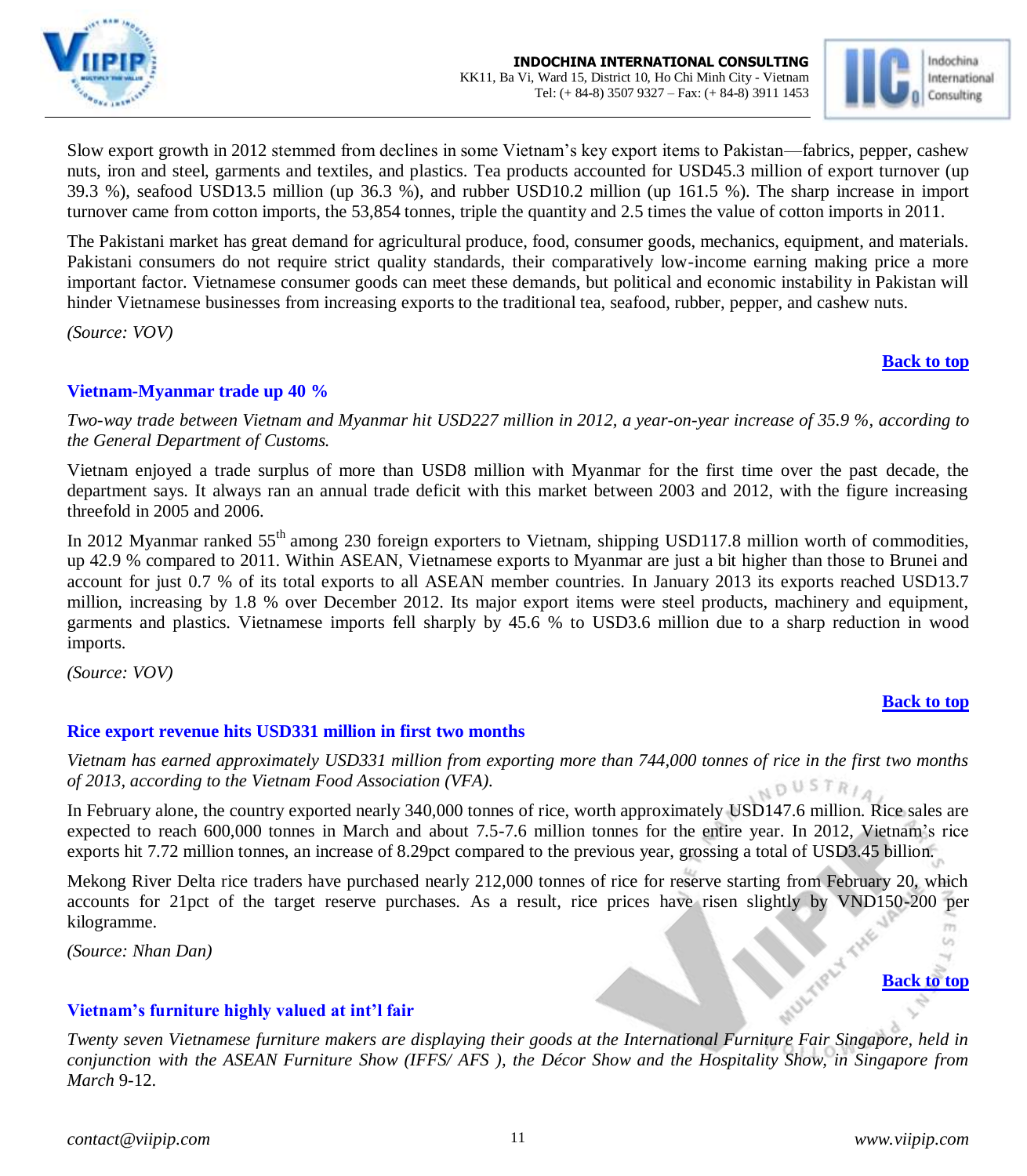



"Compared with other countries', Vietnam's furniture is very good, good materials, good designs and good deals," said Wayne R. Smith, Principal Director of Australia's Midway Tasmania furniture importer.

In an interview with Singapore-based Vietnam News Agency's reporter, Wayne said that his company has over ten years imported Vietnam's furniture products, mostly from the Brothers Furniture Co. Ltd. Annually, the Midway Tasmania buys from this company seven to eight containers of furniture and possibly no less this year.

According to Pham Van Sau, Director of Brothers Furniture Co. Ltd., a privately owned company with headquarters in the southern province of Binh Duong making furniture for export only, Midway Tasmania furniture importer is one of a dozen "loyal" customers, who came not only from Australia, but also from New Zealand, Canada, the UK, the EU, and Africa. He said: "They ordered, with total value of 7 million USD a year, but a little bit less last year at more than 5 million USD, after we attended the International Furniture Fair Singapore", adding that all items on display this year were sold out right in the morning of the opening day, March 9.

Kwanruen Ah-Tun, Managing Director of Luke Import company from France , said Vietnam's furniture, handicrafts and bamboo-rattan wares are "very beautiful". "We have imported Vietnam's products for about 20 years," she said. . Annually, Luke Import buys about 10 containers of Vietnam's furniture and handicrafts and this year, it may go up because "we are very interested in items shown by Grass Co. at this year's fair."

The Director of the Grass Co., a bamboo furniture producer in Tay Ninh southern province, said that more people in many countries, especially from Europe, are using less wood to protect their forests from being destroyed. Therefore, the number of customers is going up.

The Grass Co., together with the Brothers Furniture Co. Ltd. and the Saigon Craft Co. Ltd., has received Vietnam Chamber of Commerce and Industry's award for attending the International Furniture Fair Singapore in 10 continuous years.

The IFFS/AFS are regarded by industry experts as Asia's premier sourcing platform and design-led exhibition. With nearly three decades of experience since its inaugural event in 1981, IFFS/AFS remains the most distinctive channel for regional and international companies to penetrate the global market.

Spanning 60,000 square metres, the IFFS 2013 showcases a total 466 exhibitors from 26 countries. On this occasion, the ASEAN Furniture Industries Council awarded its token to Vietnamese Ambassador to Singapore Tran Hai Hau, for the country's contributions to the regional industry. With 4.5 billion USD of exports in 2012, up 19 % from the previous year, Vietnam is the largest furniture exporter in ASEAN, the second largest in Asia and the 10th largest in the world. Vietnam's furniture products have been sold to more than 120 countries, with the US, the EU, Japan and China furniture products have been sold to more than 120 countries, with the US, the EU, Japan and China being the main markets accounting for over 70 % of export value in 2012.

*(Source: VNA)*

# <span id="page-12-0"></span>**Vietnam shrimp exporters not dumping, US admits**

*The Vietnam Association of Seafood Exporters and Producers said that the US Department of Commerce has decided not to impose an anti-dumping duty on Vietnamese shrimp imported into the US between February 1, 2011, and January 21 last*   $\circ$ *year.* 

It means that for the first time after 10 years of punitive tariffs the DOC has accepted that Vietnamese shrimp firms do not engage in dumping, quoted VASEP as saying in a report. This brings much hope to shrimp processors in the context of the current economic difficulties, VASEP said. Fifty four Vietnamese shrimp exporters have been paying anti-dumping taxes in the US since 2004. Every year since then the DOC has carried out inspections to fix the tariff, which is currently at 25.76 %  $O$  I  $T$  O  $M$ on average.

**Back to top**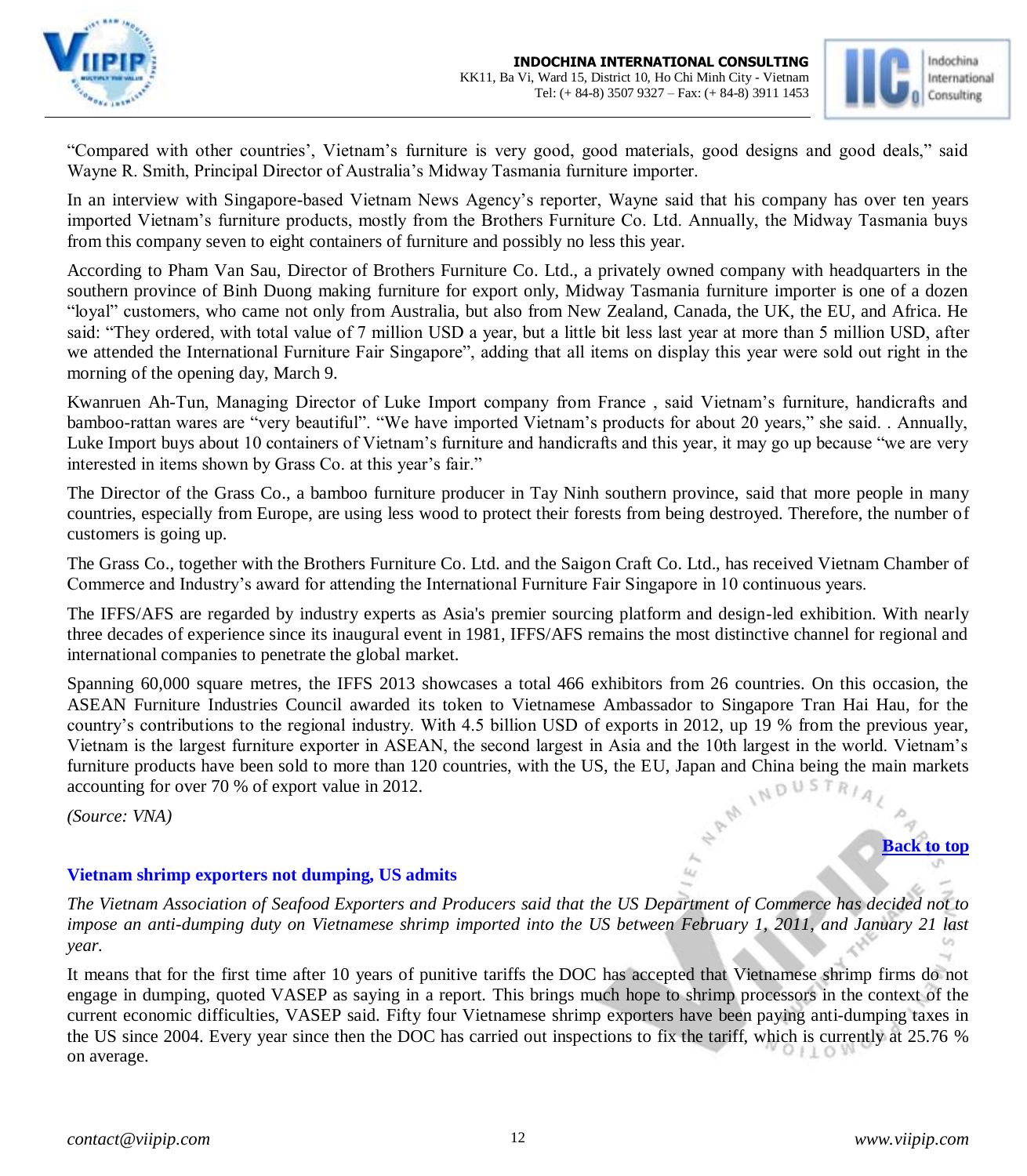



Along with the US International Trade Commission, the DOC is now considering a demand by some US shrimp producers to impose a countervailing on shrimps imported from Vietnam, claiming that Vietnamese shrimp companies receive financial support from their government and therefore sell at low prices, causing them huge losses.

The complaint was made late last year and the US side has said the final conclusion would be delayed to May 28. The US remained the second biggest market for Vietnamese shrimp exporters last year after Japan, with export topping USD454 million, down 15.6 % from 2011 and accounting for more than a fifth of Vietnam's shrimp exports, according to VASEP. In January this year the US surpassed Japan to become Vietnam's largest importer.

*(Source: Thanh Nien News)*

#### <span id="page-13-0"></span>**INVESTMENT**

#### **Back to top**

## **Foreign investment in healthcare sector stagnant**

*Foreign direct investment (FDI) for the domestic health care sector this year may remain at a standstill even though investors are making efforts to complete plans for projects that are overdue.*

A staff member of the Vietnam Foreign Investment Agency, who spoke on condition of anonymity, told Vietnam News that she did not see any good signs for FDI in the sector this year. She also said that the healthcare sector seemed to be less attractive to foreign investors, who have complained about difficult procedures and conditions. She explained that the sector required an investor to put up at least USD20 million to open a new hospital and USD2 million to open a new clinic."In current difficult economic times, this capital is not small," she said. "There is now a big project invested in by Germany. The investors really want to implement it, but they may face many challenges because it is carried out under the public-private partnership scheme, which is quite new here." A representative from the healthcare ministry agrees with her assessment.

Tran Quoc Khoa, a staff member at the Ministry of Health told Dau Tu newspaper that investments in the healthcare sector are very large, and a long time is needed to recoup the money. Thus, investors must be well-experienced in managing their projects.

As a result, even after dozens of years of attracting FDI to the domestic healthcare sector, the country has only six hospitals with 100 % foreign investment, with a total capital of USD94 million, and more than 14,000 FDI-clinics, according to Khoa.

One investor, who declined to be named, said that many people like him preferred to invest in other sectors so they can get their money back sooner. Moreover, the regulations about investment in this sector were unclear and varied in provinces and cities, he said. IND

In a report in 27<sup>th</sup> February, the Dau Tu newspaper said that Ha Noi and its neighboring provinces would see the opening of two FDI-hospitals in the first quarter. However, plans for these have not been completed in a timely manner. In addition, many projects have faced challenges in meeting investment procedures and requirements.

Most of those were interviewed about the subject said that such investments were actually rather modest, especially considering the fact that many residents continue to spend huge amounts of money for healthcare services abroad and that demand has greatly increased. Despite this, there are still an insufficient number of high-quality hospitals.  $\cup$ 

<span id="page-13-1"></span>*(Source: VNS)*

**Back to top**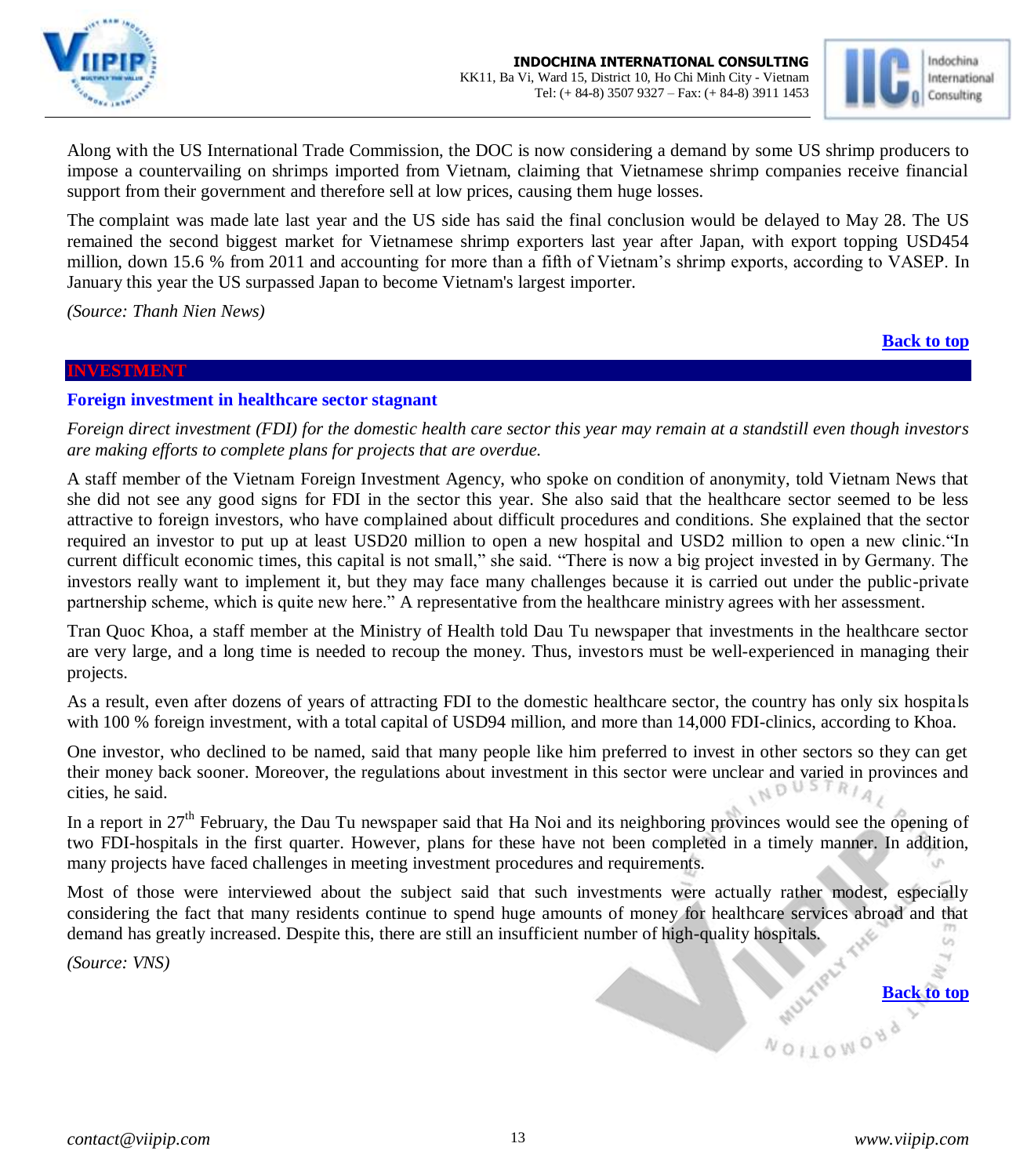



# **Thais see value of investing**

*While some foreign investors go cold on Vietnam, Thai investors are jumping in boots and all.*

Thailand's Amata Corporation two months ago approved to list its subsidiary, major industrial estate developer Amata Vietnam, on the Thailand Stock Exchange and raise funds to invest in the expansion of its business in Vietnam in anticipation of tighter ASEAN economic relations.

Since entering Vietnam in 1994, Amata Vietnam has developed a 700 hectare industrial estate Amata City in southern Dong Nai province. Under the concept of "Perfect Smart City", Amata Vietnam not only develops land with full range of high-class infrastructure for industrial factories but also allocates areas for commercial and residential projects in order to establish a complete community.

The company plans to utilize the initial public offering proceeds to develop a larger industrial estate in Dong Nai, now under approval process of the local authorities. This project is located in Long Thanh city covering 1,245ha, almost doubling the size of Amata City.

In addition to this new project, Amata in January came to northern Quang Ninh province to express the interest in developing a 3,000ha urban township named Future City, comprising a green industrial park, residential urban areas, sport facilities, a convention center, schools and entertainment facilities.

A Quang Ninh provincial source said Amata Vietnam planned to attract Thai clients to industrial parks in the province, which is close to China. The firm's ambitious expansion plan is said to reflect its strong belief in Vietnam's long term potential despite the recent decline in the nation's foreign direct investment inflows.

Tharabodee Semg-Adichuiwil, general manager of Bangkok Bank's Vietnamese operations, was quoted by Bangkok Post as saying that this year could be an excellent lime for Thai investors to explore and seize the opportunities presented in Vietnam with the economy starting to recover. He said lower labor cost and political stability were advantages attracting Thai companies to Vietnam.

According to Vietnam's Foreign Investment Agency statistics, Thailand is now among top 10 investing countries in Vietnam in terms of the commitment capital, with USD6.1 billion and 299 projects by February 20, 2013. The amount is expected to jump in the near future as more Thai investors have announced their big investment plans in Vietnam.

Thai companies that plan to expand in Vietnam include Siam Makro Public Company Limited, a Thai retailer which last October announced plans to establish a subsidiary in Vietnam to tap on the domestic market. Meanwhile, SCG last December announced that its wholly-owned subsidiary, SCG Building Materials Company Limited, had entered into a conditional shares purchase agreement to acquire an 80 % stake in Vietnam's leading ceramic tiles producer Prime Group. Following this acquisition, the company will have the total ceramic tiles production capacity of 225 million square meters, of which 33 % will be produced in Vietnam.

Previously SCG, in association with other Qatari and Vietnamese partners, gained an investment certificate for building USD4.5 billion petrochemical complex in southern Ba Ria-Vung Tau, which is under process of site clearance.

The biggest investment plan announced by Thai investors in Vietnam is the USD28.7 billion oil refinery project by Thailand's national petroleum company PTT Public Company Limited in central Binh Dinh province, which has the total refining capacity of 660,000 barrels per day, or 33.6 million tons of crude oil per year.

If the project were approved, it would be one of the largest oil refinery and petrochemical complexes in Asia, and the largest foreign direct investment project in Vietnam.

Also in the energy sector, Thailand's Siamgas and Petrochemicals Public Company Limited (SGP) last year acquired Shell's entire shares in two companies in Vietnam, starting penetrate into the country's liquid petroleum gas market. SGP announced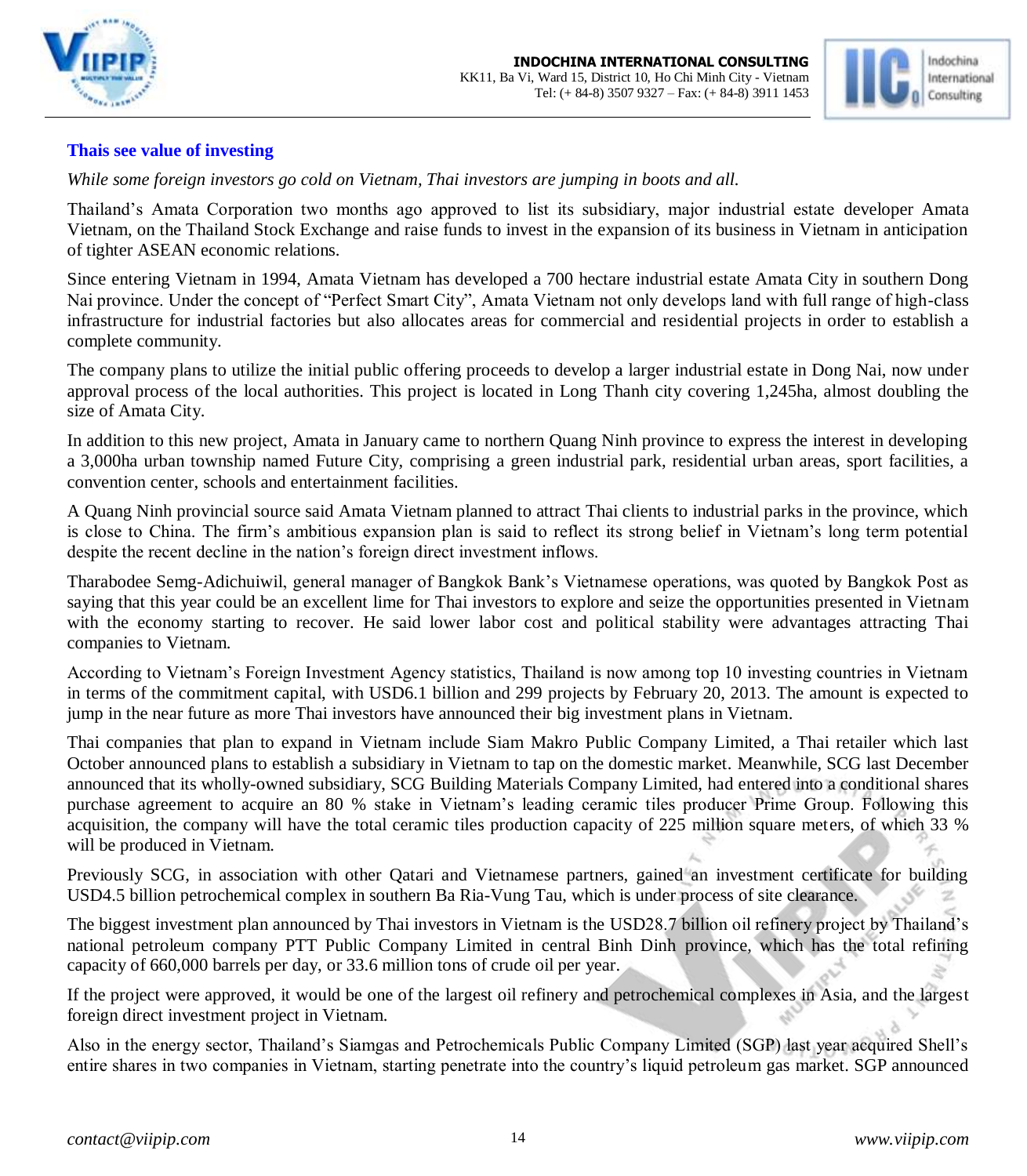



the transaction was reasonable and beneficial to it and helped increase sales and distribution of liquid petroleum gas in south and north of Vietnam.

*(Source: VIR)*

#### **Back to top**

# <span id="page-15-0"></span>**After Starbucks, McDonald's will come**

*High ranking executives of the US McDonald's came to Vietnam in 2012, a signal showing that the giant was eyeing the Vietnamese market. And it has become more obvious that the fast food chain will enter the Vietnamese market.*

If Starbucks is thought to create a new face to the Vietnamese coffee market, then the presence of McDonald's is believed to force the rivals like KFC, Jollibee or Lotteria to reconsider their business plans. It's simply because McDonald's, with the shops in 119 countries, is really a powerful empire to confront with.

In August 2012, local newspapers caught the attention from the public when reporting that senior executives of McDonald's were here in Vietnam to seek suitable partners for a franchising contract.

No strong commitments were made after the working visit, but the US fast food chain left some noticeable information that it would officially be present in Vietnam in two years, and that it would open 100 McDonald's shops in Vietnam, of which the first one would be in HCM City.

In late February, the news that McDonald's was negotiating with three Vietnamese partners heated up the fast food market.

According to Dr Ly Quy Trung, the big brands like McDonald's, Burger King, or 7-Eleven rarely conducts single-unit franchise, while they prefer area development franchise. There has been no information about how the negotiations have ended up and who of the three McDonald's would choose. It is also likely that McDonald's would franchise to at least two Vietnamese partners, one in the north and one in the south, because it would be difficult to find a Vietnamese business which can bear the high fee of becoming the franchisee of McDonald's for a long time.

At present, Lotteria is still leading the domestic fast food market with 146 shops, while KFC has 134 and Jollibee 30. However, KFC has higher growth rates and turnover. A report of Euromonitor showed that KFC led the fast food industry in Vietnam in 2011.

## *Who could be the partners of McDonald's then?*

It's obvious that the businesses or individuals who have the plan to become McDonald's partners need to be very rich. It's simply because McDonald's is a big brand name with high value which would set up very high requirements. Regarding the franchising fees, analysts say the initial fee would be no less than USD45,000. Besides, the franchisees would have to pay a lot of other kinds of fee.

In general, analysts say, there are two kinds of expenses to bear, the pre-operation expenses, and the expenses to be spent during the operation. It is estimated that the total investment capital for every McDonald's shop, which includes the franchising fee, premises rents, equipments and interior decoration, could be between USD214,000 and USD2.1 million.

According to McDonald's, more than 88 % of its franchisees have more than one shop. And it's highly possible that the Vietnamese franchisees would also do that, because large chains of shops not only can increase the presence of the brand in the market, but also bring higher turnover to them.

After paying the initial investments to set up a shop, franchisees would have to bear over 20 types of expenses, including the service fee, which is four % of the turnover, to be paid to the franchisers, and the advertisement fee, which is at least four % NOILOWOD of turnover.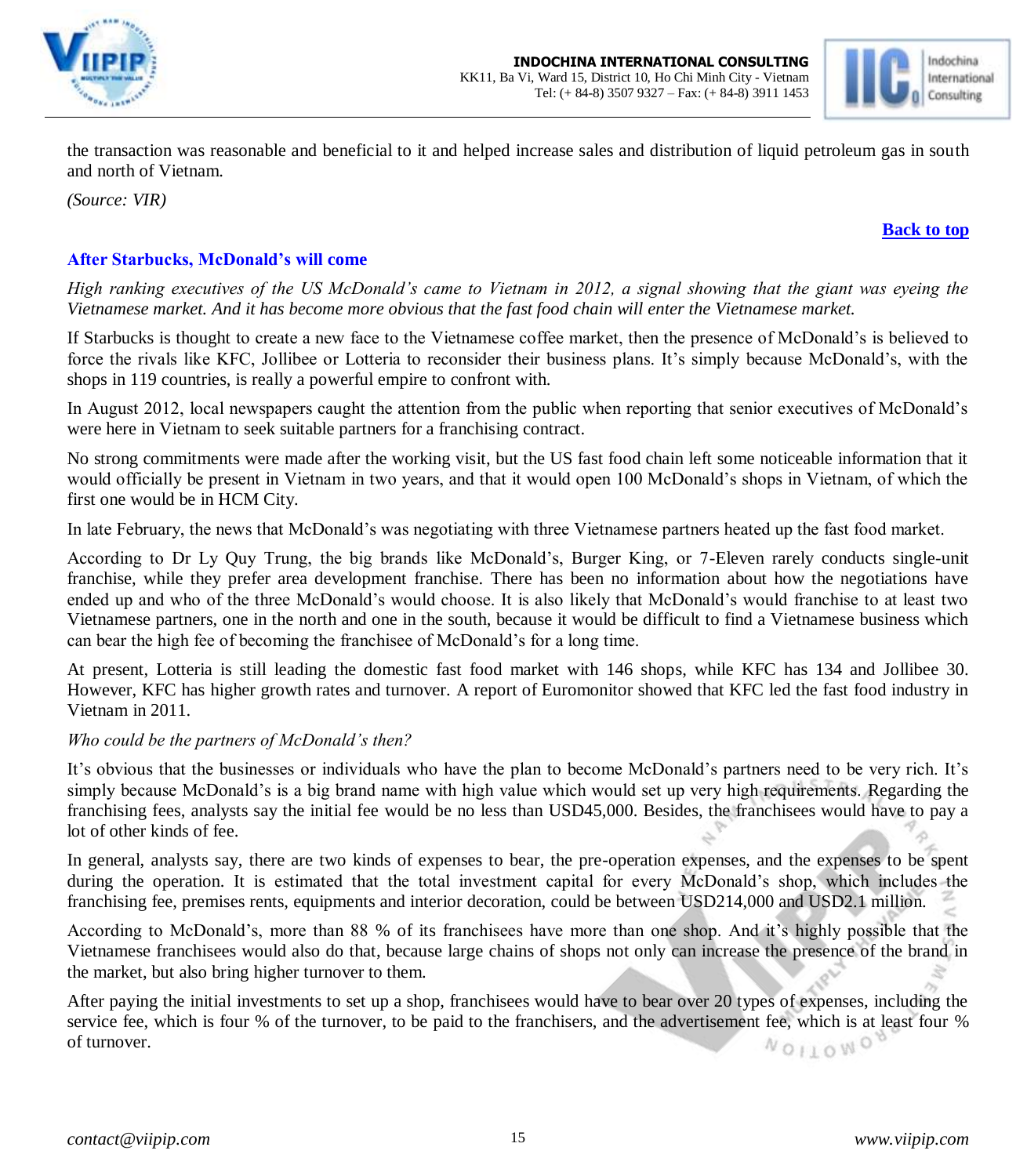



No official statement has been made about the Vietnamese partners. However, Doanh Nhan Saigon has quoted its sources as saying that the three partners are CT&D, Son Kim Group and a big name in the field of venture investments.

*(Source: TBKTSG)*

#### **Back to top**

# <span id="page-16-0"></span>**EU optimistic about business prospect in Vietnam**

*Results of the 10th quarterly EuroCham Business Climate Index survey released on March 7 showed that business confidence and outlook among European businesses in Vietnam is improving slightly.*

This quarter the level has risen from the recent record low of 45 to 48 points. However, the Index remains below the half-line and EuroCham members that participated in the survey continued to express general concern about their current business situation and outlook as well as the impact of increased taxes, fines and official scrutiny.

The EuroCham Business Climate Index increased by 3 points to 48. Slightly less than half of the businesses that participated in the survey are active in the services industry, a quarter in manufacturing and the rest in trading or other activities.

Compared to the last survey, there was a relatively large in- crease in respondents assessing their current business situation as positive from 26 % to 40 %.

With respondents holding a neutral view remaining fairly stable at 36 %, there are still a quarter of respondents holding a negative view of their current business situation. The business outlook for respondents has also improved slightly: those reporting a neutral view remained stable at 42 %, with slight improvement in those with a positive view to 30 %, balanced by a slight decline in negative view to 28 %.

Reported investment plans however seem to be stabilizing. There are less companies intending to significantly increase investment, which is down from 11 to 7 % of the sample; but also less companies reporting the intention to cut investment, which has reduced from 27 to 24 %. With the majority of companies i.e 73 % either expecting to keep their investment at similar levels to 2012, or to increase investment slightly. Overall some 78 % of respondents report they are maintaining or increasing their in- vestment, indicating a continued faith in Vietnam's medium term future.

Whilst the share of companies expecting revenue to increase remained relatively constant at 45 %, those expecting a drop in orders fell from 32 to 23 %, which is a significant improvement. Concerns about inflation are declining slightly, though still 45 % of companies expect inflation to have a significant impact on their business in the medium-term. Members were also asked to indicate what they think the rate of inflation will be and the average came to 5.12 %. This continues to decline and is now very significantly below respondents perceptions a year ago, where the average inflation rate was predicted at 7.83 %.

Respondents appreciation of the macroeconomic situation is also improving. Whereas last quarter a massive 72 % expected a further deterioration in conditions, this has now fallen back to 57 %, though this is still a majority of respondents expecting a further deterioration, and only 43 % expecting stabilization and improvement.

EuroCham Chairman Preben Hjortlund commented on the survey: "This is welcome news and reflects a perceived stabilization in the macroeconomic situation. However we must remember that the index is still the wrong side of 50 and is well down on the 79 level achieved only 2 years ago. We need now to see continued efforts by the Government to improve the underlying structural problems of the economy".

*(Source: VOV)*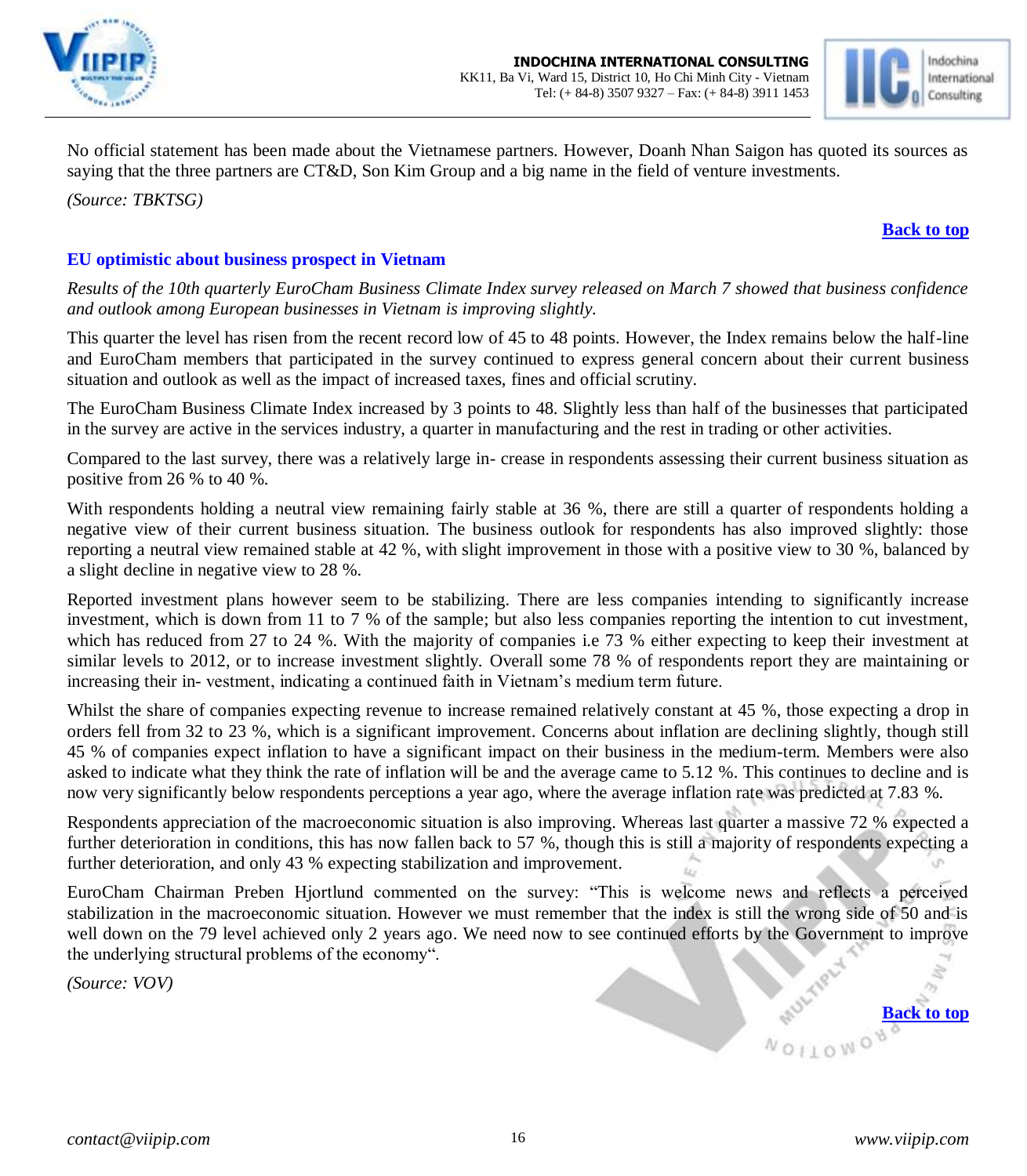



## <span id="page-17-0"></span>**Japan aids Binh Duong-HCMC metro**

*A metro route connecting Binh Duong New City with HCMC's Suoi Tien Theme Park will be developed soon thanks to the Japanese Government's support, Tran Thanh Liem, vice chairman of Binh Duong Province, said.*

Takumi Onuma, representative of Japan's Ministry of Economy, Trade and Industry (METI), said at a meeting with Binh Duong Province's government on Wednesday (27 February) that Japan will support the province to build the metro line, according to Liem. The project remains an idea but Liem said that it is an important project and that the Japanese Government wants to speed up investment into the project via ODA loans.

As per the plan that has already been approved, Binh Duong will become a top level city by 2020, Liem said. Therefore, he noted, demand for necessary sources for developing the city, especially its infrastructure, is really huge. And if the Binh Duong New City-Suoi Tien metro line is developed, Binh Duong's central area will be connected with downtown HCMC, he added. The HCMC authorities earlier planned to extend the Metro Line No.1 from Suoi Tien to Binh Duong. The city has assigned the municipal Department of Planning and Architecture and other related agencies to work with relevant authorities in Binh Duong to study the scheme's feasibility.

*(Source: SGT)*

## **Back to top**

## <span id="page-17-1"></span>**Lang Son introduces economic potential to Indian**

*The northern border province of Lang Son held a conference to introduce its economic potential to Indian investors on March 8.* 

The conference was jointly held by the provincial People's Committee, the Vietnam Chamber of Commerce and Industry (VCCI), and the Indian Embassy in Vietnam. It is part of activities to celebrate the 41st anniversary of Vietnam-India diplomatic ties (January 7, 1972-2013) and the 6th anniversary of their bilateral strategic partnership (July 6, 2007-2013).

With advantageous location, resources, culture and labour, Lang Son is seeking cooperation opportunities with Indian businesses and international investors in various sectors.

Bordering China and connected directly with national economic centres through a convenient railway system and network of roads, the province is a transit point between Vietnam, ASEAN and China.

Provincial authorities encourage investment in the economic zone of Dong Dang–Lang Son border gate with China. This 400 square-kilometre zone includes duty- and tax-free areas with functional subdivisions such as Vietnam-China border economic cooperation, commodity transportation, processing and industrial divisions. It was established to provide incentives for investors and a convenient environment for them to do business.

Lang Son province appeals for investment to industrial sectors such as machinery, electronics and construction materials. It also presents potential in the mining industry and mountainous agriculture. Besides, beautiful sites and the traditional culture of ethnic minorities are favourable conditions for Lang Son to develop tourism. It welcomes on average 1 million tourists every year.  $772$ 

*(Source: VNA)*

# <span id="page-17-2"></span>**Nghe An welcomes key investment projects**

## *Seven ambitious investors recently set foot in Nghe An province.*

According to the Nghe An People's Committee, at Nghe An Investment Promotion Conference two week ago, the provincial authorities signed agreements with seven investors to develop many large projects with investment capital of VND6,375

**Back to top**

 $\cup$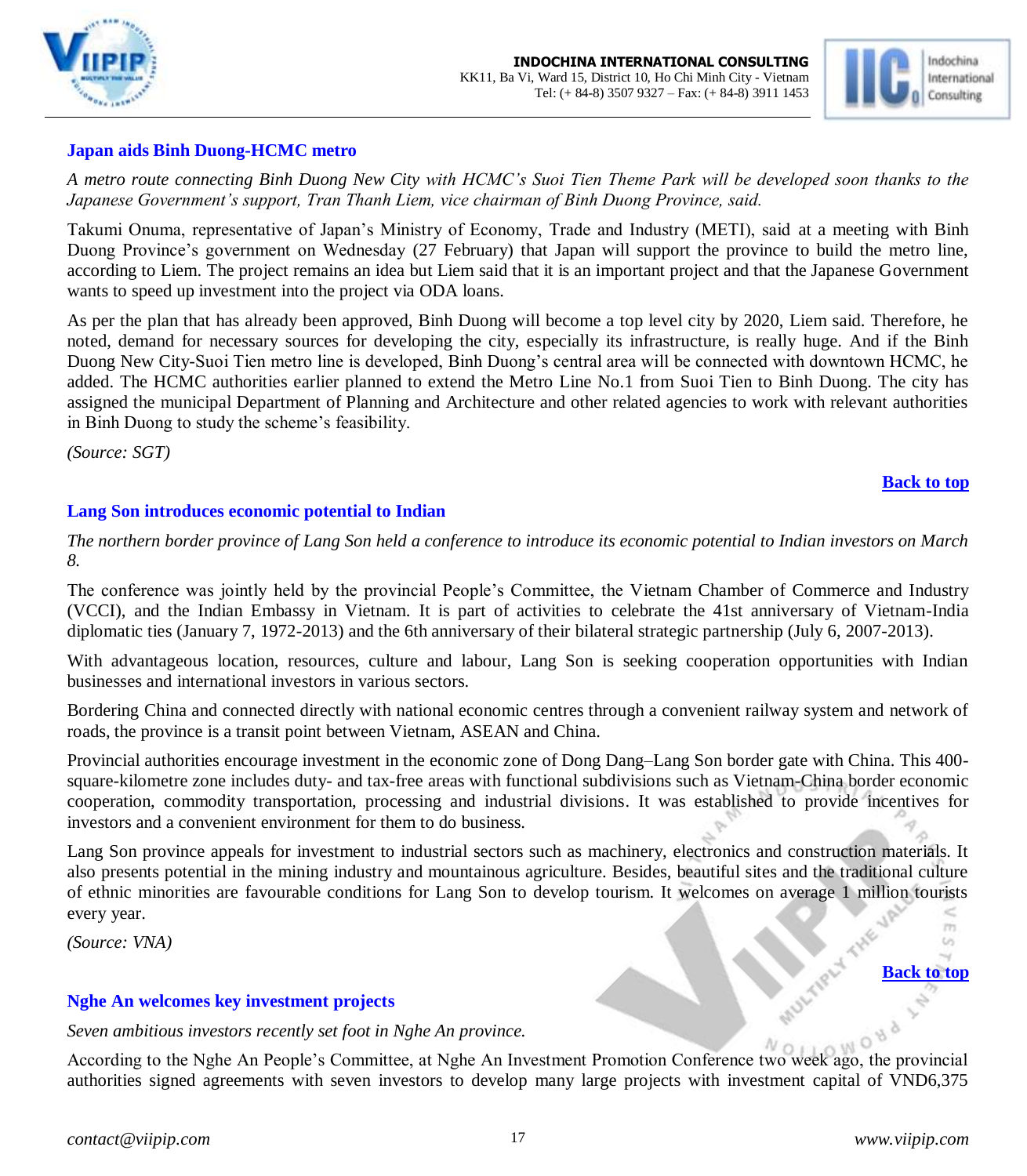



billion (USD303.5 million). Specifically, the province signed agreement with Japan-based Tomei Vocational School to open vocational school, train human resources for Vietnam-based Japanese enterprises and instruct driving in accordance with international standard in Hoang Mai Industrial Park. The project has investment capital of VND105 billion (USD5 million).

The province signed agreement with Nghe Tinh Port to build two stations number 5 and 6 in Cua Lo port. The project has a designed 20,000 deadweight tonnage with total investment capital of VND500 billion (USD23.8 million). Nam Dan Van An wants to develop high tech industry manufacturing complex with total investment capital of VND2,200 billion (USD104 million).

Ho Chi Minh City-based Tien Thinh Consulting Services, Investment and Environment Technology Company planned to invest in a VND2,400 billion (USD114.2 million) industrial waste treatment complex. The province also signed agreement with Dong Duong Group to develop granite and Ashlar facing stone manufacturing factory with total investment VND520 billion (USD24.7 million), meanwhile Golf Cua Lo Joint Stock Company planned to pour VND300 billion (USD14.2 million) to build sport and ecological urban complex in Hung Hoa commune, Vinh City.

Saigon Co.op and Dong A Joint Stock Company shaked hands to build Co.op Mart shopping centre in Vinh city worth VND350 billion (USD17 million). Besides, Railway Real Estate Company, also investor of Hung Dong Industrial Zone's infrastructure signed two memorandum of understanding with two foreign partners namely Japan-based Kume Design Asia and Korea-based Lotte Mart. These companies will lease land in Hung Dong Industrial Zone.

The province also signed agreement with BIDV to support a loan worth VND4,127 billion (USD196.5 million) for some domestic firms to develop their investment projects in the province. Within four Nghe An Investment Promotion Conferences from 2009 to 2012, the province signed 39 agreements with domestic and foreign investors to develop 43 projects worth VND54,434 billion (USD2,592 million). So far, the province granted investment certificate for 594 projects. In which, 335 projects including 313 domestic projects worth VND80,690 billion (USD3,842 million) and 22 foreign direct investment worth USD1.248 billion invested from 2009.

*(Source: VIR)*

## **Back to top**

## <span id="page-18-0"></span>**Cau Treo gets into the zone**

*Developing Ha Tinh province's Cau Treo international border economic zone is in vogue.*

Since 2007, when the prime minister issued Decision 162/2007/QD-TTg on Cau Treo international border economic zone's operational rules, its production and business activities have been vibrant with committed investment capital enjoying a fivefold increase compared to previous period 1999-2007.

The EZ is now home to 158 businesses, up 32 entities against 2011 and 22 units more than projection in parallel to around 1,200 household businesses. In 2012, Cau Treo Border EZ Authority licenced seven investment projects worth VND183 billion (USD8.7 million) in committed capital, bringing the total licenced projects to 19 valued at USD145 million in total committed capital. The EZ reaped USD183 million in total export value in 2012, a 58 % jump against 2011, while budget revenue surged 63.3 % - showcasing the EZ management's great efforts in handing its tasks and governance activities. However, the EZ needs further attention and investments as many local technical infrastructure projects have yet to finish construction due to capital distress.

This has turned off investors. For example, by 2010 unfinished projects lacked more than VND1 trillion (USD48 million), while VND500 billion (USD24 million) from state supportive credit sources is needed to build some more essential infrastructure in the list of priority projects under Decision 961/QD-TTg dated June 25, 2010 approving Cau Treo EZ construction general planning.NOILOWO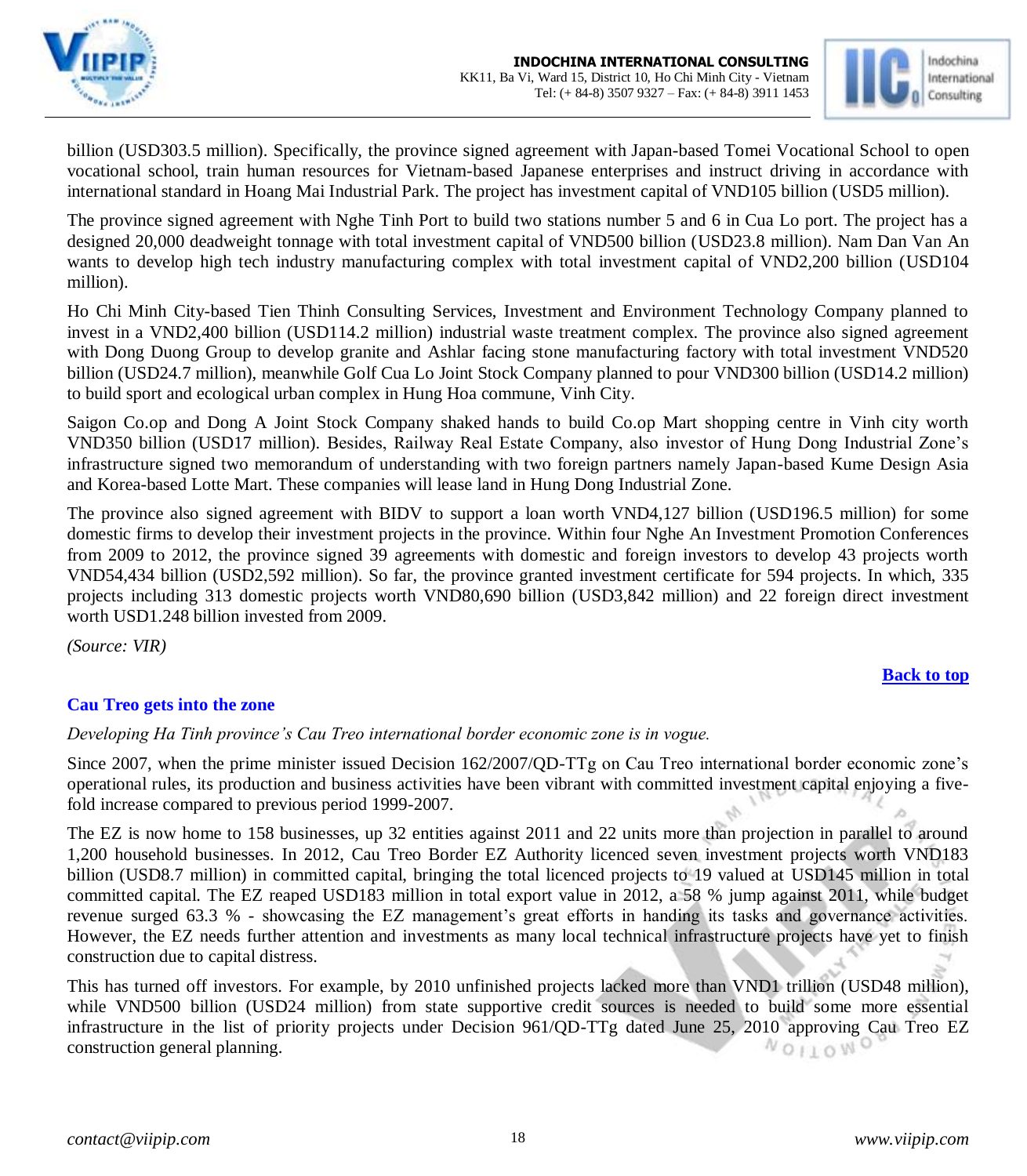



Critical capital shortages for technical infrastructure construction have hindered EZ efforts to charm investors. Besides, state policies towards EZ development are often inconsistent and overlapping which has afflicted the mindset of businesses and potential investors. In addition, hilly terrain made Cau Treo EZ less attractive compared to other coastal EZs. Thereby, border EZs and Cau Treo EZ are seeking bigger investment incentives compared to those applied to coastal or plain EZs.

Comprehensive studies are also required for enactment of consistent policy groups targeting border EZ development compatible to Decision 162/2007/QD-TTg. In the meantime, it is necessary to hike state investment for building EZ infrastructure which is intertwined with other projects and programmes to support development of border villages.

The Ministry of Transport is expected to shortly instruct construction of National Highway 8A's second phase, including the section crossing Cau Treo border EZ. Cau Treo EZ is reportedly one of eight key EZs for priority investment during 2013- 2015. The EZ is part of National Highway 8A in the Vietnam-Laos border line, an important strategic position for socioeconomic development, defense and security in Ha Tinh and north central provinces. National Highway 8A is considered to shortest way for Laos, northeastern Thailand and Myanmar to reach the East Sea and develop trade exchanges with countries in the region and the world through Vung Ang-Son Duong deep-water port complex in Ha Tinh province. Cau Treo EZ also links sync to Ho Chi Minh trail and the North-South railway, comfortable for trade exchanges with different parts nationwide.

*(Source: Vietnam Investment Review)*

# **Back to top**

# <span id="page-19-0"></span>**Samsung rents 100-ha land to launch its 2nd Vietnam project**

*Samsung Electronics on February 6 signed a contract with Yen Binh Investment and Development JSC to rent 100 hectares of land in Thai Nguyen Province for its second project in Vietnam, news website VnEconomy reported in beginning February.*

Its subsidiary Samsung Electronics Vietnam said it will rent the land for 49 years and the new plant will specialize in assembling hi-tech devices including mobile phones and tablets.

The company earlier had proposed that the Thai Nguyen provincal authorities to give the go-ahead for the project, which it said to cost around USD2 billion, at the Yen Binh Industrial Zone.

The project is estimated to attract around 10,000 labors in the first few years, and the figure could rise up to 30,000 a few years later, according to Samsung. The Vietnam's government said in a statement last September that Samsung would get similar tax incentives as it got for its first plant – in the northern province of Bac Ninh. It means the firm will be offered a corporate tax rate of 10 % "during the time the project is carried out", compared to 25 % for most companies.

Among the incentives are corporate income tax exemption in the first four years of operation and half payment of taxes for nine following years. The first plant, also the second largest of Samsung's mobile phone factories worldwide after the Kumi plant in South Korea, was opened at the Yen Phong Industrial Zone in 2009. It is a foreign direct investment (FDI) project which has a total investment of of USD1.5 billion, which also uses an area of 100 ha and has a life-span of 70 years. It attracts more than 24,000 workers annually produces 150 million products, or a fourth of the company's total output.

*(Source: TNN)*

# <span id="page-19-1"></span>**HCMC seeks capital for hi-tech park**

*HCMC's government in 5th March told Saigon Hi-Tech Park (SHTP) management board to mobilize private capital sources and loans for the second phase of the park instead of using the State budget only.*

Local government approved the second phase of SHTP late last year with total investment capital of over VND8 trillion. The project will be implemented between now and 2020. However, the management board said that this park must speed up

**Back to top**

 $\lt$ m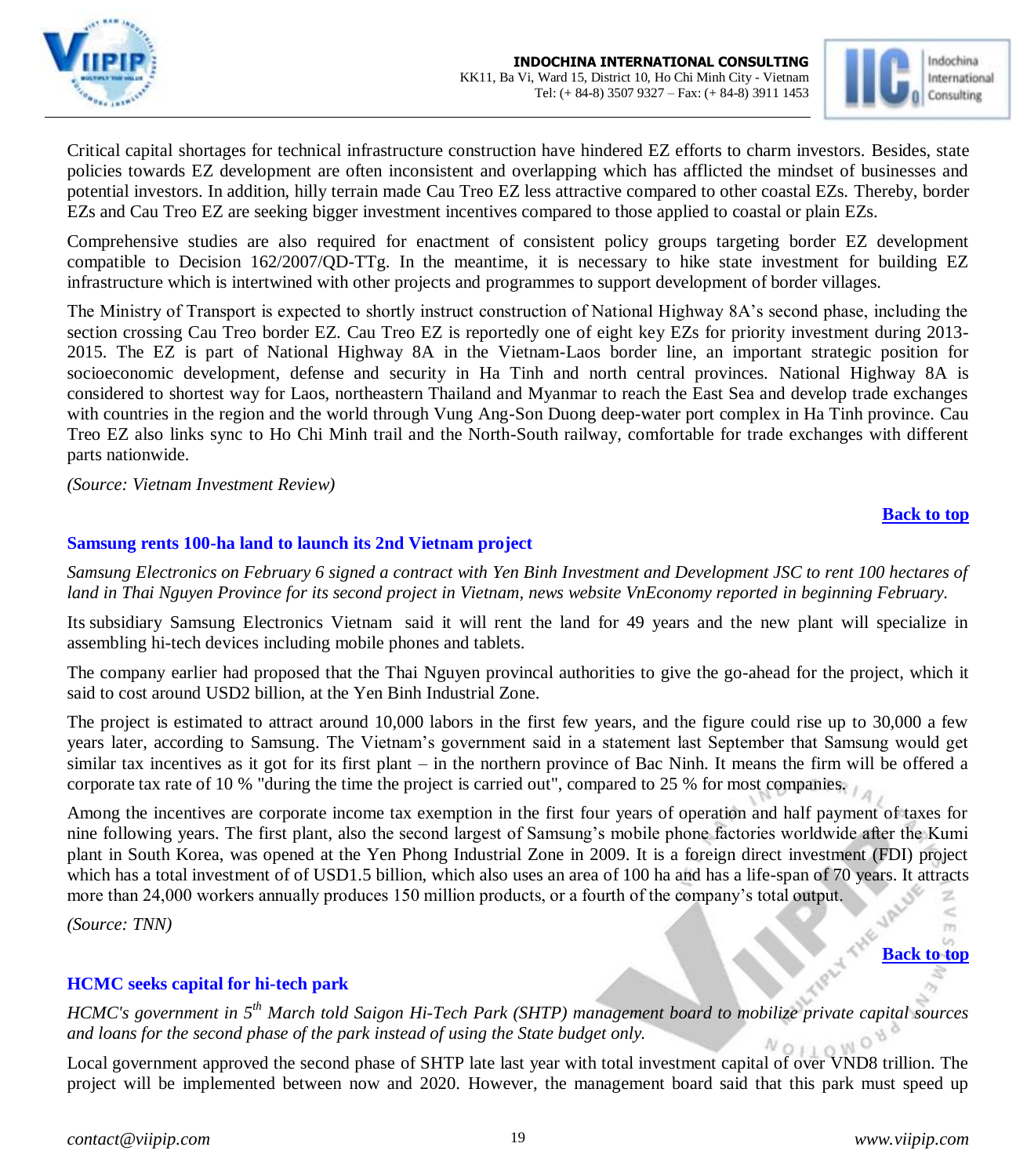



infrastructure development to attract investors, especially big companies in high-tech industries. Therefore, the board is seeking approval to invite the private sector to join in the process of developing the park's infrastructure and functional sections. Besides the State budget, SHTP will mobilize various sources such as loans, BT (build-transfer) capital and private capital sources to develop projects like supporting industries zone, logistics zone, management and service area and workshops for lease.

SHTP is considering assigning investors to level the land they lease in this park instead of giving them cleared land as before. The park will use the State budget to develop necessary works such as traffic, water drainage, water and electricity supply.

With these plans, SHTP hopes to shorten infrastructure construction time in the second stage to meet demands of investors. Le Bich Loan, deputy head of SHTP management board, said that investors have occupied most of the first stage of SHTP on a total area of 300 hectares. Ten investors have registered to invest in the second stage with 613 hectares, but infrastructure of the park is not ready for their investment projects.

This year, the park expects to lure 6-10 projects with registered capital of USD160 million. Its export revenue is expected at USD2.7-3 billion. SHTP will also launch programs to attract investment in the scientific space zone, the Internet City and expert housing area. Last year, the management board granted licenses to 10 projects in the fields of IT, high-tech services, research and development. These projects had combined capital of over VND111 million, or 69.5% of last year's target.

## *(Source: The Saigon Times Daily)*

## **Back to top**

## <span id="page-20-0"></span>**Hoa Tam Industrial Zone: Large potential, many advantages**

*Subject to further negotiations between the sponsors of Hoa Tam – Hiep Hoa Phat Joint Stock Company - and the owners of Vung Ro Petroleum, the refinery plant could be a very significant development for the Hoa Tam project.*

AWR Lloyd is the lead strategic and financial advisor to raise capital and seek developers, investors and customers for the Hoa Tam Industrial Zone and Bai Goc deep water seaport being developed by Hiep Hoa Phat Joint Stock Company ("HHP"). Incorporated in Hong Kong with offices around the world, AWR Lloyd is an independent and specialized corporate finance firm with an exclusive focus on the energy, mining, metals and infrastructure industries in the Asia-Pacific region. AWR Lloyd has conducted strategic advisory assignments for many blue-chip resources groups including Banpu, Sojitz, Petronas, Toyota Tsusho, Chevron and Sumitomo Corporation. AWR Lloyd has also worked for many new ventures and smaller companies in Asia, with a particular focus on energy terminals in South East Asia.

## *Potential to become a multi-industrial cluster*

INDUS AWR Lloyd has performed extensive research about the Hoa Tam industrial zone and Bai Goc deep seaport project. AWR Lloyd believes Hoa Tam presents a unique opportunity to develop a world-class fully integrated multi-industrial cluster and petroleum trading hub in the heart of Vietnam. The proximity to infrastructure, supporting industry, the right geography and government support are not always aligned. The mix of the 'right ingredients' for large scale infrastructure and energy investment is rare in Vietnam.

Hoa Tam is planned as a fully integrated, multi-industrial zone with special focus on energy production. It will be served by an on-site deep water seaport with a natural water depth of 17 meters and can accommodate carriers and tankers up to 300,000 DWT, creating the potential for high throughput in importing and exporting of finished goods and raw materials to serve the production in Hoa Tam industrial zone.

In the first phase of development, HHP will focus on building out the energy and petroleum complex, which may consist of a power generation and petrochemical plants, refinery, and oil and petrochemicals storage (both underground and tank farm). At the port facility, an SPM and liquid bulk and dry bulk terminals will be developed accordingly to support the growth of the energy and petroleum complex.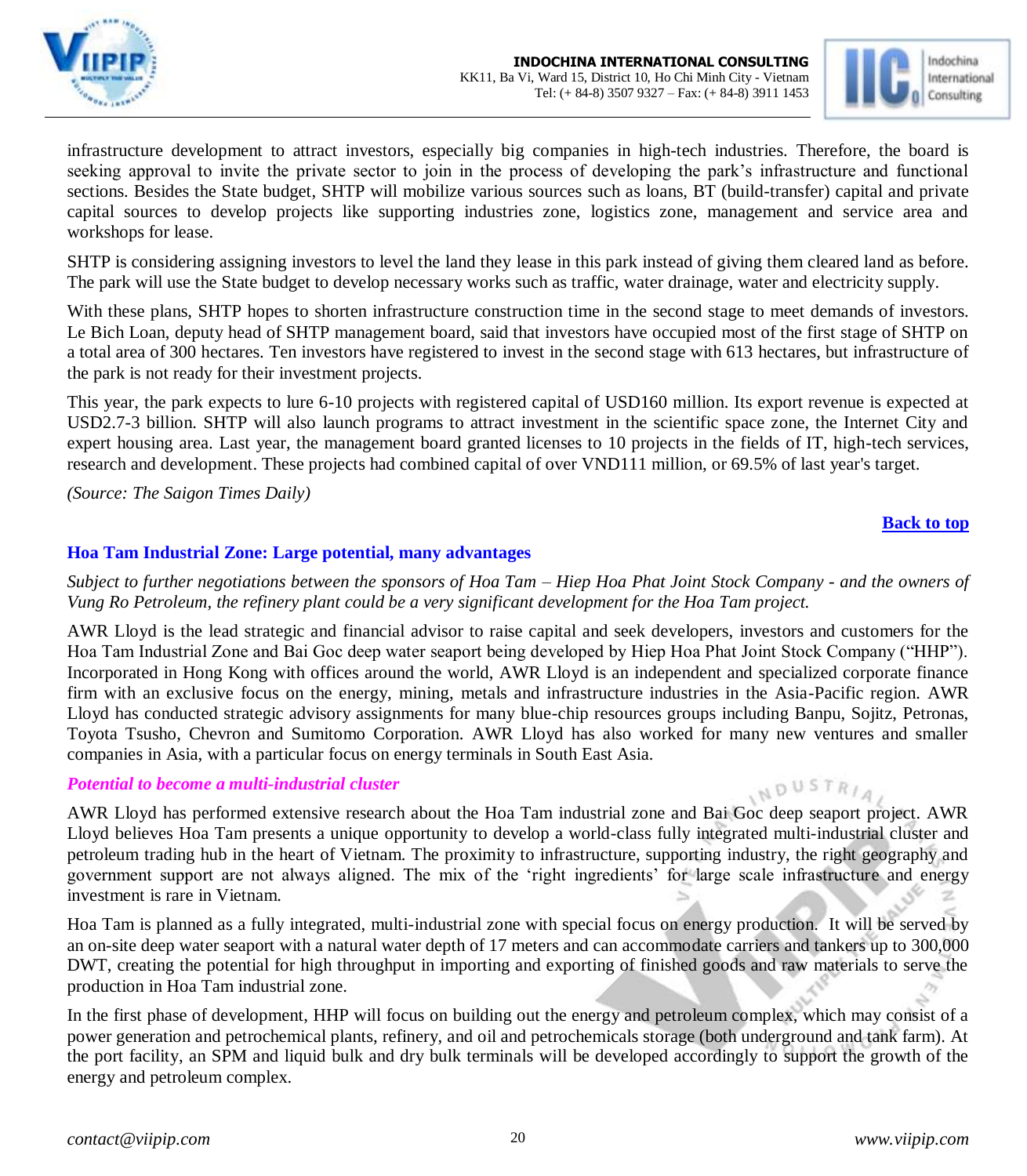



## *Many advantages to attract investment*

Hoa Tam has many advantages to attract investors in heavy industries such as oil refining and petrochemical production. The site has excellent access to both existing and future transportation infrastructure including, railways, the national highway, national roads other seaports and is 15km from a major airport. Hoa Tam will be an integrated industrial zone with deep seaport facilities that will become the natural logistics hub for the Vietnamese petroleum industry. More than 2,300 hectares of land have been set aside which is ready for development, the site is essentially flat requiring minimal site preparation prior to major construction. The area near Hoa Tam in Phu Yen is supported by abundant labor, fresh water and construction material such as granite rock.

AWR Lloyd's view is that there is strong upside potential in developing petroleum related business at Hoa Tam. Vietnam currently relies on imported refined products for 70% of its consumption. Consumption is expected to increase from 16.12 Mt in 2012 to at least 36 Mt by 2025 with a CAGR of 6-7%. Vietnam's strong macro-economic outlook will necessitate a more mature petrochemicals industry, boosting demand through knock-on effects, creating one of the great growth stories that exist in the world today.

#### *Need a reliable and sustainable cooperation*

Hoa Tam is an enormous development project that needs coordination and cooperation between different players. Despite its competitive advantages, in order for Hoa Tam to attract big players, it is incumbent for developers and local government to coordinate well with each other. Investment policies and the disposition of local government need to be friendly, reliable and professional.

Vung Ro Petroleum, a special purpose vehicle, set up by Technostar Management, is licensed to develop a 4Mtpa refinery plant in Vung Ro Bay. It has had its request to double their capacity to 8Mtpa and to move their project to Hoa Tam industrial zone approved by the Prime Minister. Subject to further negotiations between the sponsors of Hoa Tam – Hiep Hoa Phat Joint Stock Company - and the owners of Vung Ro Petroleum, this could be a very significant development for the Hoa Tam project.

*(Source: SGT)*

# **Back to top**

## <span id="page-21-0"></span>**New industrial zones planned in Can Tho**

*The Mekong Delta city of Can Tho is implementing plans to build three industrial zones with a total area of 1,400 hectares.*

They are O Mon (600ha), O Mon Bac (400ha), and Thot Not (400ha). Besides, the city is making land clearance to expand Hung Phu I and II industrial zones, and two other zones in O Mon district.

The city will invest in communication infrastructure, a water drainage system, electricity and provide accommodation for residents that have been resettled. Can Tho city's present industrial zones have attracted 206 projects, including 184 domestic projects and 22 projects with foreign invested capital.

In 2012, businesses in the city's industrial zones grossed USD1.87 billion in turnover. Industrial production value was up 3.9 % from 2011, reaching USD1.365 billion. The industrial zones employ 34,000 local labourers. U.

*(Source: QDND)*

NOITOMOAD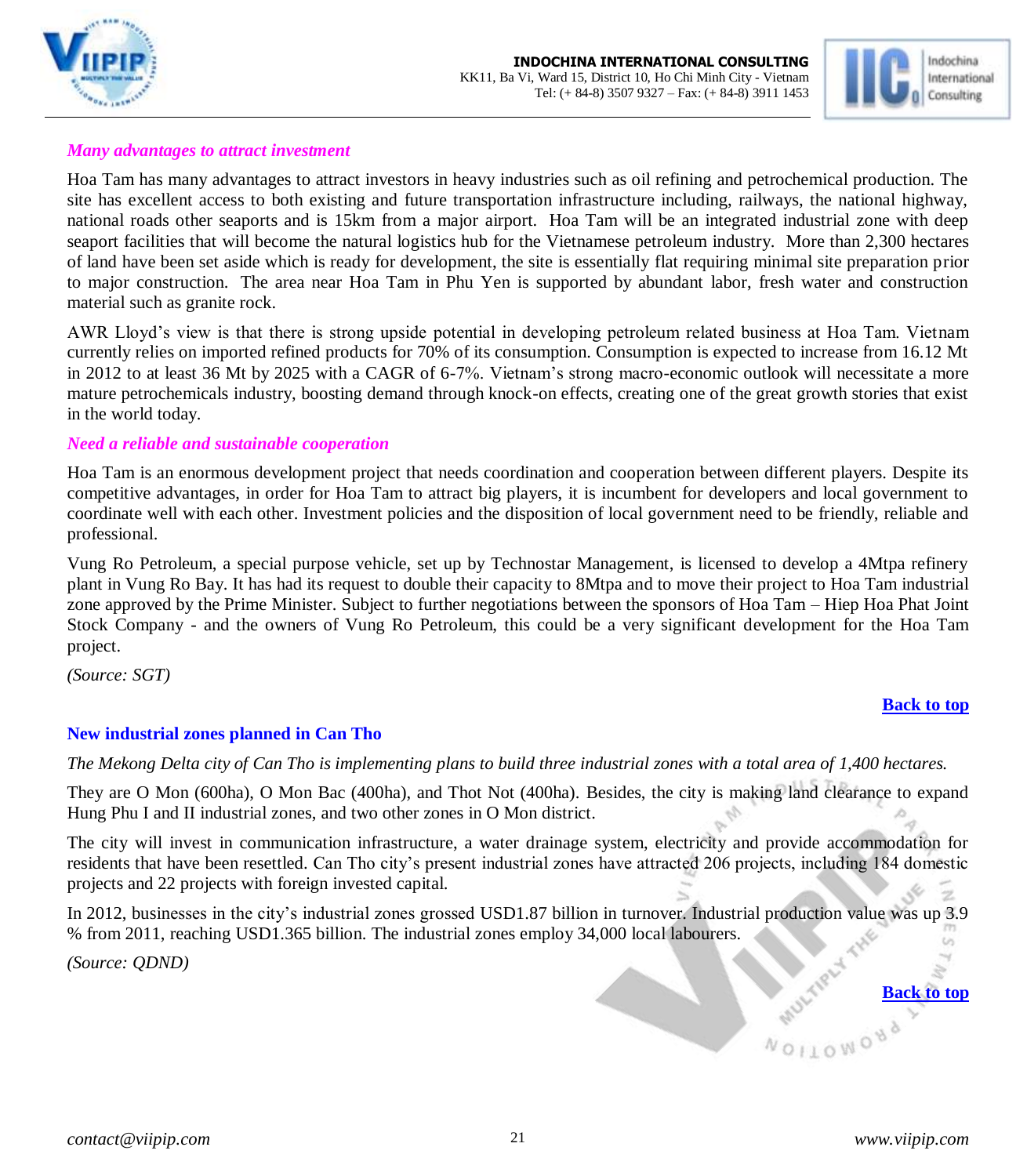



#### <span id="page-22-0"></span>**FINANCE – BANKING**

#### **How State Capital Investment Corp uses its money**

*People may be surprised to learn that the State Capital Investment Corporation (SCIC) puts most of its trillions of dong in capital into bank deposits for interest, rather than any kind of actual investment.*

The SCIC was incorporated in 2005 under a bid to enhance the efficiency of state capital utilization during the height of the ongoing economic and SOE reforms. SCIC's primary objectives are to represent state capital interests in enterprises and invest in key sectors and essential industries in order to strengthen the dominant role of the state sector.

The corporation is currently managing a large portfolio of over 400 enterprises that are operating in various sectors, including financial services, energy, manufacturing, telecommunications, transportation, consumer products, health care, and information technology. SCIC enjoys huge annual revenues, which come from three main sources: selling state capital in enterprises, dividends from businesses, and bank deposit interest.

#### *Cash cow*

As of the end of last year, SCIC has earmarked some VND14 trillion (USD673.08 million) for investment in all channels, according to its financial report. However the investments, in fact, only focus on a few powerful enterprises, where SCIC enjoys massive dividends thanks to their high economic effectiveness.

SCIC currently represents the state in holding 375 million shares in Vinamilk, the country's largest dairy producer. Under the price quoted on March 6 at VND105,000 per share, the total value SCIC holds at Vinamilk is as much as VND39.3 trillion. While SCIC also represents the state capital in 408 other businesses, it is obvious that it heavily relies on the cash cow that is Vinamilk. This can be better illustrated by analyzing its total annual revenue in 2012 and the dividends gained from Vinamilk.

The capital investment company posted VND3.89 trillion in revenues last year, with VND2.15 trillion, or 55.32 %, coming from dividends from businesses it represents state capital in. Dividends from Vinamilk accounted for more than VND1 trillion, or 46.58 % of the total figure.

#### *Bank deposit*

While it is clear where SCIC's enormous revenues come from, members of the public are more interested in how the corporation uses its money. Surprisingly enough, in a recent report, SCIC revealed that one of the top investing methods is depositing money.

SCIC revenues in 2012 were directly affected by the slumping deposit interest rates, which went from 14 % in 2011 to only 8 % a year, the report said. The lowered interest rate thus reduced SCIC's revenue from deposit interest to VND1.5 trillion. The interest suggests that SCIC has deposited as much as VND19.6 trillion, far higher than the 2011 figures -- VND10.5 trillion in deposits, and VND1.47 trillion worth of interest.

Besides deposit interest and dividends, SCIC also has another source of income: selling its shares. An SCIC report shows that the company has so far divested from 600 out of 949 businesses it represented the state capital in since 2006, earning more than VND3.3 trillion for the state. Ł  $r\dot{r}$ 

#### *Effectiveness doubted*

Many economic experts have recently suggested that there are many aspects of SCIC's operations that need reviewing.

In 2012 the company disbursed VND1.25 trillion for investment, more than VND1 trillion of which went to increase capital at the debt-ridden Vietnam Construction and Import – Export JSC (Vinaconex). The disbursement has become controversial as it remains to be seen whether SCIC can recoup the investment given the troubled financial state of Vinaconex. The massive profits in 2012 do not reflect the effectiveness of SCIC in managing its capital because 96 % of profits are from deposit

 $\cup$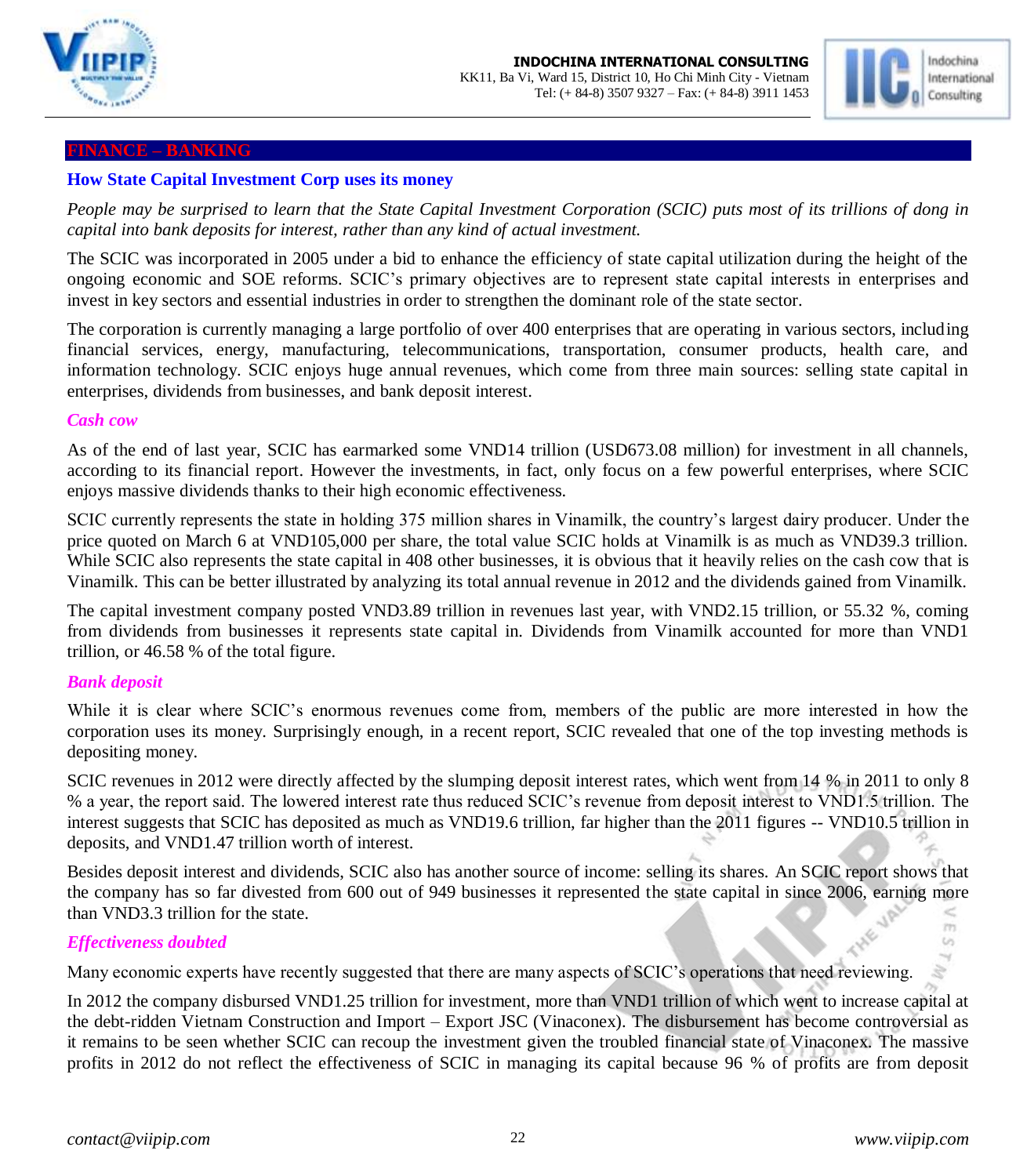



interest and dividends, economic experts said. Only a few successful businesses contribute to the profits, while SCIC's investment in a number of other companies may fail to produce profits, or even result in huge losses, the experts said.

*(Source: Tuoi Tre News)*

#### **Back to top**

# <span id="page-23-0"></span>**Pricing policy the key to inflation control: commission**

*The National Financial Supervisory Commission said on Monday (4th March) that price management policies are the key factor for curbing inflation this year while impacts of other macro elements would not significant.*

According to the commission's macro-economic report released on Monday, inflation rose 2.6% in the first two months of this year. However, the commission said that this figure is not a threat to the Government's target to curb inflation below 6.8% this year.

The commission in this report commented that demand-pull inflation has caused little impact on inflation this year as total demand remains weak while monetary factor is causing certain pressure on inflation. Cost-push inflation, which is caused by rising input and production costs, is not a worrying sign as goods prices are expected to stay stable in 2013. Therefore, Vietnam should concentrate on price management to control inflation. Especially in early months of this year, price adjustment must be timed reasonably and suitable to developments of the local economy, the report said.

Data of the General Statistics Office showed that material and fuel price index for production rose 1.12% in the fourth quarter of 2012 after retreating 0.17% in the previous quarter. Therefore, material and fuel prices have seen a mild uptrend.

The world's food prices are expected to increase but Vietnam, as a rice exporting country, will suffer litter impact from this problem. Monetary policies will not really influence inflation as well if the Government has measures to control money supply and total demand of the economy.

Given these explanations, the commission said that the key factor of inflation control is the price management policy, especially in electricity, oil and gas sectors. If Vietnam dong devaluates by 3%, the nation's CPI (consumer price index) will rise 0.3-0.4%. Meanwhile, the CPI will increase by around 0.4% given a 10% rise in electricity prices and by 0.1-0.15% due to a 5% increase in gasoline prices. If the three factors are adjusted at the same time, the CPI will move up around 0.8-1%.

The central bank recently has announced to not devaluate the dong while stabilizing foreign exchange rate to prevent impacts of the monetary market on inflation. Besides, the Government has yet to approve gasoline price hike and decided to increase subsidy from the price stabilization fund to avoid domino effects on inflation. The commission urged cooperation among managing agencies to create a price stabilization package including road maps for electricity, gasoline and public service price hikes to secure reasonable allocation of price increases. These agencies should avoid increasing prices in months with seasonal high CPI or in sensitive time that may boost up expected inflation.

*(Source: Vietnamnet)*

## <span id="page-23-1"></span>**Central bank allowed to intervene in gold market**

*Prime Minister Nguyen Tan Dung has signed an order allowing the State Bank of Vietnam (SBV) to trade in the local gold market in its efforts to align the local and global gold prices.*

According to the PM's directive, the SBV can purchase gold bullion in the market to add to the State foreign reserves. This move is one further step to address the gold price in the local market, bringing it into alignment with the global price. Last month, the SBV and the Saigon Jewellery Company (SJC) entered into an agreement, under which the SJC will make the gold

**Back to top**

 $\cup$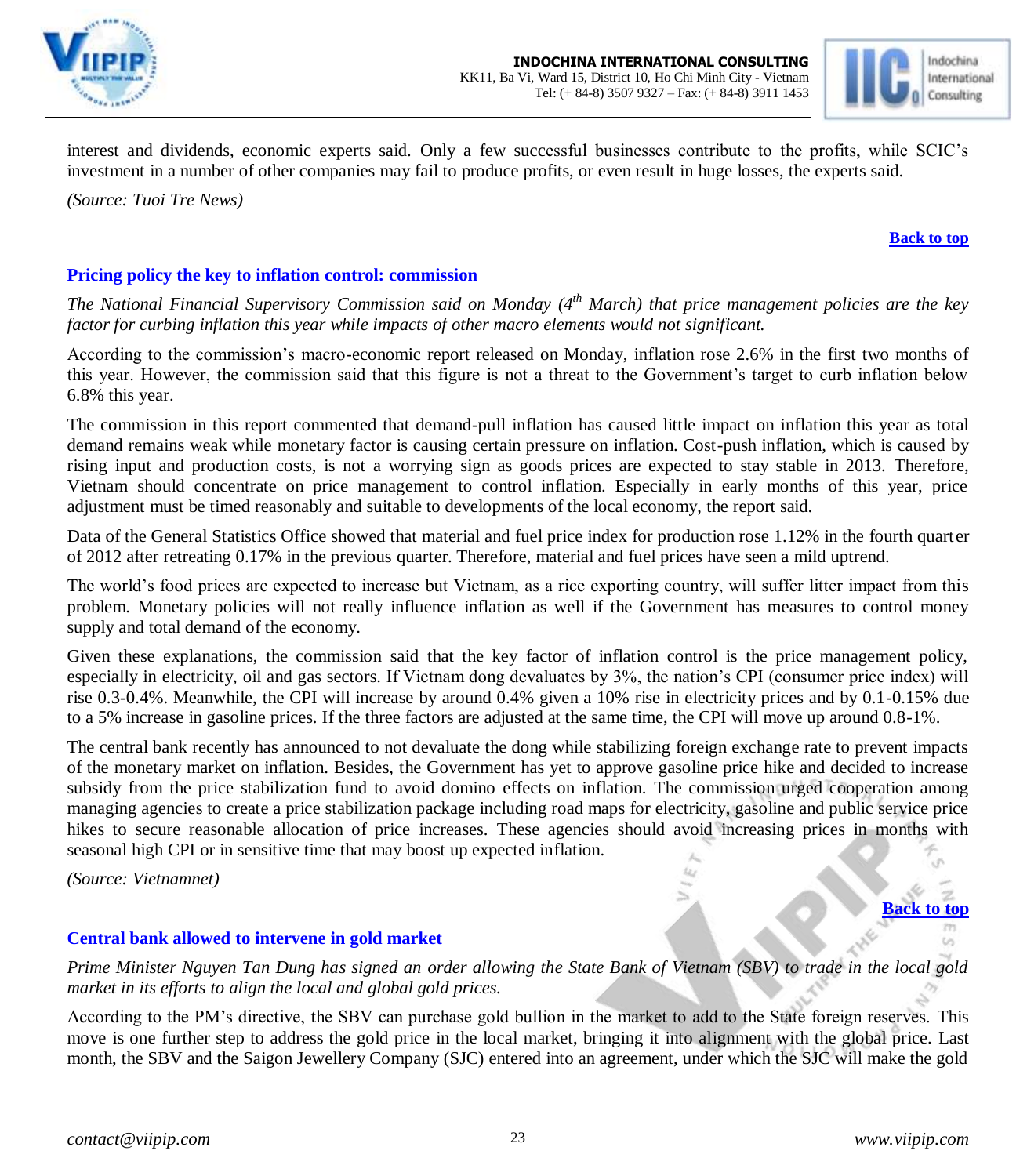



bars bearing the SJC brand, the only brand eligible for trading in the market. Earlier in 2012, the Government decreed that the SBV would hold a monopoly on gold bar production and also that only authorised dealers can trade the precious gold metal.

*(Source: Nhan Dan)*

#### **Back to top**

#### <span id="page-24-0"></span>**ANALYSIS – OPINION**

#### <span id="page-24-1"></span>**Which countries Vietnam most expects FDI from?**

*The plan on the investment tendencies of strategic partners being compiled by the Ministry of Planning and Investment (MPI) would give the answer to the question which countries Vietnam should attract foreign direct investment (FDI) from.*

A common answer one would hear from the leaders of local authorities when asking whom they would target to when promoting FDI – Japan and South Korea. The information has been provided by Pham Thuyen, Head of the Hai Phong City's Management Board of Industrial Zone. "The investors from the US are also the ones we target to," said Nguyen Van Doc, Chair of Quang Ninh province. It's understandable why local authorities most expect investments from Japan, South Korea and the US.

Japan and South Korea have been listed as the "prestigious" investors in Vietnam, not only because they have registered big projects, but also because they have been implementing their registered projects rapidly and effectively. Itochu, Honda, Toyota, Mitsubishi, Samsung, LG, Kumho Asiana are the best known names.

A report by MPI showed that Japan now is the biggest foreign investor in Vietnam, while South Korea ranks the third in the list of 98 foreign investors in Vietnam. The investors have registered 1,859 projects capitalized at USD29 billion, and 3,206 projects capitalized at USD24.86 billion, respectively. Meanwhile, the US also deserves to be included in FDI. If Vietnam can attract more investments from the biggest economy in the world, it would be able to have capital, technologies, management skills and large markets.

The US investments in Vietnam so far, due to many reasons, remain far below the expectations. By February 20, 2013, the US had had 642 valid projects in Vietnam with the total investment capital of USD10.5 billion. The US, which now ranks the 7th among the foreign direct investors in Vietnam, has always been the leading partner in the eyes of Vietnam.

Nguyen Mai, Chair of the foreign invested enterprises' association, a well-known economist, said that besides the three important partners, Vietnam should also target the investors from Taiwan, Singapore in Asia, the UK, Germany and France in Europe. Mai said he thinks four strategic partners in Asia would be enough for Vietnam, though some economists believe that India should also be listed as a strategic partner. Meanwhile, France, in the eyes of many Vietnamese businesses, is not an important market. However, Mai believes that France is an important part of Europe.

The Taiwanese investment in Vietnam has decreased over the last few years due to its economic difficulties. However, according to Bui Trong Dinh, Investment Counselor to Taiwan, Vietnam still has big opportunities to attract FDI from the partner. Taiwanese investors have expressed their wishes to extend the Vietnam-Taiwan agreement on investment promotion which would be 20 years old by May 2013. Therefore, Dinh has urged to reconsider the agreement and add some new provisions.

According to MPI's Foreign Investment Agency, despite its great potentials, India's investments in Vietnam remain modest with USD250 million worth of registered capital, ranking the 30th among the foreign investors in Vietnam. However, India recently has been mentioned repeatedly on local newspapers as the developer of many big scaled projects, such as Tata, Relience, Essar, ONGC, Infosys, NIIT, Wipro in the fields of steel manufacturing, oil and gas exploitation, petrochemistry,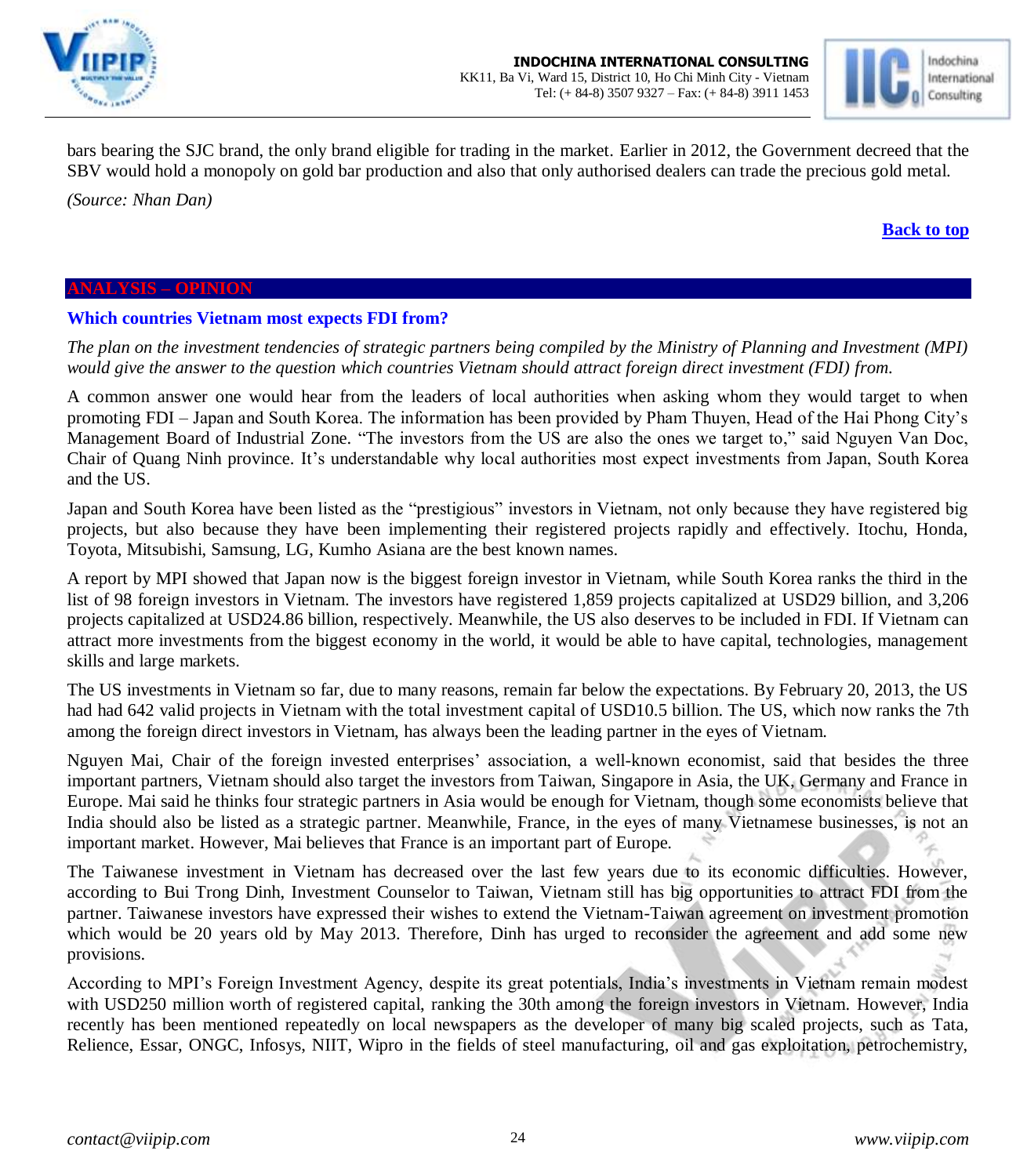



information technology and communication. Of the projects, the best-known is the steel complex project by Tata, which plans to develop it with the investment capital of five billion dollars.

*(Source: TBKTVN)*

#### **Back to top**

# <span id="page-25-0"></span>**Flexible policy needed for slow property projects**

*The city government's determination to cancel foot-dragging property projects places investors under pressure, forcing them to speed up their projects. However, some industry experts say that the policy should be implemented in a flexible way. Le Hoang Chau, chairman of the HCMC Real Estate Association (HoREA), had a talk on this issue.*

*Quite a few investors will witness their projects cancelled given the policy of the HCMC government. What is your comment on this?*

In my opinion, it is reasonable to axe the projects whose owners have not done anything, have not invested significantly, but have just got approval of location, simply reserving sites for investment. However, it is not easy to deal with the projects that have completed 50 % of compensation work.

# *What is the legal basis for project cancellation?*

Currently, there is only one legal basis, Decision 19 of the HCMC government on land allocation and leasing issued in 2008. According to this decision, there are agreements of location, a tool for investors to carry out site clearance, and approvals of location, which are granted when investors have received cleared sites (finished site clearance). Under this regulation, investors have to complete all procedures within 12 months. But, what is the basis for the 12-month time limit? I think there isn't any legal basis. It is because the Land Law only specifies a time limit of 12 months since decisions on land allocation are issued, then the projects would be cancelled if falling 24 months behind schedule. But it is land allocation decisions, not approvals of location.

The unreasonable point is no project can finish investment preparations within a mere 12 months. Given the current procedures, no one can. Pursuant to this decision, all projects commit violations.

## *Then, how should the slow-moving projects be dealt with?*

The city uses %age as a basis for project revocation. At first, it sounds reasonable, but in fact, it is not. For example, a project in Binh Chanh District covers 70 hectares, in which 28 hectares has been cleared. If projects with less than 50% of the compensation work done are to be axed, this project will be one of them. But in fact, the investor has bought as much as 28 hectares from original land owners. This figure is not small. Incompetent investors, regardless of much support, are unable to continue their projects. But the capable ones should be given a chance.

HoREA has suggested three options. First, investors will continue to pay compensation at prices not lower than the highest level they paid previously. Second, they will hire consultants to calculate compensation prices. Third, such cases should be brought to court.

# *A common concern is how the money investors have injected into their projects will be handled?*

Normally, investors have to spend two main sums, on site clearance (buying land from local people) and site leveling. In addition, there are other expenses. Therefore, investors' interests cannot be ignored especially when they have poured money into their projects, except in the case that they have just had certificates without any piece of land.

I think they should be given the choice when decisions on revocation come out, whether to boost compensation to meet the criteria or transfer their projects to partners. In case of transfer, the State could collect tax. This issue is currently bound by the Property Trading Law and Decree 153, requiring project owners to fully complete site clearance and build the infrastructure facilities before transfer.

Ł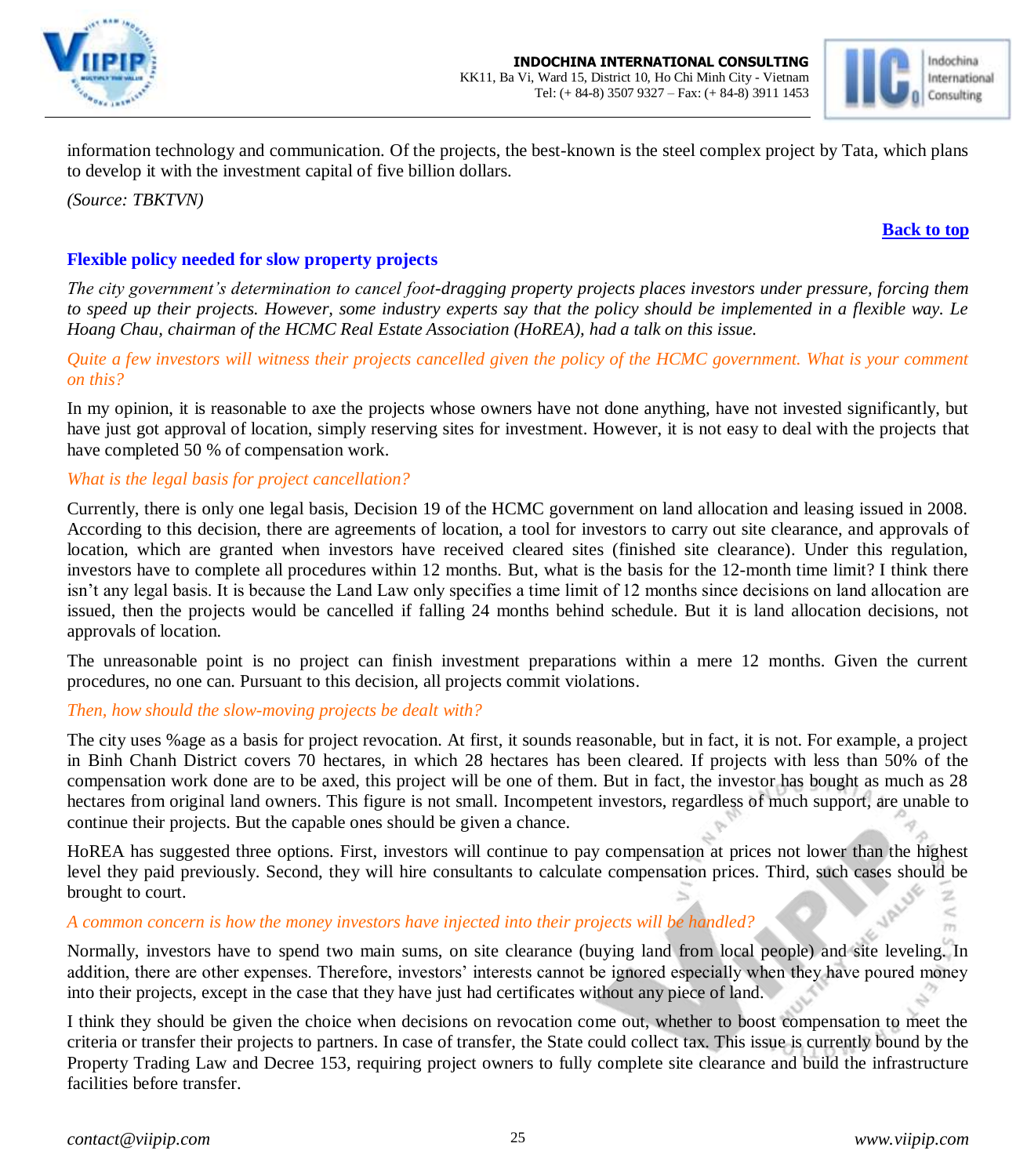



# *But with a lot of transfers, people fear that land prices will be pushed up?*

It is not necessarily the case, as the law of value is the basic rule in the market. Prices depend on the relationship between supply and demand. If there were earnings from project transfers, enterprises would pay tax. This would generate revenue for the State and ensure transparent management.

*(Source: The Saigon Times Daily)*

#### **Back to top**

## <span id="page-26-0"></span>**Office tenants continue to move into CBD this year**

*Regardless of falling rents, the HCMC office market recorded a sharp decrease in net absorption during 2012 as most office deals were done by old tenants who sought to relocate and upgrade their workplace. The trend is projected to continue this year, and absorption is expected to improve this year alongside the expected economic recovery. Robert Johnston, head of commercial agency for Cushman & Wakefield Vietnam, had a talk about the HCMC office market trend this year.*

## *During 2012, the office market in HCMC saw tenants moving from outlying districts to the city center to upgrade their office as rents softened. As a market observer, do you think that the trend will continue this year?*

Yes, very much so. We are seeing many different industry sector occupiers migrating back to the central business districts (CBD) and we think this trend will continue throughout 2013. As the market continues to fall occupiers are using this opportunity to upgrade the office premises. Being located in District 1 can bring many benefits; examples include proximity to clients and staff residences, attracting/retaining talent, improving business profile and amenities.

#### *Where have new tenants gone?*

As FDI levels continue to be subdued, the number of new players entering the market is also in decline. This obviously has a depressing effect on the overall absorption level. In healthy economies companies tend to increase their headcount and as a result require more office space. In down markets the existing occupier's headcount generally remains flat or declines.

# *Across all grades, landlords are fighting for tenants. What should landlords do to attract customers? And what tenants should do to have a better deal when negotiating with landlords?*

Moving to an office building is a large financial commitment for any tenant. Therefore they need to be confident that the new landlord is a solid business partner. Apart from offering a competitive rental to the tenant the landlord can use many other tactics to gain an advantage over the competition. Examples include flexibility on the lease terms, high quality in house property management or alternatively they can engage the services of an international property management company. For tenants, they can engage the services of a tenant representative who specialize in advising tenants to secure office space on competitive terms.

## *Could you please compare the office rent in Vietnam with other countries in Southeast Asian region?*

Grade A office rentals in HCMC are approximately USD33 per square meter per month which is similar to other locations such as Jakarta at around USD30 and Bangkok at USD28. The most expensive office location in SE Asia is Singapore at approximately USD90 per square meter per month. Singapore is a very large/mature office market and therefore not comparable to the likes of emerging office locations such as HCMC, Bangkok and Jakarta. U5

# *There are many land lots in the city center being used as makeshift parking lots instead of commercial buildings as construction of such projects is being delayed. Some people say that is a huge waste, but some others believe that it is more wasteful if those projects get going and are then left vacant. What do you think about that?*

Property development is about risk and return, when a property comes to the market can have a huge impact on the success of the development, particularly in a place like HCMC where the market is so volatile. In the current market conditions it is understandable that developers are having second thoughts about progressing with their projects and are putting things on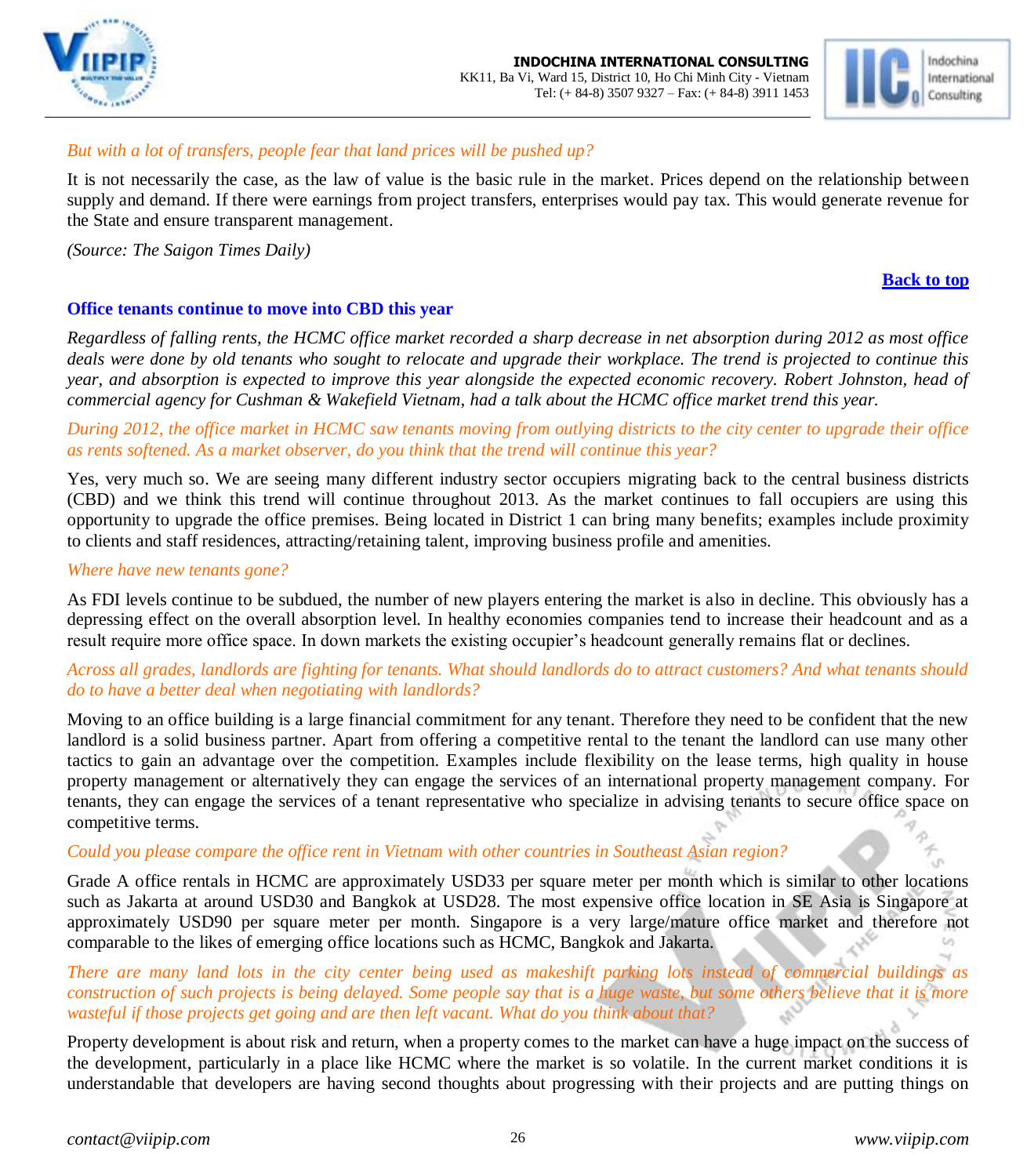



hold until the market improves. In addition to vacant land there are also construction sites where the construction has stopped. Generally this occurs when the developer has issues with funding and therefore can't complete the project. This is of course bad news for the developer as they have invested heavily to get the project to that stage of construction without the resources to complete.

## *How is the future supply and the trend of office rent in HCMC in the coming time?*

Grades A and B supply in HCMC currently amounts to some 538,000 square meters from 52 buildings. The current vacant rate is around 15% which is relatively healthy. There is a significant development pipeline of new buildings anticipated to come onto the market during 2013 and 2014. However as mentioned previously construction delays are commonplace at this time. The HCMC office market is small compared to regional locations; therefore we anticipate a steady increase in volumes and occupiers in the medium to long term as HCMC continues to establish itself as a global city.

*(Source: SGT)*

**Back to top**

#### <span id="page-27-0"></span>**NEWS IN BRIEF**

**Vietnam has earned approximately USD331 million from exporting more than 744,000 tons of rice in the first two months of 2013, according to the Vietnam Food Association (VFA).** In February alone, the country exported nearly 340,000 tons of rice, worth approximately USD147.6 million. Rice sales are expected to reach 600,000 tons in March and about 7.5-7.6 million tons for the entire year. In 2012, Vietnam's rice exports hit 7.72 million tons, an increase of 8.29pct compared to the previous year, grossing a total of USD3.45 billion. Mekong River Delta rice traders have purchased nearly 212,000 tons of rice for reserve starting from February 20, which accounts for 21pct of the target reserve purchases. As a result, rice prices have risen slightly by VND150-200 per kilogram.

**Insurance firm Prudential Vietnam in 7th March donated USD49,000 to four hospitals in the Mekong Delta for a health project aiming to improve neonatal intensive care.** The funds, which were transferred via the Breath of Life program run by the East Meets West charity foundation, will be used to provide essential technology and training for health staff at the four referral hospitals in the provinces of Long An, Tien Giang, Dong Thap, and An Giang. The equipment being sent to each hospital includes a machine to treat babies suffering from respiratory distress, a phototherapy machine to treat jaundice, an infant warmer to help premature babies regulate body temperature, a light meter, a pulse oximeter, a two-year supply of alcohol gel, and other neonatal medical supplies. In 2012, Prudential provided approximately VND19 billion (USD913,500) to different community development projects.

**India and Vietnam have firmed up an agreement on maritime cooperation which makes it mandatory on merchant vessels to help and protect each other's vessels in distress.** The Indian Express has learnt that the pact, which has 18 clauses, has been approved by the Union Cabinet on Thursday, after it was vetted by the Ministries of External Affairs and Home Affairs among other government agencies. Sources said the agreement is an outcome of a proposed idea by Hanoi some months back, after which New Delhi accepted and both sides negotiated it. Government sources said the pact initiated by the shipping ministry aims to stimulate steady growth in maritime traffic.

**Vietnam regards Denmark as one of its top economic and trade partners in Europe,** said Deputy Prime Minister Nguyen Xuan Phuc at a reception for the visiting Danish Minister for Trade and Investment Pia Olsen Dyhr held in Hanoi on March 7. Phuc thanked Denmark for its continued ODA and supporting for Vietnam's economic and trade relations with the European Union (EU), especially during its country's rotational EU Presidency. The Deputy PM insisted that Denmark help Vietnam in its FTA negotiations with EU countries and encourage them to recognize Vietnam's market economy status in time. For his part, the Danish Minister pledged his allout efforts to bolster economic cooperation between the two countries. He also asked the Vietnamese Government to create the best possible conditions for Danish investors to do long-term business in the country.

**Vietnam wants to push two-way trade with the European Union (EU) and accelerate negotiations on the free trade agreement (FTA) between the two sides.** Prime Minister Nguyen Tan Dung made the statement at a reception for EU Trade Commissioner Karel de Gucht in Hanoi on March 7. Dung said he believes with constant effort and political determination, both sides will finalize FTA negotiations later this year, helping boost Vietnam–EU trade relations for shared and practical benefits. Gucht, who is in Vietnam to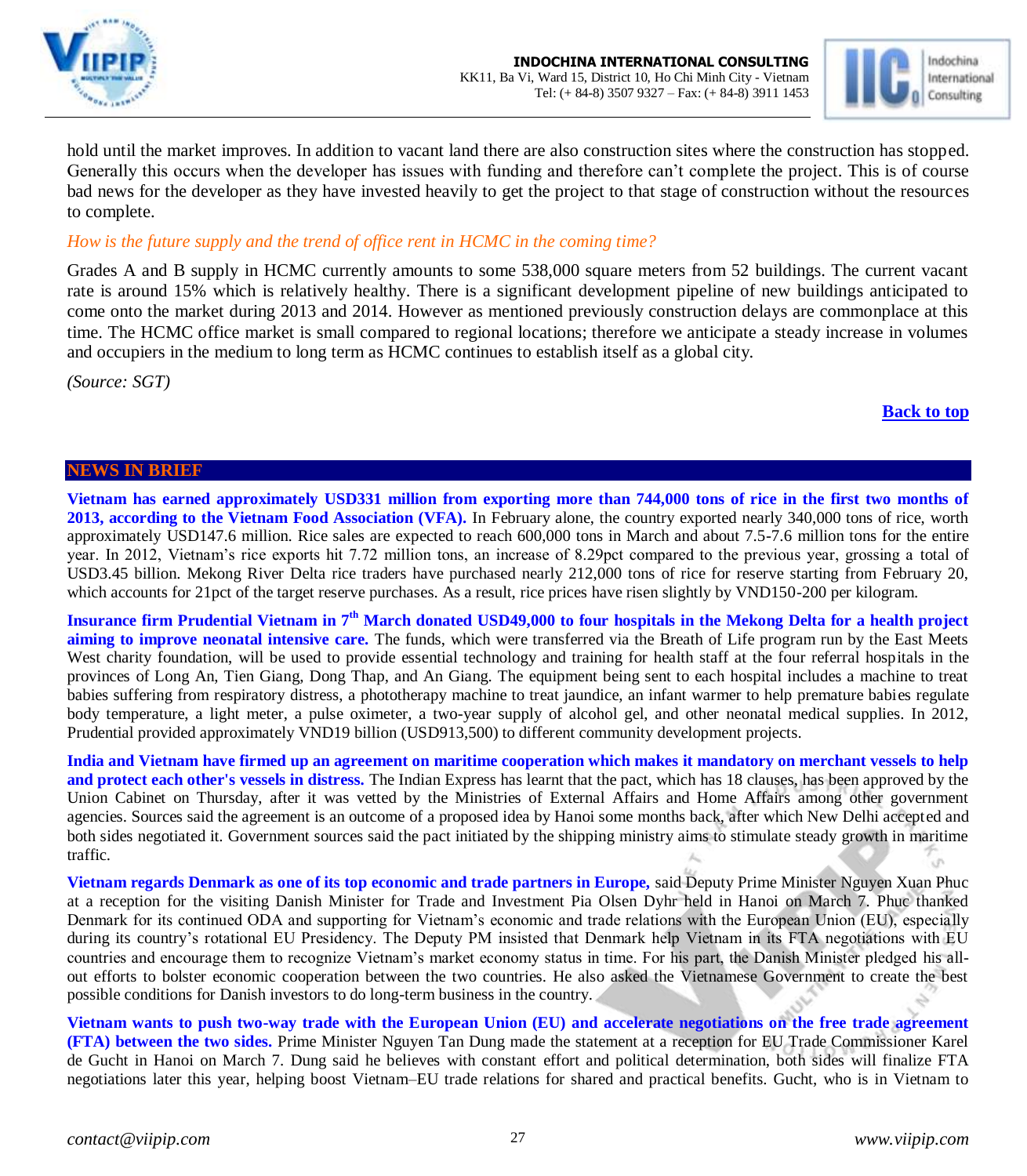



attend related meetings within the framework of the 19<sup>th</sup> ASEAN Economic Ministers' Retreat, said the EU wants to increase links with Vietnam and other ASEAN member countries. The EU will make every effort to promptly conclude bilateral FTA negotiations with Vietnam, he said. The first round of negotiations took place in Hanoi last October. The second got underway in Brussels in January, 2013 and the third round is scheduled for April 22, 2013 in Hanoi.

**Vietnam's seafood sector should make greater efforts to tap the full potential of the Australian market by promoting and diversifying its product range.** Australia is now Vietnam's fifth largest seafood importer. Last year, Vietnam seafood exports to Australia increased by 11.69 %, a promising trend compared to previous years. Vietnam's trade office chief representative in Australia, Nguyen Bao, has affirmed that Australia has great potential for Vietnamese businesses to increase exports of seafood products. Vietnam's seafood sector should take immediate measures to ensure food hygiene and safety as well as improve the efficiency of trade promotion activities, he said. Every year, Australia imports around 200,000 tons of seafood products and Vietnam currently represents about one quarter of their import volume.

**Vietnam Airlines will reduce airfare to Europe by as much as 27 % from now until March 30, the national flagship carrier recently announced.** Accordingly, round-trip fare from Vietnam to Frankfurt or London is now only USD550 and a trip to Paris now costs USD600. However, depending on the seat situation, the fares may be higher. These fares do not include taxes and surcharges.

**A seminar on energy policy for the 21st century and challenges to Vietnam and Germany was held in Hanoi on March 7.** The event was co-organized by the Central Institute for Economic Management (CIEM) and Germany's Friedrich-Ebert-Stiftung (FES) institute during a visit by Dr. Matthias Machnig, Minister for Economy, Labor and Technology of the German state of Thueringen. Speaking at the event, Machnig highlighted the role of energy in the 21st century, saying that the global economy should go in the direction of sustainable development and "green growth." Such a change requires the re-organization of production systems, consumption structures and people's lifestyle, he said. In addition to sharing his country's policy on energy production and consumption, the minister recommended a number of policies on the use of renewable energy and the reduction of greenhouse effects in Vietnam.

A seminar on monitoring the hygiene of Vietnam's agro-fishery exports took place in Tokyo on March 6. The event was jointly organized by the Vietnamese Ministry of Agriculture and Rural Development (MARD), the Vietnamese Embassy in Japan and the ASEAN–Japan Centre. Participants at the event learnt about Vietnam's quality management, the hygiene and safety of its agro-fishery products exported to Japan as well as the food hygiene and safety laws issued by the Vietnamese National Assembly that took effect in July, 2011.

**Vietnam International Bank (VIB) has officially launched the program "VND 1 trillion at a maximum rate of 11% per annum for rice stockpiling in the 2012-2013 Winter-Spring crop" from March 6-31.** Accordingly, enterprises assigned by the Vietnam Food Association to stockpile rice harvested in the 2012-2013 Winter-Spring Crop can borrow loans from VIB at a maximum rate of 11 % per annum. Particularly, the Vietnamese government will support 100 % interest rate for these loans through May 2o, 2013. VIB is one of a few banks which were approved by the State Bank of Vietnam (SBV) to offer loans for rice reserves in the Winter-Spring crop this year. Through this program, enterprises will not only get a large source of finance for stockpiling rice but also enjoy preferential lending rates and financially significant support from the government.

**Vietnam has earned approximately USD331 million from exporting more than 744,000 tons of rice in the first two months of 2013, according to the Vietnam Food Association (VFA).** In February alone, the country exported nearly 340,000 tons of rice, worth approximately USD147.6 million. Rice sales are expected to reach 600,000 tons in March and about 7.5-7.6 million tons for the entire year. In 2012, Vietnam's rice exports hit 7.72 million tons, an increase of 8.29pct compared to the previous year, grossing a total of USD3.45 billion. Mekong River Delta rice traders have purchased nearly 212,000 tons of rice for reserve starting from February 20, which accounts for 21pct of the target reserve purchases. As a result, rice prices have risen slightly by VND150-200 per kilogram.

**Ten major infrastructure projects including highways, hospitals and a canal have been approved for investment capital totaling more than USD440 million from government bonds.** The National Assembly Standing Committee last week agreed on the Vietnamese government's proposal to use the 2012 - 2015 government bonds for five projects from the Ministry of Transport, four from the Ministry of Health and one from the Ministry of Agriculture and Rural Development. According to the National Assembly Standing Committee, those projects are suitable to Vietnam's priorities for the use of government bonds for infrastructure projects and also of prime importance to Vietnam's socio-economic development and national security.  $NQHOM$ 

**The Hanoi People's Committee on March 6 launched an action program for consumer rights in response to the "World Consumer Rights Day" (March 15).** The program's highlight is a month-long campaign promoting Vietnamese goods. Taking part in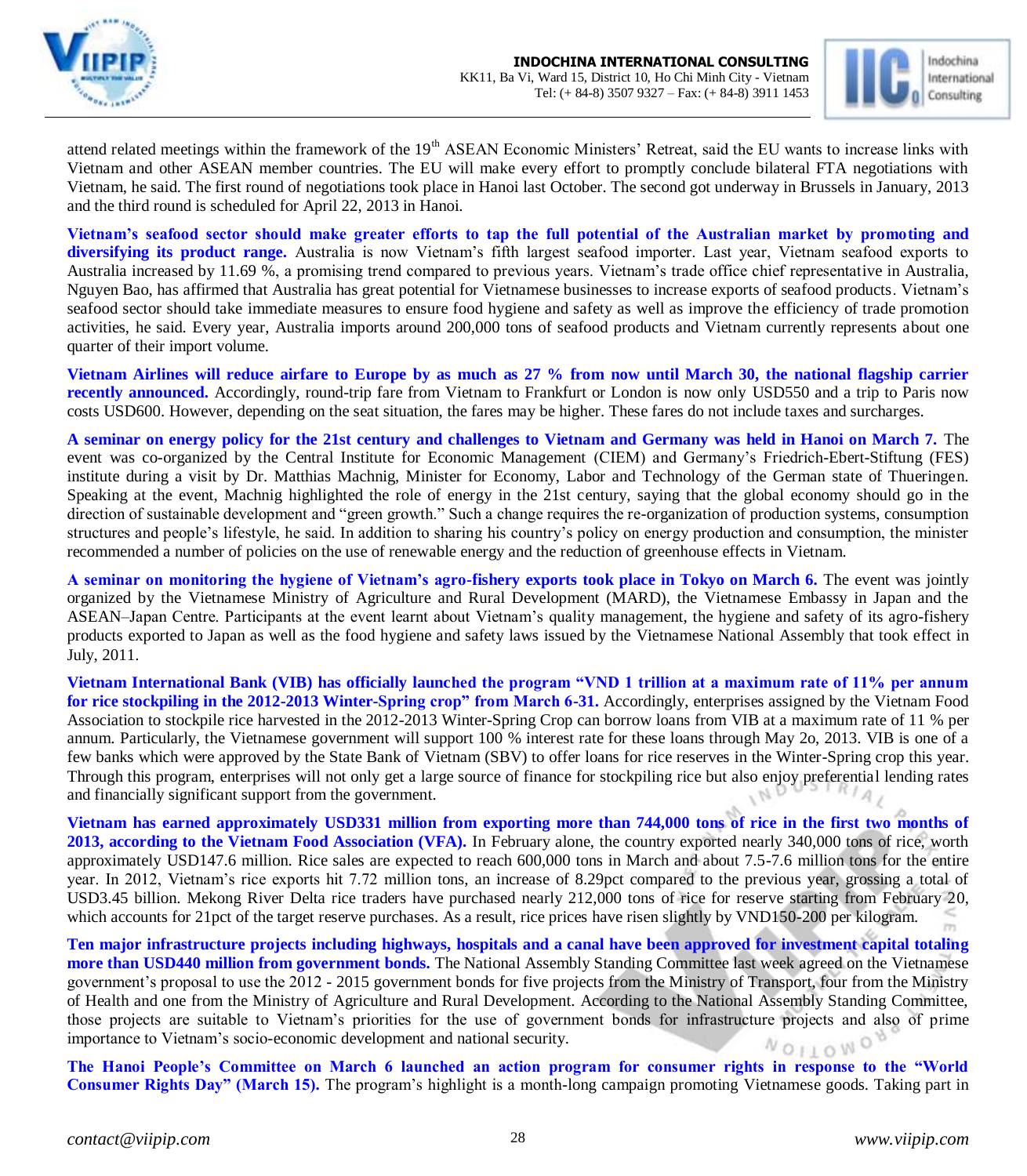



the campaign, major retailers such as Hapro, Big C, Coopmart and Intimex supermarket chains, and Pico electronics supermarket chain have set up a total of 105 retail outlets across the city with a lot of attractive promotions on offer. On this occasion, the program's organization board will put into service the website hangvietchinhhang.vn that provides consumers with necessary information about Vietnamese products. As part of the program, communications activities will be organized to popularize the Law on Consumer Rights Protection.

**The Mekong Delta of Vietnam exported 670,000 tons of rice in the first two months of 2013, earning USD304 million in revenue – an 18% increase compared to the same period last year.** Asia is the largest market, consuming 65 % of the total volume, followed by America, Africa, Europe and Oceania. The average rice price has increased from VND5,200 to VND5,300 per kilogram in recent times. The Mekong Delta plans to export between 6.5 and 6.8 million tons of rice in 2013.

**Representatives from the Dong Nai provincial People's Committee and Japan's Kansai Bureau of Economy, Trade and Industry (KBETI) met on March 6 to discuss cooperation plans.** They agreed to create favorable conditions for support businesses from the Kansai region to invest in the southern province of Dong Nai. They were committed to setting up a consultation board to help promote environmental protection and human resource training, especially in the industrial sector to foster links between Japanese businesses and training centers in Dong Nai. KBETI Head Toshihiro Kobayashi said more than half of Kansai investors set sight on Asian countries. Japan is Dong Nai's third largest investor with over 130 businesses operating with their total investment valued at nearly USD3 billion.

**Ukraine will enhance economic and trade relations with its traditional partners and support Ukrainian–Vietnamese joint-venture enterprises, announced Ukrainian Foreign Minister Leonid Kozhara.** At a March 5 meeting with officials from Ukraine's Ministry of Foreign Affairs and Ministry of Economic Development and Trade in Kiev, Kozhara said through its overseas diplomatic and trade missions, Ukraine will boost economic and trade ties with its traditional trading partners including Canada, Israel, Turkey and Serbia, and back Ukrainian enterprises to produce goods with Vietnamese and Columbian firms.

**The General Department of Customs has reported that the bilateral trade value between Vietnam and Bangladesh reached nearly USD390 million last year, down 18.9% over the previous year.** Vietnam's exports totaled USD353 million, down 20 % from 2011, while its imports also declined 11.7 % from the previous year to USD35.4 million. The highest valued export commodities included clinker with a total 2012 revenue of USD205 million, an 860 % surge on 2011, followed by fibers, textiles, iron, and steel products. The fall in earnings of exports to Bangladesh is primarily due to Vietnam halting rice shipments to the market.

**Central Highlands Lam Dong Province's People's Committee will revoke eight licenses to exploit minerals in Bao Lam District.** Granted to eight companies and individuals, the licenses expired between three and four years ago and cannot be extended. The companies and individuals have been asked to remove their assets from mineral exploiting areas within 30 days.

**Real estate giant VinGroup (VIC) posted envy-inducing business results for the year of 2012, despite the lackluster property market.** According to their 2012 consolidated income statement, the group's total revenue hit a record of more than VND7.904 trillion (USD378.2 million), a surge of 242 % from the previous year. This result was attributed to rising rental income from Vincom Centre A in HCM City and Vincom Centre Long Bien in Ha Noi, sales of office space in Vincom Centre Ba Trieu and additional revenue from hospitality, beauty and health care services after acquiring Vinpearl. The group's net profit reached VND1.847 trillion (USD88.4) million), up 72 % over the previous year. At the end of 2012, its total assets were valued at VND55.825 trillion (USD2.67 billion), an increase of more than VND20.3 trillion (USD971.3 million) over 2011.

**A new resolution by the Vietnamese prime minister aiming to control Vietnam's worsening traffic situation limits the number of vehicles allowed in the country to 36 million motorbikes** and around 3.5 million cars, buses and trucks by 2020. The resolution requires technical, economic and administrative measures to contain the rise of motorbikes, aiming for a future when motorbikes are only used in rural areas where public transport systems are underdeveloped. The decision, which aims to reduce traffic accidents and environment pollution from vehicle emissions, also stipulates that 16 to 26 % of urban areas should be saved for traffic infrastructure to facilitate the development of modern means of public transport such as high-rise monorails and subways.

**Kyodo Sojitz (KSF), an animal feed joint venture between two large Japanese groups Sojitz and Kydo Shiryo, has put into operation its plant in Thinh Phat Industrial Park in Ben Luc District** in the Mekong Delta province of Long An. Sojitz holds a stake of 51% in the joint venture while Kydo Shiryo seizes the balance. The plant, costingUSD24 million, is designed with an annual capacity of 200,000 tons specializing in feed for pigs. It will produce feed for poultry and other cattle in the future. The plant at first will operate with a daily capacity of 50 tons to 100 tons a day, which will be raised further in line with the demand later. KSF has set a target of raising the plant's capacity to two million tons annually by 2020 and opening more plants in Vietnam.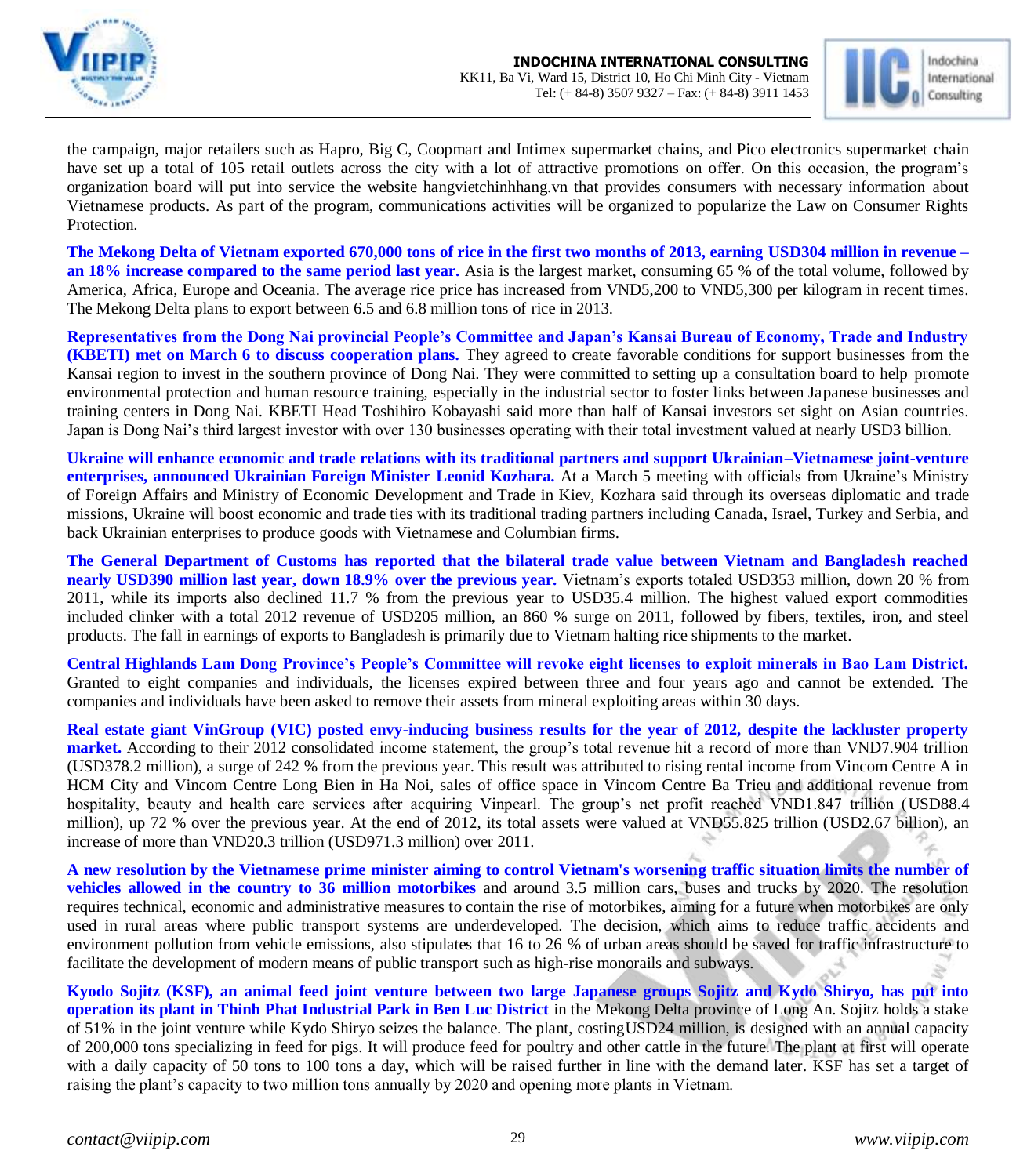



**The Industrial Production Index (IPI) saw a year-on-year increase of 6.8 % in the first two months of 2013, according to the General Statistics Office (GSO).** Of which, the index of the mining industry increased 1.8 % over the same period last year, that of the processing and manufacturing, 7.9 %, electricity production and distribution, 11.7 %, and water supply and sewage treatment, 9.9 %. Meanwhile, the production of several industries saw notable increases includes battery production (107.1 %), electrical equipment (51.3 %), machine spare parts (45.9 %), fertilizer and nitrogen compound (43.3 %), footwear (35.9 %), and telecom equipment (26.4 %).

**Two-way trade between Vietnam and Myanmar hit USD227 million in 2012, a year-on-year increase of 35.9 %, according to the General Department of Customs.** Vietnam enjoyed a trade surplus of more than USD8 million with Myanmar for the first time over the past decade, the department says. It always ran an annual trade deficit with this market between 2003 and 2012, with the figure increasing threefold in 2005 and 2006. In 2012 Myanmar ranked 55<sup>th</sup> among 230 foreign exporters to Vietnam, shipping USD117.8 million worth of commodities, up 42.9 % compared to 2011. Within ASEAN, Vietnamese exports to Myanmar are just a bit higher than those to Brunei and account for just 0.7 % of its total exports to all ASEAN member countries.

**Vietnamese businesses face numerous challenges in Eastern Europe in the face of its weak purchasing power and fierce international competition.** They include runaway inflation, high unemployment rates, low GDP growth and devaluation of the euro that has resulted in low income sources. At the 6<sup>th</sup> Vietnam Business Forum in Europe held recently in Prague, participants agreed that Vietnamese traders have not yet paid adequate attention to developing retail business and dealing with unhealthy competition and dumping activities in provinces and small towns where Chinese traders are holding sway.

**Vietnamese Permanent Mission to the United Nations in Geneva on February 27 asked for the establishment of a panel at an official meeting of the Dispute Settlement Body,** aimed at resolving the shrimp case DS/429, in which the US side is the respondent. Countries which registered to be third parties at the meeting include the European Union, China, Japan, Norway and Thailand. The US Department of Commerce (DOC) is considering the imposition of anti-subsidy duties on certain frozen warm-water shrimp from Vietnam and six other countries after the US International Trade Commission (ITC) concluded that the US domestic shrimp production industry was suffering damage due to subsidized shrimp products imported from the seven countries including Vietnam. Vietnam officially requested consultations with the US concerning a number of anti-dumping measures on certain frozen warm-water shrimp from Vietnam with three key contents including zeroing, country-wide rate and sampling. The panel in the case made a verdict supporting two of the three contents.

**On February 28 Vietnam Airlines announced that they are upgrading the fleet of aircrafts on the Ho Chi Minh City (Vietnam)- Yangon (Myanmar) airway** to meet increasing travel and economic exchanges demand between the two cities. As per the plan, from March 31, Vietnam Airlines will hire Airbus A321 on the high traffic corridor, replacing Fokker 70s. The Airbus 321 is a more modern aircraft, providing services for business class customers. The change also enables a 75 % increase in the number of Vietnam Airlines seats available between these cities. To mark the occasion, the national carrier will offer discounts on seats by up to 27 %, starting from USD220 (around VND4,62 million) for a two-way economy class ticket. The sale will apply to tickets sold from now until March 30, 2013, as well as journeys departing from April 1 to September 30, 2013.

**Inflation has risen by nearly 2.6 % in the year to date, according to the National Financial Supervisory Commission (NFSC).** But inflation in February was up just 1.32 % on the previous month – the lowest February increase since 2010. The NFSC attributed the modest increase to weak demand and monetary factors that contributed to inflationary pressures. Vietnam's efforts to control inflation in 2013 mainly depend on its price management policy. The inflation rate stood at around 8 % between May and August 2012, increasing to 10 % by the end of the year. The NFSC was optimistic about the 2013 goal to reduce inflation to 6.8 % given the January and February consumer price index (CPI) was estimated at 7.04 % and 7.02 %, respectively.

**Ba Ria-Vung Tau Province plans to set aside nearly VND20 billion for this year's investment promotion activities with three main programs** - preparing promotion documents, organizing theme meetings and holding investment promotion conferences. These programs are part of a plan to innovate the province's investment promotion activities to attract quality projects and those involving sustainable development and environmental protection. The province expects to attract many investments from Japan this year. According to the provincial Department of Planning and Investment, the province looks to attract USD500 million from around 20 foreign invested projects and some VND12.5 trillion from local investors this year. Projects that Ba Ria-Vung Tau wants to call for investments are those in the sectors of logistics, tourism, transport infrastructure, human resource training, healthcare, value added services, technology, environmental protection, agriculture and supporting industries. $N$  O  $11$  O  $N$  O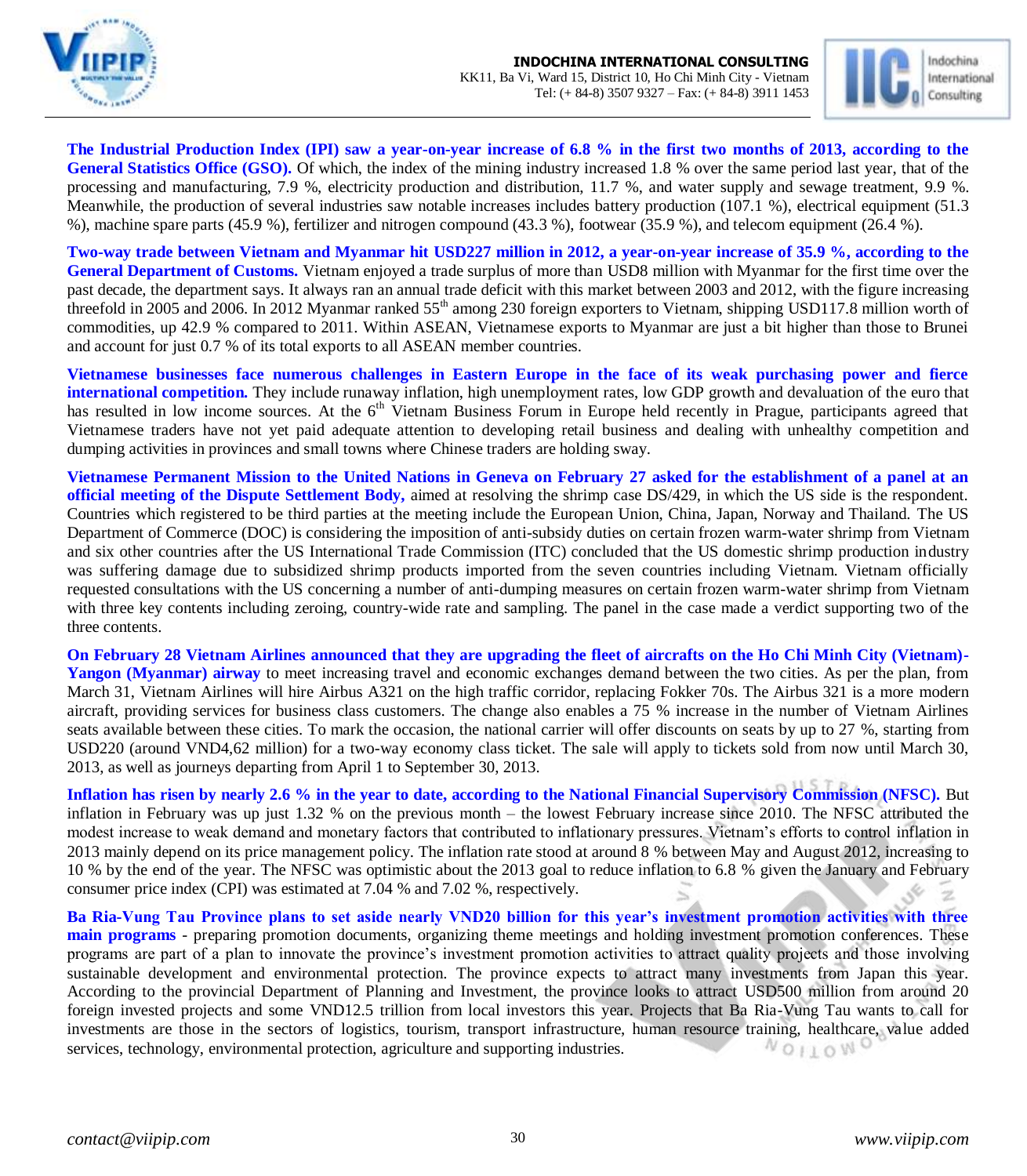



**Vietnam manufacturing sector fell back into contraction in February after a marginal growth in the previous month, a survey by Markit Economics revealed.** The HSBC manufacturing purchasing managers' index fell to 48.3 in February from 50.1 in January. Readings above 50 indicates expansion of the sector, while readings below 50 suggests contraction. Markit said that the rate of contraction was the sharpest since August last year. Both production and new orders both declined during the month, reflecting weak client demand. Incoming new export business fell for the tenth successive month, but the rate of reduction eased to a six-month low, Markit said. The manufacturing sector reported job losses for the first time in five months as the subdued performance filtered through to the labor market. Purchasing costs increased for the second successive month. Subsequently, manufacturers adjusted their selling prices higher, causing factory gate prices to rise for the first time in ten months.

**Eni has signed an agreement with Vietnam's state-run PetroVietnam to jointly assess the country's potential reserves of unconventional oil and gas,** the Italian major said Thursday. The Rome-based company said the deal for joint study into Vietnam's unconventional reserves was signed by the chief executives of both companies in Hanoi. The work will be carried out by a team made up of officials from both companies which will benefit from Eni's "substantial wealth of knowledge and proprietary expertise" in the sector, Eni said. "With this agreement, Eni takes another step forward in its strategy of strengthening its presence in Asia, a region with very high growth potential that presents great opportunities in terms of upstream and the market," Eni said in a statement. Last month, Eni and PetroVietnam signed a separate memorandum of understanding to jointly pursue potential joint upstream opportunities in Vietnam and elsewhere.

**Viettel signed a co-operation agreement with An Khanh New City Development Joint Venture Company Limited (An Khanh JVC)** on Wednesday (27 Feb) to become a partner in developing infrastructure and supplying telecommunications services for the first phase of the Splendora project. Accordingly, the two sides will jointly invest and build infrastructure, as well as operating telecommunications services and information technology for the Splendora project, which is backed by An Khanh JVC. Services offered include internet, telephone wiring, cable TV, IP next TV, mobile phone, intercity and inter-country data transmission services, video conferencing and many others.

**HSBC Vietnam has announced the launch of a new wealth management product that will safeguard customers' savings while maximizing potential benefits.** In doing so, HSBC has become the first bank in Vietnam to introduce Structured Deposits of this kind. Essentially, Structured Deposits are part investments that provide customers with the opportunity to earn a higher return than those offered by conventional fixed deposits, normally depending on movement on the foreign currency exchange rate. For now, HSBC Vietnam will introduce only basic Structured Deposit products to Vietnamese customers.

**The US-based Amway Corporation will build its new plant in My Phuoc Industrial Zone in Vietnam's southern Binh Phuoc province this year.** The new plant will be Amway's second in Vietnam after its first 12 million USD factory, built at Amata Industrial Zone, southern Dong Nai province, in 2007, according to the Amway Vietnam Co. Ltd. The US company's business in the Southeast Asian country grew by 35 % per year over the past years. Founded in 1959, Amway has grown into a multinational corporation which earned a global revenue of 11.3 billion USD in 2012. NDUS

#### <span id="page-31-0"></span>**COMING EVENTS**

## <span id="page-31-1"></span>**ProPak Vietnam**

*Venue:* Saigon Exhibition & Convention Center (SECC) 799 Nguyen Van Linh Parkway, Tan Phu Ward, *Country:* Ho Chi Minh City, Vietnam *Start Date: 20 March 2013 End date: 22 March 2013*

#### *Conference Description*

The main emphasis of ProPak Vietnam will be to address the needs of the post-harvest and food technology, processing and packaging industries. The focus will also extend to all related processing, handling and packaging industries, from pharmaceutical and healthcare to chemical and cement. $N$  O I I O W  $C$ 

**Back to top**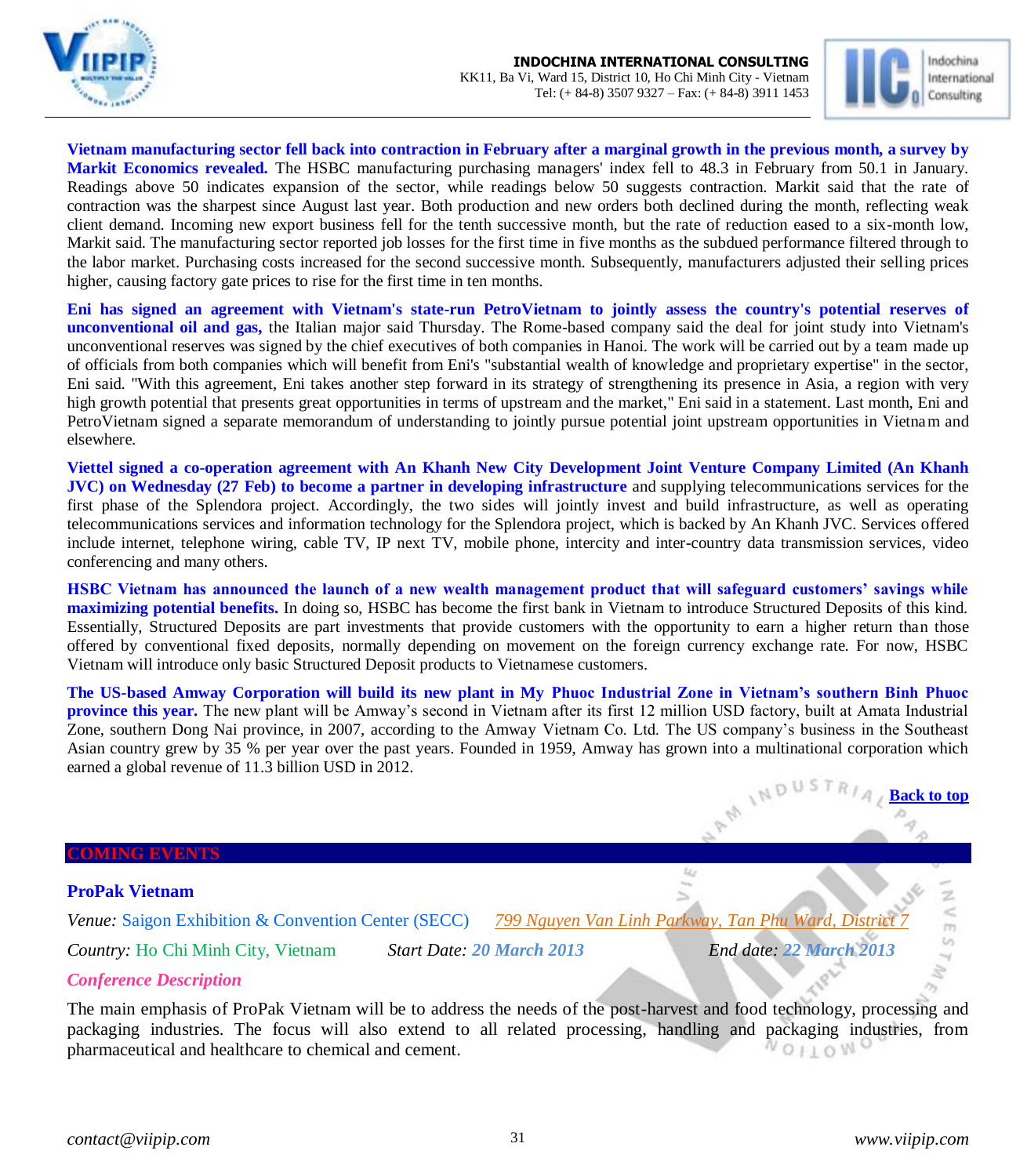



# *Visitors' Profile*

Food Processing Manufacturers, Beverage Production, Laboratory, Canner, Pharmaceutical Manufacturers, Frozen Food Manufacturer, Quality Controllers, Preserved Food Manufacturers, Dairies, Contract Packaging, Machinery Importers and Distributors, Retail Packaging, Seafood Processing Manufacturers, Refrigeration, General Food Manufacturer, Food Exports, Packaging Material Manufacturers.

# *Exhibitors' Profile*

Profile for exhibit includes- Processing Machinery, Food Packaging & Beverage Bottling, Packaging Machinery & Supplies, Pharmaceutical, Printing & Labeling, Cosmetics, Paper & Corrugated Box Technologies, Automation & Control, Flexo Printing Technologies for paper & Flexible Packaging, Testing & Measurement, Pumps & Valves, Process Technology, Materials Handling, Conveyors, Sorting, Bagging & Storage, Post-Harvest Technology, Powder & Bulk Solids Handling.

**Back to top**

# <span id="page-32-0"></span>**PIA Vietnam**

*Venue:* Saigon Exhibition & Convention Center (SECC) *799 Nguyen Van Linh Parkway, Tan Phu Ward, District 7 Country:* Ho Chi Minh City, Vietnam *Start Date: 20 March 2013 End date: 22 March 2013*

*Conference Description*

PIA Vietnam is Vietnam's leading event in process engineering, instrumentation and scientific equipment. The show aims to bring in international technologies and processes for a wide range of industries from chemical and pharmaceutical to pulp & paper and water & waste, as well as food and beverage.

# *Visitors' Profile*

Visitors profile includes Agroindustry, Biotechnology, bottling, Life Sciences, Building & Construction, Chemical Engineering, Environmental & Waste Management Plastics Engineering, Power & Electrical Engineering, Shipbuilding & Repair, Water Engineering plus specifiers from the educational, Training & Medical / Heath authorities.

# *Exhibitors' Profile*

Exhibitor profile includes Analysers & Testers, Barcodes / Labels, Biotechnology, Calibration & Maintenance, Capillary Electrophoresis, Centrifuges, Chemicals & Reagents, Laboratory Informatics, Laboratory Services & Leasing, Labware - Glass / Metal / Plastic, Life Sciences, Chromatography Instrumentation, Accessories & Data Systems. J S T R /

## <span id="page-32-1"></span>**Asia - Pacific Burn Congress**

*Start Date: 02 Apr 2013 End date: 05 Apr 2013*

*Venue:* Melia Ha Noi *Country:* Ha Noi, Vietnam

# *Conference Description*

Asia Pacific Burn Congress is going to be held in Melia Hanoi, Hanoi, Vietnam for a period of four days. This conference will consist of discussion panel, special session papers and papers. The invited speakers of this conference are Richard Gamelli, Rajeev B. Ahuja, David Mackie, David Herndon, Naiem Moiemen, William G, Elisabeth Greenfield, Andrew Burd, WOILOWOUD Peter Maitz, Young Chul Jang, Joon Pio Hong, Cecilia Li and more.

**Back to top**

z  $\lt$  $\overline{m}$  $\cup$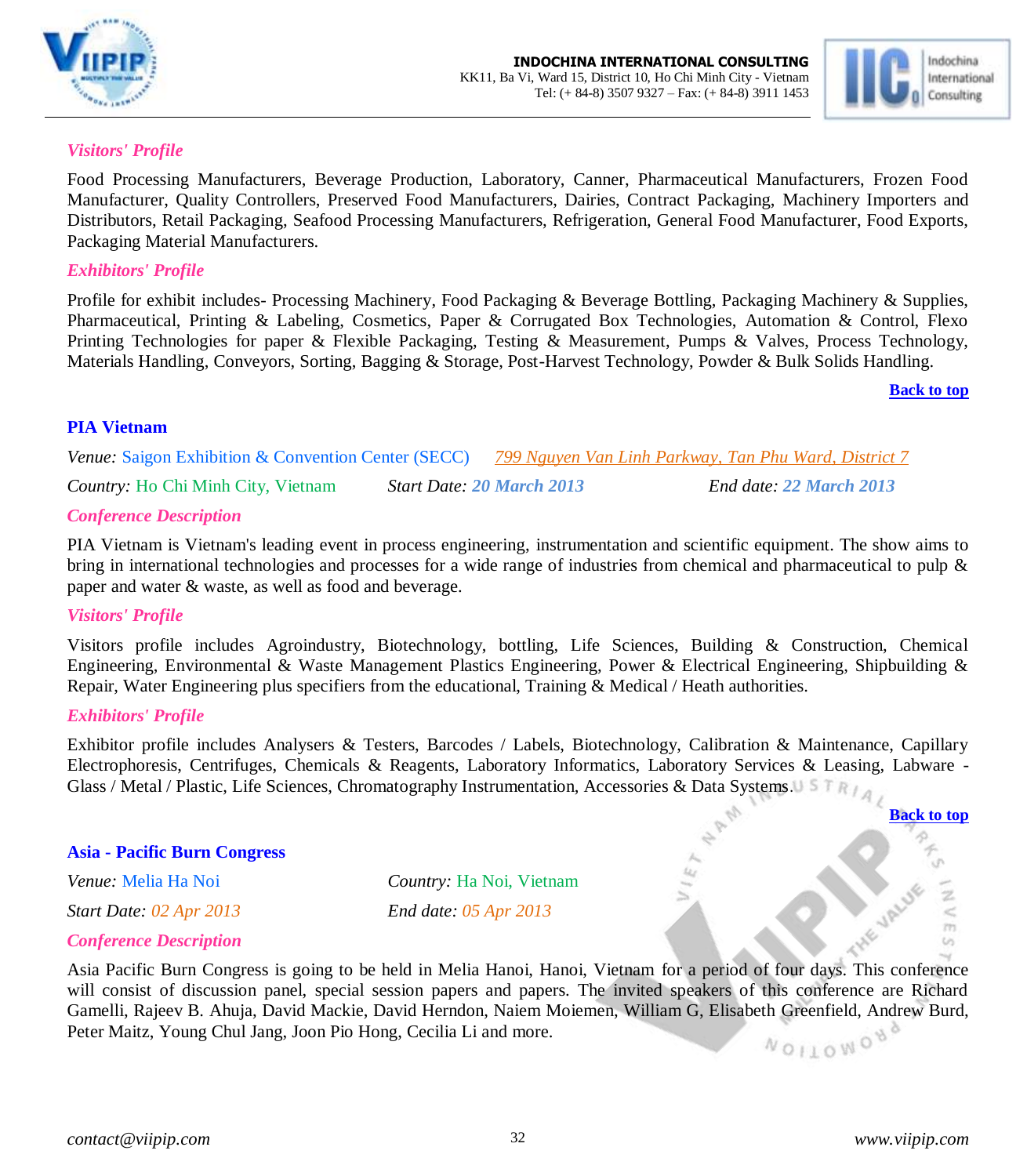



Asia Pacific Burn Congress will include an interactive session that will emphasize on the advances made in diagnosis and management of inhalation injury, neck and facial reconstructing, and innovative therapies and medication for burn patients. Attendees will be benefited from the conference.

**Back to top**

# <span id="page-33-0"></span>**Conference of The Union Asia-Pacific Region**

*Venue:* Melia Ha Noi *Country:* Ha Noi, Vietnam *Start Date: 10 Apr 2013 End date: 13 Apr 2013 Categories: Medical & Pharmaceutical*

**Conference Description**

Conference of The Union Asia Pacific Region is going to be held in Ha Noi, Vietnam for a period of five days. This conference will consist of discussion panel, special session papers, opportunities and papers. This is going be an informative conference. Masses from all over the world will join this conference.

Topics that will be emphasized in Conference of The Union Asia Pacific Region are global epidemiology of TB and TB control, TB or HIV focusing on comprehensive approach with new technology, CAP HAP, M or XDR TB, pediatric TB, lung cancer, thoracic endoschopic intervention, assthma and COPD. Some related topics and relevant issues will get discussed in the conference. Information received from the conference will be beneficial for the conference.

**Back to top**

**Back to top**

## <span id="page-33-1"></span>**Vietnam Expo**

| Venue: Vietnam Exhibition & Fair Centre 148 Giang Vo Road, Ba Dinh Str., Ha Noi |                         |                       |
|---------------------------------------------------------------------------------|-------------------------|-----------------------|
| <i>Country:</i> Ha Noi, Vietnam                                                 | Start Date: 10 Apr 2013 | End date: 13 Apr 2013 |

## *Conference Description*

Vietnam Expo 2013 is one of leading business event which will focus on the developing Vietnam economy and how to recover the economic crisis. It will provide ideal platform to the Vietnamese firms and companies to boost up the exporting and importing business with other foreign countries.

Vietnam Expo will witness a huge participation of 22 countries and territories including China, Cambodia, Czech Republic, India, Indonesia, Hong Kong, Japan, Korea, Laos, Malaysia, Pakistan, Republic of Cuba, Russian Federation, Singapore and many more. More than 500 exhibitors will showcase their products and services linked to several sectors like machinery and equipment, Agriculture, forestry, fisheries, food products and more.

NOITOMOAD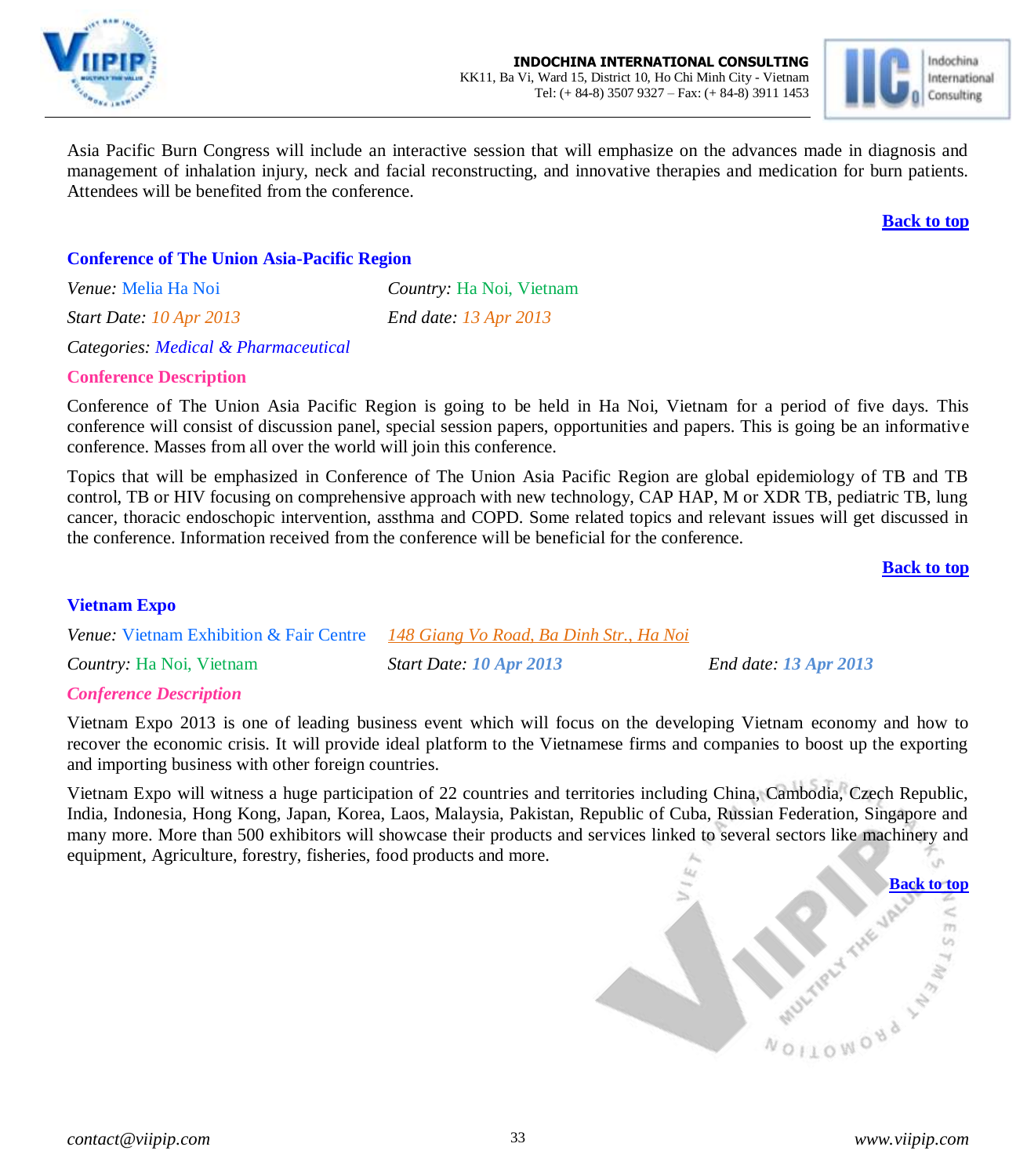

#### **INDOCHINA INTERNATIONAL CONSULTING**  KK11, Ba Vi, Ward 15, District 10, Ho Chi Minh City - Vietnam Tel: (+ 84-8) 3507 9327 – Fax: (+ 84-8) 3911 1453